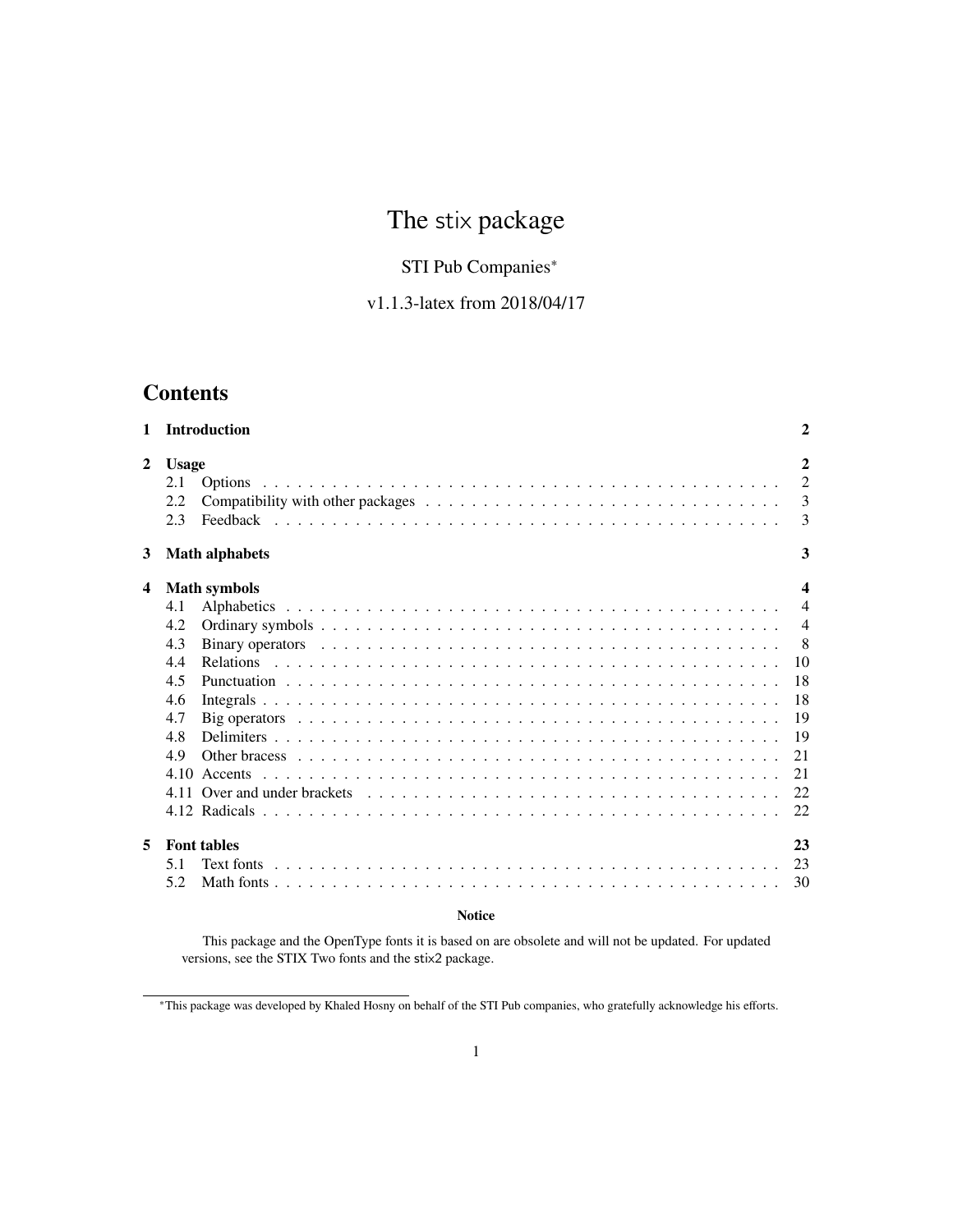# <span id="page-1-0"></span>**1 Introduction**

The mission of the *Scientific and Technical Information Exchange (STIX)* font creation project is the preparation of a comprehensive set of fonts that serve the scientific and engineering community in the process from manuscript creation through final publication, both in electronic and print formats. Toward this purpose, the STIX fonts will be made available, under royalty-free license, to anyone, including publishers, software developers, scientists, students, and the general public.

The STIX fonts are based on the Unicode standard for character representation. Not all Unicode values are included in the STIX Fonts, but there is extensive coverage of Latin alphabets, Greek, and Cyrillic. The Font contents were assembled from a list of every character/glyph required for publication in the journals of the participating STI Pub companies. Every scientific discipline is represented in this list, as well as many other fields from the arts and humanities.

Most of the glyphs in the STIX Fonts have been designed in Times-compatible style.

The stix package provides LATEX support for using STIX fonts in both text and math. The text fonts are provided in both T1 (default) and OT1 encodings, as well as TS1 symbol font encoding, which cover only a subset of Latin characters supported by STIX fonts. The math support covers nearly every mathematical symbol in STIX fonts, around 2400 symbols in 11 regular fonts, in addition to around 1950 symbols in 10 bold fonts. Section [3](#page-2-2) lists math alphabets supported by the stix package, while section [4](#page-3-0) lists all defined math symbols. There are also three fonts containing extra miscellaneous symbols, stix-extra1, stix-extra2 and stix-extra3, provided as TFM and PFB files without support from the macro package.

# <span id="page-1-1"></span>**2 Usage**

Using STIX fonts with LAT<sub>E</sub>X is as simple as loading the stix package:

```
\documentclass{article}
\usepackage{stix}
\begin{document}
Some text, and a math formula \(a+b=\sqrt{c}).
\end{document}
```
## <span id="page-1-2"></span>**2.1 Options**

| notext       | Do not change the default text fonts.                                                                                                                                                                                                                                                                      |
|--------------|------------------------------------------------------------------------------------------------------------------------------------------------------------------------------------------------------------------------------------------------------------------------------------------------------------|
| nomath       | Do not change the default math fonts.                                                                                                                                                                                                                                                                      |
| not 1        | Do not change the default font encoding to T1.                                                                                                                                                                                                                                                             |
| notextcomp   | Do not load the textcomp package (provides symbols and oldstyle figures from TS1 encod-                                                                                                                                                                                                                    |
|              | ing to be used with T1 encoded text fonts).                                                                                                                                                                                                                                                                |
| lcgreekalpha | By default lower case Greek, partial differential and nabla are given \mathord class which<br>makes them insensitive to math alphabet changes (i.e. $\mathbf{\beta}\$ gives $\beta$ instead<br>of $\beta$ ); with this option they will be given \mathalpha class just like Latin and upper case<br>Greek. |
| upint        | Use upright integrals by default ( $\int$ instead of $\int$ ). See Section 4.6 on page 18 for more<br>details.                                                                                                                                                                                             |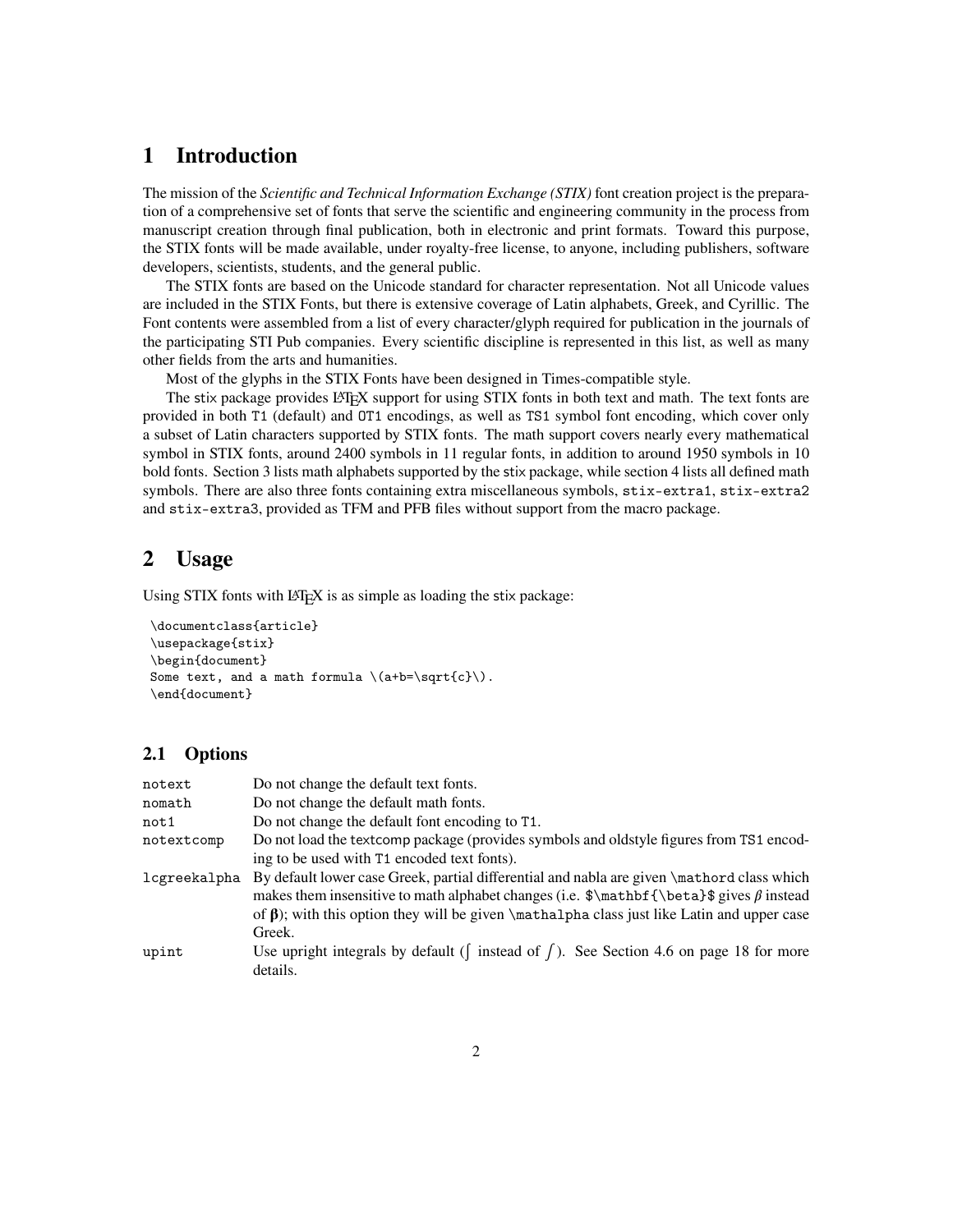# <span id="page-2-0"></span>**2.2 Compatibility with other packages**

#### amsmath

The stix package should be used with at least amsmath v2.14, amssymb v3.01 and amsfonts v3.01.

With amsmath v2.14 or newer, it is recommended to load it (and/or packages that load it) *after* the stix package. Older versions of amsmath must be loaded *before* the stix package, otherwise errors will arise.

The following amsmath options affect not only symbols known to amsmath, but also new symbols defined by the stix package: sumlimits, nosumlimits, intlimits and nointlimits.

## <span id="page-2-1"></span>**2.3 Feedback**

Bug reports and technical support issues should be reported to <https://github.com/stipub/stixfonts>.

# <span id="page-2-2"></span>**3 Math alphabets**

The following table lists math alphabets defined by the stix package with the Unicode ranges they cover:

|        |                                  | $A-Z$       | $a - z$     | $\Gamma$ - $\Omega$ | $\alpha$ -ω     | $0 - 9$     |
|--------|----------------------------------|-------------|-------------|---------------------|-----------------|-------------|
| $\ast$ | \mathrm                          | 00041-0005A | 00061-0007A | 00393-003A9         | 003B1-003C9     | 00030-00039 |
| $\ast$ | \mathbf                          | 1D400-1D419 | 1D41A-1D433 | 1D6AA-1D6CO         | $1D6C2 - 1D6DA$ | 1D7CE-1D7D7 |
| $\ast$ | $\mathbf{m}$ athit               | 1D434-1D44D | 1D44E-1D467 | 1D6E4-1D6FA         | 1D6FC-1D714     |             |
|        | $\mathcal{L}$                    | 1D468-1D481 | 1D482-1D49B | 1D71E-1D734         | 1D736-1D74E     |             |
| $\ast$ | $\mathcal{L}$                    |             |             |                     |                 |             |
| $\ast$ | $\mathcal{L}_{\text{mathscr}}$   | 1D49C-1D4B5 | 1D4B6-1D4CF |                     |                 |             |
|        | $\mathcal{L}_{\text{mathbfscr}}$ | 1D4D0-1D4E9 | 1D4EA-1D503 |                     |                 |             |
| $\ast$ | \mathsf                          | 1D5A0-1D5B9 | 1D5BA-1D5D3 |                     |                 | 1D7E2-1D7EB |
|        | $\mathcal{L}_{\text{math}}$      | 1D5D4-1D5ED | 1D5EE-1D607 | 1D758-1D76E         | 1D770-1D788     | 1D7EC-1D7F5 |
| $\ast$ | \mathsfit                        | 1D608-1D621 | 1D622-1D63B |                     |                 |             |
|        | \mathbfsfit                      | 1D63C-1D655 | 1D656-1D66F | 1D792-1D7A8         | $1D7AA-1D7C2$   |             |
| $\ast$ | \mathbb                          | 1D538-1D551 | 1D552-1D56B |                     |                 | 1D7D8-1D7E1 |
|        | \mathbfbb                        |             |             |                     |                 |             |
| $\ast$ | \mathbbit                        |             |             |                     |                 |             |
|        | \mathbfbbit                      |             |             |                     |                 |             |
| $\ast$ | \mathfrak                        | 1D504-1D51D | 1D51E-1D537 |                     |                 |             |
|        | mathbffrak                       | 1D56C-1D585 | 1D586-1D59F |                     |                 |             |
| $\ast$ | \mathtt                          | 1D670-1D689 | 1D68A-1D6A3 |                     |                 | 1D7F6-1D7FF |

• Covered by STIX fonts but not in Unicode.

- Not covered.

∗ Available by default when loading the stix package.

TEX allows only 16 math alphabets to be used simultaneously, so not all of these alphabets can be used in one document. When the stix package is loaded, 12 math groups are allocated, with the 11 math alphabets that are marked above available by default, which leaves room for 4 other math groups to be allocated on demand when any of the other alphabets is used.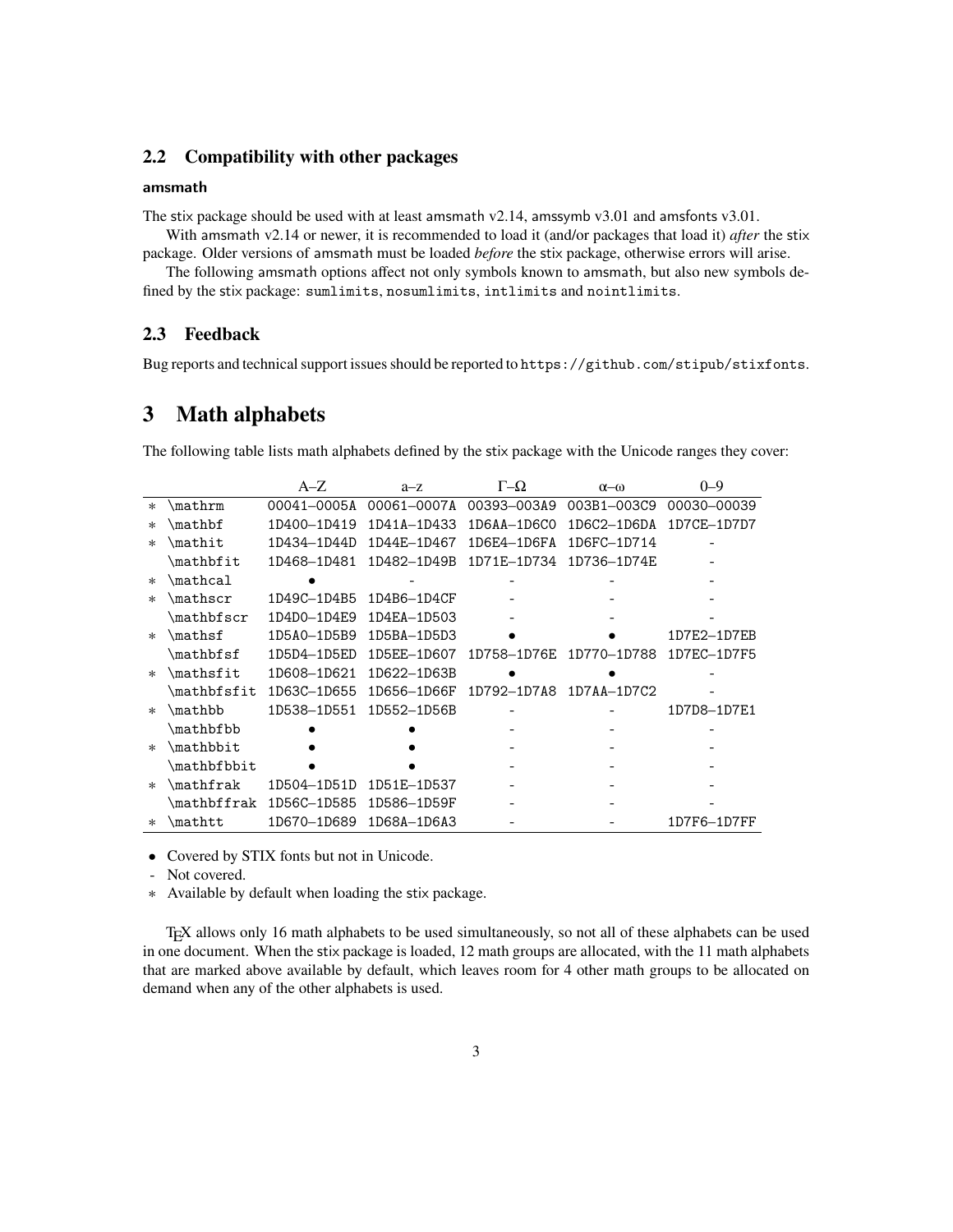# <span id="page-3-0"></span>**4 Math symbols**

The following section lists all math symbols defined by the stix package. Symbols with <sup>∗</sup> next to their name do not have a bold version; when \boldmath is active, the non-bold glyph will be used.

# <span id="page-3-1"></span>**4.1 Alphabetics**

| Г            | U+0393   | <b>\Gamma</b> |
|--------------|----------|---------------|
| Δ            | U+0394   | <b>\Delta</b> |
| Θ            | U+0398   | $\Lambda$     |
| $\Lambda$    | U+039B   | \Lambda       |
| Ξ            | U+039E   | \Xi           |
| Π            | U+03A0   | ∖Pi           |
| Σ            | U+03A3   | \Sigma        |
| Υ            | U+03A5   | \Upsilon      |
| Φ            | U+03A6   | <b>\Phi</b>   |
| Ψ            | U+03A8   | \Psi          |
| Ω            | U+03A9   | <b>\Omega</b> |
| $\alpha$     | U+03B1   | \alpha        |
| β            | U+03B2   | \beta         |
| γ            | U+03B3   | \gamma        |
| δ            | U+03B4   | \delta        |
| $\epsilon$   | U+03B5   | \epsilon      |
| ζ            | U+03B6   | \zeta         |
| $\eta$       | U+03B7   | \eta          |
| θ            | U+03B8   | \theta        |
| $\mathbf{I}$ | U+03B9   | \iota         |
| $\kappa$     | U+03BA   | \kappa        |
| λ            | $U+O3BB$ | \lambda       |

| $\mu$            | U+03BC             | $\mu$       |
|------------------|--------------------|-------------|
| $\mathcal V$     | U+03BD             | $\nu$       |
| ξ                | U+03BE             | \xi         |
| π                | U+03C0             | \pi         |
| $\rho$           | U+03C1             | $\n \rho$   |
| σ                | U+03C3             | \sigma      |
| $\tau$           | U+03C4             | \tau        |
| $\boldsymbol{v}$ | U+03C5             | \upsilon    |
| φ                | U+03D5             | \phi        |
| $\chi$           | U+03C7             | $\chi$ chi  |
| $\psi$           | U+03C8             | \psi        |
| $\omega$         | U+03C9             | \omega      |
| ε                | U+03F5             | \varepsilon |
| 9                | U+03D1             | \vartheta   |
| $\varpi$         | U+03D6             | \varpi      |
| $\varrho$        | U+03F1             | \varrho     |
| ς                | U+03C2             | \varsigma   |
| $\varphi$        | U+03C6             | $\varphi$   |
| $\nabla$         | U+2207             | \nabla      |
| д                | U+2202             | \partial    |
| l                | $U+1D6A4\in$ imath |             |
| J                | $U+1D6A5\$ jmath   |             |
|                  |                    |             |

# <span id="page-3-2"></span>**4.2 Ordinary symbols**

| #                      | $U + 0023$ \# |                        | ð                       | $U+00F0$ \eth             |                         |
|------------------------|---------------|------------------------|-------------------------|---------------------------|-------------------------|
| \$                     |               | U+0024 \mathdollar     | Z.                      | $U+01B5 \ \lambda Zbar^*$ |                         |
| %                      | $U + 0025$ \% |                        | F                       |                           | U+03DD \digamma         |
| &                      | $U + 0026$ \& |                        | x                       |                           | $U+03F0 \ \vartheta$    |
|                        | $U+002E$ .    |                        | Э                       |                           | U+03F6 \backepsilon     |
| $\prime$               | $U+002F$ /    |                        | Э                       |                           | U+03F6 \upbackepsilon   |
| $\gamma$               | $U + 003F$ ?  |                        |                         |                           | U+2025 \enleadertwodots |
| $^{\omega}$            | $U + 0040$ @  |                        | $\cdots$                |                           | $U+2026$ \mathellipsis  |
| $\setminus$            |               | U+005C \backslash      | ,                       | $U+2032$ \prime           |                         |
| £                      |               | $U+00A3$ \mathsterling | $^{\prime\prime}$       |                           | $U+2033 \ \d{prime}$    |
| ş                      |               | U+00A7 \mathsection    | $^{\prime\prime\prime}$ |                           | U+2034 \trprime         |
| $\mathbf{\mathcal{L}}$ |               | $U+OOAC \neq, \lnot$   |                         |                           | U+2035 \backprime       |
| ¶                      |               | U+00B6 \mathparagraph  | W                       |                           | U+2036 \backdprime      |
|                        |               |                        |                         |                           |                         |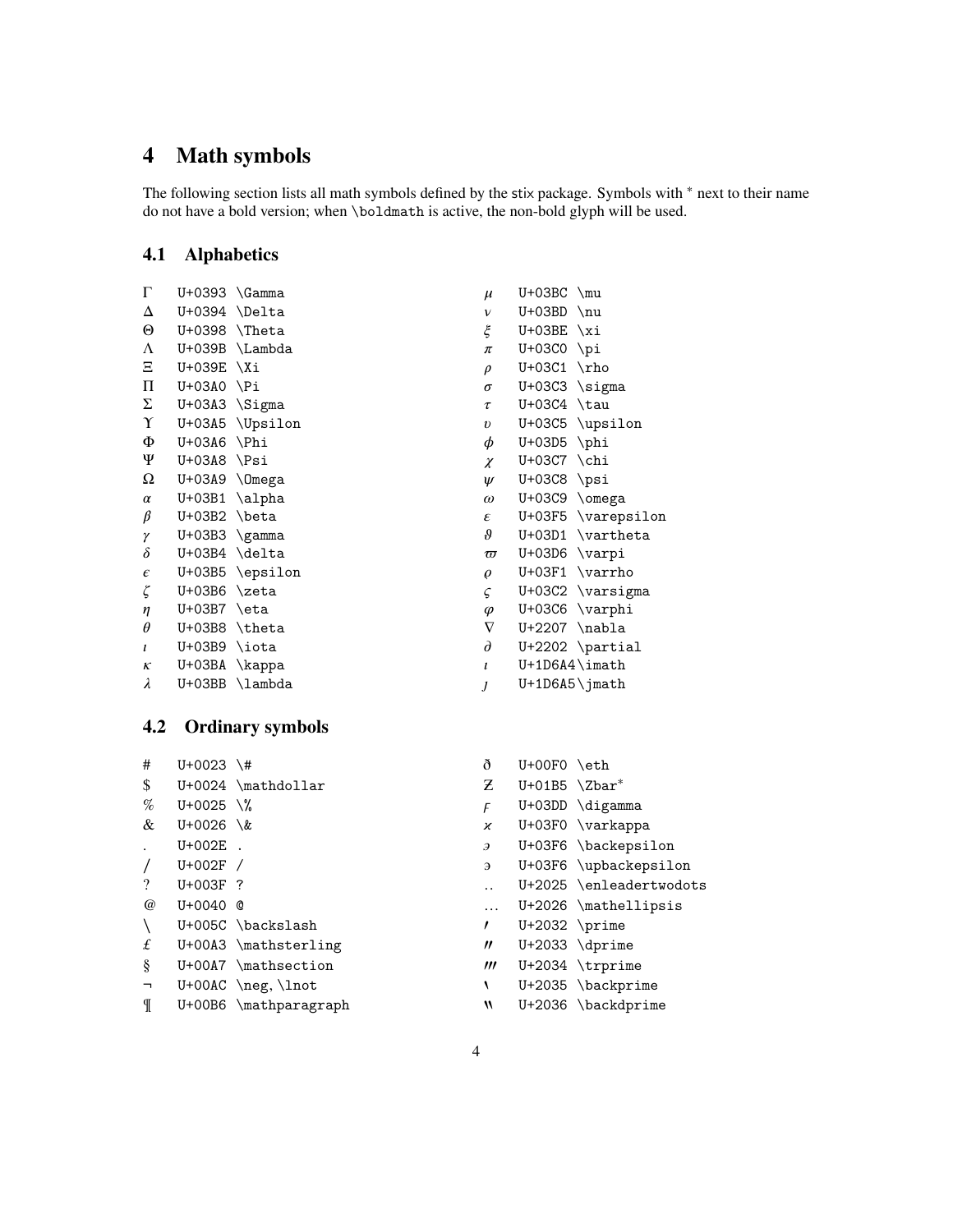| M                            |                 | U+2037 \backtrprime           |
|------------------------------|-----------------|-------------------------------|
| $\widehat{\phantom{1}}$      |                 | U+2038 \caretinsert           |
| ‼                            |                 | U+203C \Exclam                |
|                              |                 | U+2043 \hyphenbullet*         |
| $\boldsymbol ?\boldsymbol ?$ | U+2047          | <i><u><b>Question</b></u></i> |
| III                          | U+2057          | <b>\qprime</b>                |
|                              |                 | U+20DD \enclosecircle         |
|                              |                 | U+20DE \enclosesquare*        |
|                              | U+20DF          | \enclosediamond*              |
|                              | U+20E4          | \enclosetriangle              |
| ε                            | U+2107          | \Eulerconst                   |
| ħ                            | U+210F          | \hbar*                        |
| ħ                            | U+210F          | \hslash                       |
| $\mathfrak{F}$               | $U + 2111$      | $\Im$                         |
| ť                            | $U + 2113$      | $\ell$                        |
| 60                           | $U + 2118$      | $\wedge$                      |
| R                            | $U+211C$        | $\Re$                         |
| Ω                            | $U + 2127$      | $\nho$                        |
| 1                            | U+2129          | \turnediota                   |
| Å                            | U+212B          | \Angstrom                     |
| F                            | U+2132          | $\n\$ {Fin}v                  |
| $\aleph$                     | U+2135          | \aleph                        |
| ב<br>ג                       | U+2136          | \beth                         |
|                              | $U+2137$ \gimel |                               |
| ד<br>ס<br>ד                  | U+2138          | \daleth                       |
|                              | $U + 2141$      | $\Gamma^*$                    |
|                              | $U + 2142$      | \sansLturned*                 |
| L                            | U+2143          | \sansLmirrored*               |
| Υ                            | U+2144          | $\Upsilon$                    |
| ቲ                            | U+214A          | \PropertyLine*                |
|                              | U+21A8          | \updownarrowbar               |
|                              | U+21B4          | \linefeed                     |
| <b>ロブレイナー</b>                | U+21B5          | \carriagereturn               |
|                              | U+21B8          | \barovernorthwestarrow        |
|                              | U+21B9          | \barleftarrowrightarrowbar    |
|                              | U+21BA          | \acwopencirclearrow           |
| $\circlearrowright$          | $U+21BB$        | \cwopencirclearrow            |
| ⇞                            | $U+21DE$        | \nHuparrow*                   |
| $\ddagger$                   | U+21DF          | \nHdownarrow*                 |
| ←…                           | U+21E0          | \leftdasharrow*               |
| $\hat{\mathbf{r}}$           | U+21E1          | \updasharrow*                 |
| →                            | U+21E2          | \rightdasharrow*              |
| $\ddot{\div}$                | U+21E3          | \downdasharrow*               |
| ⇦                            | U+21E6          | \leftwhitearrow               |
| ⇧                            | U+21E7          | \upwhitearrow                 |

⇨ U+21E8 \rightwhitearrow

|    | A                        |                    | $U+2200$ \forall                     |
|----|--------------------------|--------------------|--------------------------------------|
|    | С                        |                    | U+2201 \complement                   |
|    | Е                        |                    | $U+2203$ \exists                     |
|    | ∄                        |                    | $U+2204$ \nexists                    |
|    | Ø                        |                    | U+2205 \varnothing                   |
|    | Ø                        |                    | U+2205 \emptyset                     |
|    | $\Delta$                 |                    | U+2206 \increment                    |
|    | $\blacksquare$           | $U+220E$ \QED*     |                                      |
|    | $\infty$                 |                    | $U+221E \in \int$                    |
|    | L.                       |                    | U+221F \rightangle                   |
|    | ∠                        |                    | $U+2220$ \angle                      |
|    | 4                        |                    | U+2221 \measuredangle                |
|    | $\blacktriangleleft$     |                    | U+2222 \sphericalangle               |
|    | $\ddot{\cdot}$           |                    | U+2234 \therefore                    |
|    | $\ddot{\cdot}$           |                    | $U+2235$ \because                    |
|    | $\sim$                   |                    | $U+223F$ \sinewave                   |
|    | T.                       | U+22A4 \top        |                                      |
|    | $\bot$                   | $U+22A5$ \bot      |                                      |
|    | ⊹ -                      |                    | U+22B9 \hermitmatrix                 |
|    | Ρ.                       |                    | U+22BE \measuredrightangle           |
|    | $\overline{\mathcal{L}}$ |                    | U+22BF \varlrtriangle                |
|    |                          | U+22EF \cdots      |                                      |
|    | ø                        |                    | U+2300 \diameter*                    |
|    | △                        | $U+2302$ \house    |                                      |
|    | $\blacksquare$           |                    | $U+2310$ \invnot                     |
|    | $\square$                |                    | U+2311 \sqlozenge*                   |
|    | $\sim$                   |                    | U+2312 \profline*                    |
|    | $\sim$                   |                    | U+2313 \profsurf*                    |
|    |                          |                    | # U+2317 \viewdata*                  |
|    | ш.                       |                    | U+2319 \turnednot                    |
|    | $\circ$                  |                    | U+232C \varhexagonlrbonds*           |
|    |                          |                    | $\triangleright$ U+2332 \conictaper* |
| ar |                          | $I$ U+2336 \topbot |                                      |
|    | $+$                      |                    | U+2340 \APLnotbackslash*             |
|    |                          |                    | Ø U+2353 \APLboxupcaret*             |
|    |                          |                    | 7 U+2370 \APLboxquestion*            |
|    | ≰                        | U+237C             | \rangledownzigzagarrow*              |
|    | O                        |                    | U+2394 \hexagon*                     |
|    | $=$                      |                    | U+23B6 \bbrktbrk                     |
|    | رلې                      |                    | U+23CE \varcarriagereturn*           |
|    |                          |                    | U+23E0 \obrbrak                      |
|    |                          |                    | U+23E1 \ubrbrak                      |
|    | $\Box$                   |                    | U+23E2 \trapezium*                   |
|    | Ô                        |                    | $U+23E3$ \benzenr*                   |

⇩ U+21E9 \downwhitearrow ⇪ U+21EA \whitearrowupfrombar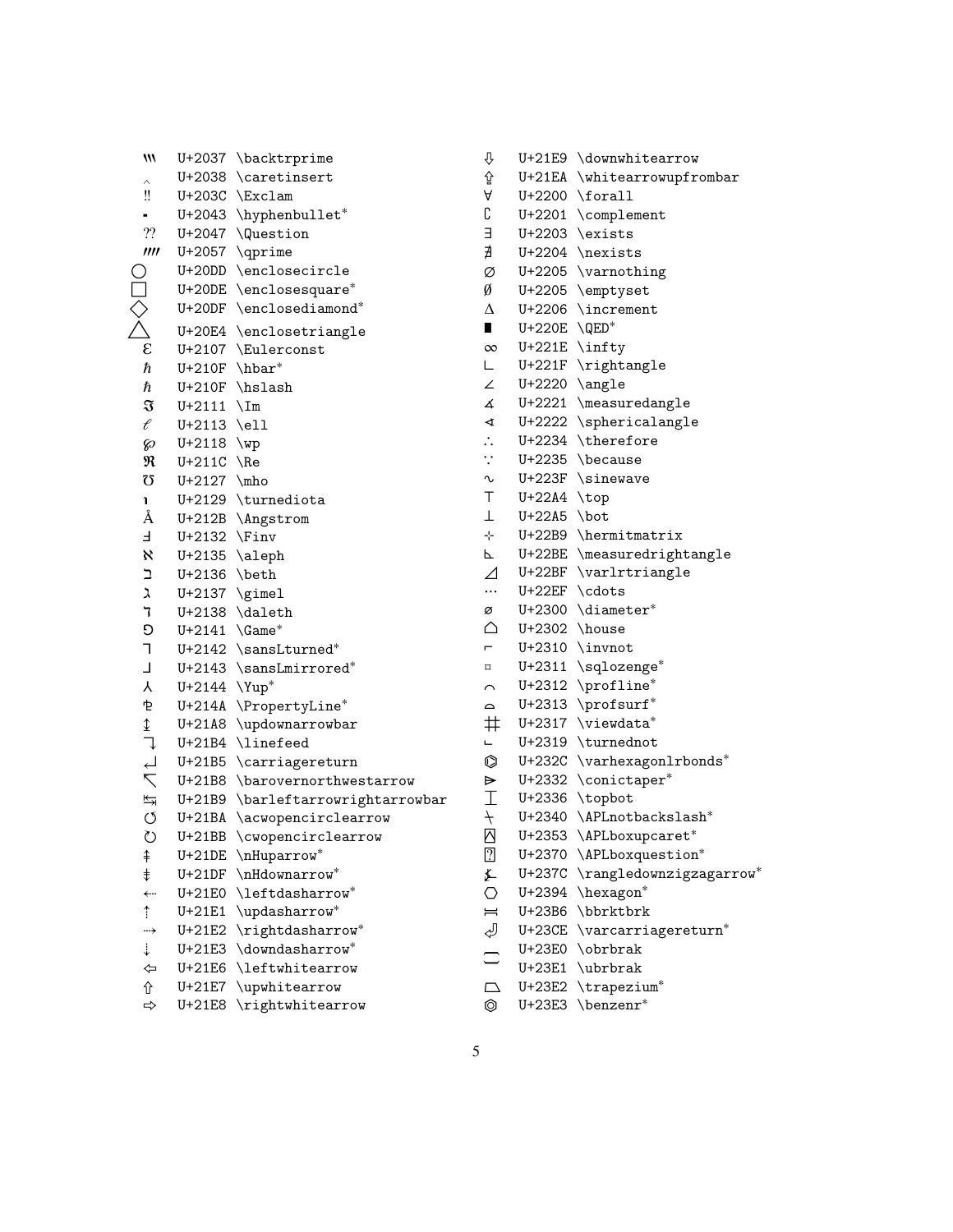⏤ U+23E4 \strns<sup>∗</sup> ⏥ U+23E5 \fltns<sup>∗</sup> ⏦ U+23E6 \accurrent<sup>∗</sup> ⏧ U+23E7 \elinters<sup>∗</sup> ␣ U+2423 \mathvisiblespace Ⓡ U+24C7 \circledR Ⓢ U+24C8 \circledS ■ U+25A0 \mdlgblksquare<sup>∗</sup> , \blacksquare ◑ U+25D1 \circlerighthalfblack<sup>∗</sup> □ U+25A1 \mdlgwhtsquare<sup>∗</sup> , \square, \Box ▢ U+25A2 \squoval<sup>∗</sup> ▣ U+25A3 \blackinwhitesquare<sup>∗</sup> ▤ U+25A4 \squarehfill<sup>∗</sup> ▥ U+25A5 \squarevfill<sup>∗</sup> ▦ U+25A6 \squarehvfill<sup>∗</sup> ▧ U+25A7 \squarenwsefill<sup>∗</sup> ▨ U+25A8 \squareneswfill<sup>∗</sup> ▩ U+25A9 \squarecrossfill<sup>∗</sup> ■ U+25AA \smblksquare<sup>\*</sup> ▫ U+25AB \smwhtsquare<sup>∗</sup> ▬ U+25AC \hrectangleblack<sup>∗</sup> ▭ U+25AD \hrectangle<sup>∗</sup> ▮ U+25AE \vrectangleblack<sup>∗</sup> ▯ U+25AF \vrectangle<sup>∗</sup> ▰ U+25B0 \parallelogramblack<sup>∗</sup> ▱ U+25B1 \parallelogram<sup>∗</sup> ▲ U+25B2 \bigblacktriangleup<sup>∗</sup> ▴ U+25B4 \blacktriangle<sup>∗</sup> ▶ U+25B6 \blacktriangleright<sup>∗</sup> ▸ U+25B8 \smallblacktriangleright<sup>∗</sup> ▹ U+25B9 \smalltriangleright<sup>∗</sup> ► U+25BA \blackpointerright<sup>∗</sup> ▻ U+25BB \whitepointerright<sup>∗</sup> ▼ U+25BC \bigblacktriangledown<sup>∗</sup>  $\nabla$  U+25BD \bigtriangledown ▾ U+25BE \blacktriangledown<sup>∗</sup> ▿ U+25BF \triangledown<sup>∗</sup> ◀ U+25C0 \blacktriangleleft<sup>∗</sup> ◂ U+25C2 \smallblacktriangleleft<sup>∗</sup> ◃ U+25C3 \smalltriangleleft<sup>∗</sup> ◄ U+25C4 \blackpointerleft<sup>∗</sup> ◅ U+25C5 \whitepointerleft<sup>∗</sup> ◆ U+25C6 \mdlgblkdiamond<sup>∗</sup> ◇ U+25C7 \mdlgwhtdiamond<sup>∗</sup> ◈ U+25C8 \blackinwhitediamond<sup>∗</sup>

◉ U+25C9 \fisheye<sup>∗</sup>

◊ U+25CA \mdlgwhtlozenge, \lozenge, \Diamond ◌ U+25CC \dottedcircle<sup>∗</sup> ◍ U+25CD \circlevertfill<sup>∗</sup> ◎ U+25CE \bullseye<sup>∗</sup> ● U+25CF \mdlgblkcircle<sup>∗</sup> ◐ U+25D0 \circlelefthalfblack<sup>∗</sup> ◒ U+25D2 \circlebottomhalfblack<sup>∗</sup> ◓ U+25D3 \circletophalfblack<sup>∗</sup> ◔ U+25D4 \circleurquadblack<sup>∗</sup> ◕ U+25D5 \blackcircleulquadwhite<sup>∗</sup> ◖ U+25D6 \blacklefthalfcircle<sup>∗</sup> ◗ U+25D7 \blackrighthalfcircle<sup>∗</sup> ◘ U+25D8 \inversebullet<sup>∗</sup> ◙ U+25D9 \inversewhitecircle<sup>∗</sup> ◚ U+25DA \invwhiteupperhalfcircle<sup>∗</sup> ◛ U+25DB \invwhitelowerhalfcircle<sup>∗</sup> ◜ U+25DC \ularc<sup>∗</sup> ◝ U+25DD \urarc<sup>∗</sup> ◞ U+25DE \lrarc<sup>∗</sup> ◟ U+25DF \llarc<sup>∗</sup> ◠ U+25E0 \topsemicircle<sup>∗</sup> ◡ U+25E1 \botsemicircle<sup>∗</sup> ◢ U+25E2 \lrblacktriangle<sup>∗</sup> ◣ U+25E3 \llblacktriangle<sup>∗</sup> ◤ U+25E4 \ulblacktriangle<sup>∗</sup> ◥ U+25E5 \urblacktriangle<sup>∗</sup> ◦ U+25E6 \circ, \smwhtcircle ◧ U+25E7 \squareleftblack<sup>∗</sup> ◨ U+25E8 \squarerightblack<sup>∗</sup> ◩ U+25E9 \squareulblack<sup>∗</sup> ◪ U+25EA \squarelrblack<sup>∗</sup> ◬ U+25EC \trianglecdot ◭ U+25ED \triangleleftblack<sup>∗</sup> ◮ U+25EE \trianglerightblack<sup>∗</sup> ◯ U+25EF \lgwhtcircle<sup>∗</sup> ◰ U+25F0 \squareulquad<sup>∗</sup> ◱ U+25F1 \squarellquad<sup>∗</sup> ◲ U+25F2 \squarelrquad<sup>∗</sup> ◳ U+25F3 \squareurquad<sup>∗</sup> ◴ U+25F4 \circleulquad<sup>∗</sup> ◵ U+25F5 \circlellquad<sup>∗</sup> ◶ U+25F6 \circlelrquad<sup>∗</sup> ◷ U+25F7 \circleurquad<sup>∗</sup>

◸ U+25F8 \ultriangle<sup>∗</sup>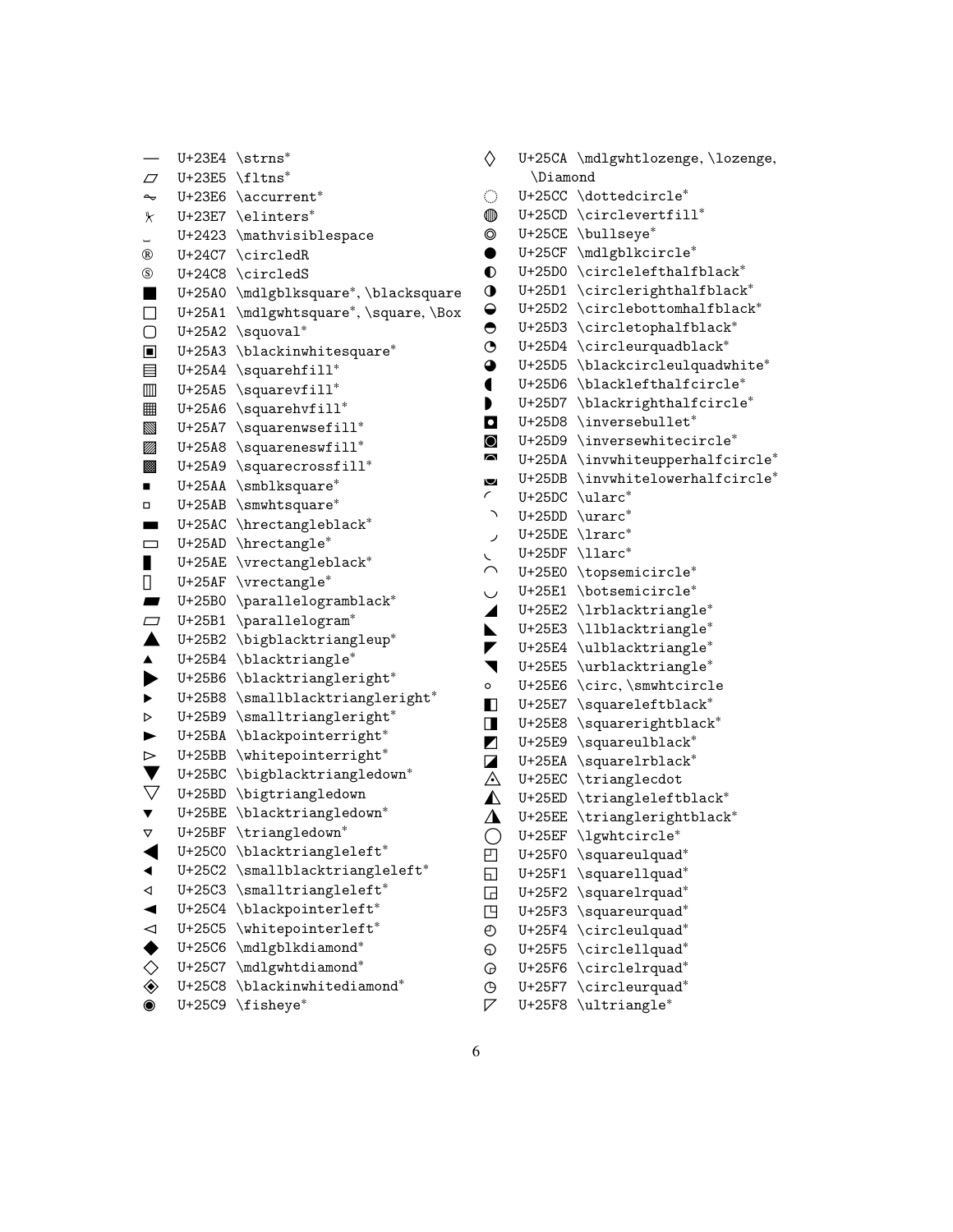| $\nabla$                   |                 |                                            |
|----------------------------|-----------------|--------------------------------------------|
|                            |                 | U+25F9 \urtriangle*<br>U+25FA \lltriangle* |
| $\triangleright$<br>$\Box$ |                 | U+25FB \mdwhtsquare*                       |
| $\blacksquare$             |                 | U+25FC \mdblksquare*                       |
| $\Box$                     |                 | U+25FD \mdsmwhtsquare*                     |
| п                          |                 | U+25FE \mdsmblksquare*                     |
|                            |                 | U+25FF $\lvert$ 1rtriangle*                |
| $\varDelta$<br>$\star$     |                 | $U+2605$ \bigstar*                         |
| $\star$                    |                 | U+2606 \bigwhitestar*                      |
| $\odot$                    |                 | U+2609 \astrosun                           |
| 2                          |                 | $U+2621$ \danger                           |
| $\pmb{\Theta}$             |                 | U+263B \blacksmiley                        |
|                            | $U+263C$ \sun   |                                            |
| $\mathcal{D}$              |                 | U+263D \rightmoon                          |
| $\mathbb C$                |                 | U+263E \leftmoon                           |
| ¥                          |                 | U+2640 \female                             |
|                            | $U+2642$ \male  |                                            |
| ♂◆♡                        |                 | $U+2660$ \spadesuit*                       |
|                            |                 | $U+2661$ \heartsuit <sup>*</sup>           |
| $\Diamond$                 |                 | $U+2662$ \diamondsuit*                     |
| $\clubsuit$                |                 | U+2663 \clubsuit*                          |
| $\hat{\varphi}$            |                 | U+2664 \varspadesuit                       |
| $\blacktriangledown$       |                 | U+2665 \varheartsuit                       |
| $\blacklozenge$            |                 | U+2666 \vardiamondsuit                     |
| ቆ                          |                 | U+2667 \varclubsuit                        |
| J                          | U+2669          | $\qquad$                                   |
| $\blacklozenge$            | U+266A          | \eighthnote                                |
| ♫                          | U+266B          | \twonotes                                  |
| b                          | U+266D          | \flat                                      |
| þ                          |                 | U+266E \natural                            |
| $\sharp$                   | $U+266F$ \sharp |                                            |
| ©<br>⊡                     |                 | U+267E $\setminus$ acidfree*               |
|                            | U+2680 \dicei   |                                            |
| $\blacksquare$             |                 | U+2681 \diceii                             |
| $\overline{\phantom{a}}$   |                 | U+2682 \diceiii                            |
| $\blacksquare$             |                 | U+2683 $\dagger$ diceiv                    |
| $\Box$                     | U+2684          | \dicev                                     |
| ⊞                          | U+2685          | \dicevi                                    |
| $\odot$                    | U+2686          | \circledrightdot                           |
| $\odot$                    | U+2687          | $\circled{\texttt{twodots}}$               |
| $\bullet$                  | U+2688          | \blackcircledrightdot                      |
|                            | U+2689          | \blackcircledtwodots                       |
|                            | U+26A5          | \Hermaphrodite                             |
|                            | U+26AA          | \mdwhtcircle                               |
| $\bullet$                  | $U+26AB$        | \mdblkcircle                               |

⚬ U+26AC \mdsmwhtcircle

| ⊬                        | U+2720   | \maltese                                                                                                                                                                                                                                                                                                                                                                                                                                                                                                                                                |
|--------------------------|----------|---------------------------------------------------------------------------------------------------------------------------------------------------------------------------------------------------------------------------------------------------------------------------------------------------------------------------------------------------------------------------------------------------------------------------------------------------------------------------------------------------------------------------------------------------------|
| 0                        | U+272A   | \circledstar                                                                                                                                                                                                                                                                                                                                                                                                                                                                                                                                            |
| $\ast$                   | U+2736   | \varstar                                                                                                                                                                                                                                                                                                                                                                                                                                                                                                                                                |
| *                        | U+273D   | \dingasterisk                                                                                                                                                                                                                                                                                                                                                                                                                                                                                                                                           |
| →                        | U+279B   | \draftingarrow*                                                                                                                                                                                                                                                                                                                                                                                                                                                                                                                                         |
| K                        | U+27C0   | \threedangle*                                                                                                                                                                                                                                                                                                                                                                                                                                                                                                                                           |
| ◬                        | U+27C1   | \whiteinwhitetriangle*                                                                                                                                                                                                                                                                                                                                                                                                                                                                                                                                  |
| C                        | U+27C3   | \subsetcirc*                                                                                                                                                                                                                                                                                                                                                                                                                                                                                                                                            |
| ⊚                        | U+27C4   | \supsetcirc*                                                                                                                                                                                                                                                                                                                                                                                                                                                                                                                                            |
| NXXXXXX V                | U+27CB   | \diagup*                                                                                                                                                                                                                                                                                                                                                                                                                                                                                                                                                |
|                          | $U+27CD$ | \diagdown*                                                                                                                                                                                                                                                                                                                                                                                                                                                                                                                                              |
|                          | U+27D0   | $\lambda^*$                                                                                                                                                                                                                                                                                                                                                                                                                                                                                                                                             |
|                          | U+292B   | \rdiagovfdiag*                                                                                                                                                                                                                                                                                                                                                                                                                                                                                                                                          |
|                          | U+292C   | \fdiagovrdiag*                                                                                                                                                                                                                                                                                                                                                                                                                                                                                                                                          |
|                          | U+292D   | \seovnearrow*                                                                                                                                                                                                                                                                                                                                                                                                                                                                                                                                           |
|                          | U+292E   | \neovsearrow*                                                                                                                                                                                                                                                                                                                                                                                                                                                                                                                                           |
|                          | U+292F   | $\verb \fdiagovnearrow ^*$                                                                                                                                                                                                                                                                                                                                                                                                                                                                                                                              |
|                          | U+2930   | \rdiagovsearrow*                                                                                                                                                                                                                                                                                                                                                                                                                                                                                                                                        |
| X                        | U+2931   | \neovnwarrow*                                                                                                                                                                                                                                                                                                                                                                                                                                                                                                                                           |
| ダット                      | U+2932   | \nwovnearrow*                                                                                                                                                                                                                                                                                                                                                                                                                                                                                                                                           |
|                          | U+2934   | \uprightcurvearrow*                                                                                                                                                                                                                                                                                                                                                                                                                                                                                                                                     |
|                          | U+2935   | \downrightcurvedarrow*                                                                                                                                                                                                                                                                                                                                                                                                                                                                                                                                  |
| $\bullet$                | U+2981   | \mdsmblkcircle*                                                                                                                                                                                                                                                                                                                                                                                                                                                                                                                                         |
| $\vdots$                 | U+2999   | \fourvdots*                                                                                                                                                                                                                                                                                                                                                                                                                                                                                                                                             |
| ≹                        | U+299A   | $\forall$ zigzag*                                                                                                                                                                                                                                                                                                                                                                                                                                                                                                                                       |
| A                        | U+299B   | \measuredangleleft*                                                                                                                                                                                                                                                                                                                                                                                                                                                                                                                                     |
| 乚                        | U+299C   | $\verb \rightanglesqr* $                                                                                                                                                                                                                                                                                                                                                                                                                                                                                                                                |
| ⊾                        | U+299D   | \rightanglemdot*                                                                                                                                                                                                                                                                                                                                                                                                                                                                                                                                        |
| ∠                        | U+299E   | \angles*                                                                                                                                                                                                                                                                                                                                                                                                                                                                                                                                                |
| ∠                        | U+299F   | \angdnr*                                                                                                                                                                                                                                                                                                                                                                                                                                                                                                                                                |
| Þ                        | U+29A0   | \gtlpar*                                                                                                                                                                                                                                                                                                                                                                                                                                                                                                                                                |
| ∀                        | U+29A1   | \sphericalangleup*                                                                                                                                                                                                                                                                                                                                                                                                                                                                                                                                      |
| 7                        | U+29A2   | \turnangle*                                                                                                                                                                                                                                                                                                                                                                                                                                                                                                                                             |
| $\overline{\phantom{0}}$ | U+29A3   | \revangle*                                                                                                                                                                                                                                                                                                                                                                                                                                                                                                                                              |
|                          | U+29A4   | $\angle$ angleubar*                                                                                                                                                                                                                                                                                                                                                                                                                                                                                                                                     |
| $\leq$                   | U+29A5   | $\verb+\revangleubar++$                                                                                                                                                                                                                                                                                                                                                                                                                                                                                                                                 |
|                          | U+29A6   | \wideangledown*                                                                                                                                                                                                                                                                                                                                                                                                                                                                                                                                         |
| Г                        | U+29A7   | \wideangleup*                                                                                                                                                                                                                                                                                                                                                                                                                                                                                                                                           |
| 4                        | U+29A8   | $\verb \measure  are \verb %  and \verb %  is \verb %  for the \verb %  for the \verb %  for the \verb %  for the \verb %  for the \verb %  for the \verb %  for the \verb %  for the \verb %  for the \verb %  for the \verb %  for the \verb %  for the \verb %  for the \verb %  for the \verb %  for the \verb %  for the \verb %  for the \verb %  for the \verb %  for the \verb %  for the \verb %  for the \verb %  for the \verb %  for the \verb %  for the \verb %  for the \verb %  for the \verb %  for the \verb %  for the \verb %  for$ |
| Δ                        | U+29A9   | \measanglelutonw*                                                                                                                                                                                                                                                                                                                                                                                                                                                                                                                                       |
| ₹                        | U+29AA   | \measanglerdtose*                                                                                                                                                                                                                                                                                                                                                                                                                                                                                                                                       |
| ጆ                        | U+29AB   | $\verb+\measangleldtosw*+$                                                                                                                                                                                                                                                                                                                                                                                                                                                                                                                              |
| ৮                        | $U+29AC$ | \measangleurtone*                                                                                                                                                                                                                                                                                                                                                                                                                                                                                                                                       |
| ₹                        | U+29AD   | \measangleultonw*                                                                                                                                                                                                                                                                                                                                                                                                                                                                                                                                       |
|                          |          |                                                                                                                                                                                                                                                                                                                                                                                                                                                                                                                                                         |

⚲ U+26B2 \neuter ✓ U+2713 \checkmark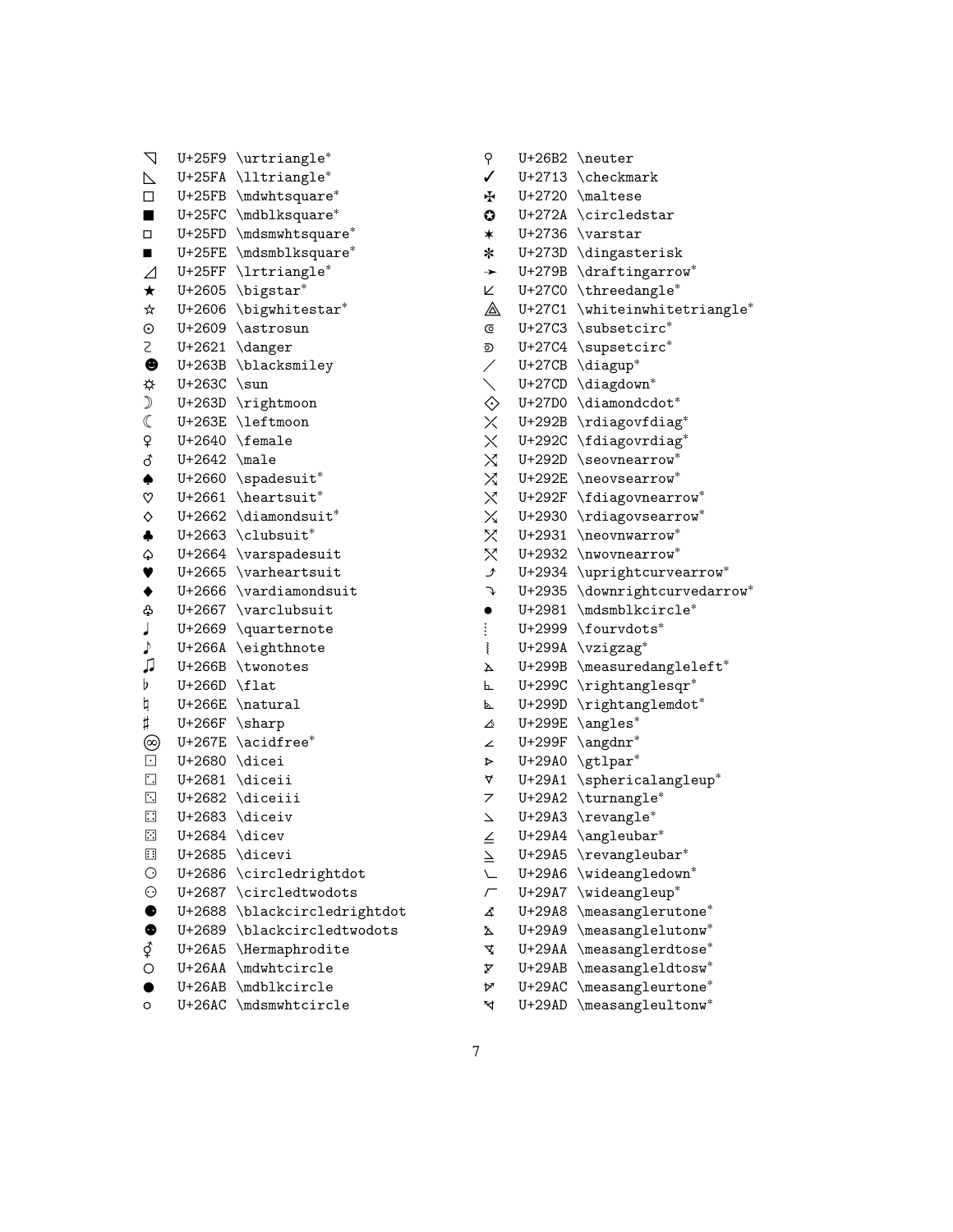| + U+002B +             |                            |
|------------------------|----------------------------|
| $\pm$ U+00B1 \pm       |                            |
|                        | . U+00B7 \cdotp,\centerdot |
| $\times$ U+00D7 \times |                            |
|                        |                            |

## <span id="page-7-0"></span>**4.3 Binary operators**

 $+$  $\pm$ 

| A                       | $U+29AE$      | \measangledrtose*        |
|-------------------------|---------------|--------------------------|
| A                       | U+29AF        | \measangledltosw*        |
| Ø                       | U+29B0        | \revemptyset*            |
| ø                       | U+29B1        | \emptysetobar*           |
| å                       | U+29B2        | \emptysetocirc*          |
| ø                       | U+29B3        | \emptysetoarr*           |
| ø                       | U+29B4        | \emptysetoarrl*          |
| $\Theta$                | $U+29BA$      | \obot*                   |
| $\otimes$               | $U+29BB$      | \olcross*                |
| ⊗                       | $U+29BC$      | \odotslashdot*           |
| $\hat{\Phi}$            | $U+29BD$      | \uparrowoncircle*        |
| $^{\circ}$              | $U+29BE$      | \circledwhitebullet*     |
| $\bf \odot$             | $U+29BF$      | \circledbullet*          |
| $\circlearrowright$     | U+29C2        | $\text{circuit}^*$       |
| $\circledcirc$          | U+29C3        | $\text{circ}$            |
| 电人人                     | U+29C9        | \boxonbox*               |
|                         | $U+29CA$      | \triangleodot*           |
|                         | U+29CB        | \triangleubar*           |
|                         | U+29CC        | \triangles*              |
| $\sim$                  | $U+29DC$      | $\in$ iinfin*            |
| $\infty$                | $U+29DD$      | \tieinfty*               |
| ф                       | $U+29DE$      | \nvinfty*                |
| $\Box$                  | U+29E0        | \laplac*                 |
| $\ddagger$              | U+29E7        | \thermod*                |
| $\boldsymbol{\nabla}$   | U+29E8        | \downtriangleleftblack*  |
| $\dot{\mathbf{\nabla}}$ | U+29E9        | \downtrianglerightblack* |
|                         | U+29EA        | \blackdiamonddownarrow*  |
|                         | $U+29EB$      | \blacklozenge            |
|                         | $U+29EC$      | \circledownarrow*        |
|                         | $U+29ED$      | \blackcircledownarrow*   |
|                         | <b>U+29EE</b> | \errbarsquare*           |
|                         | U+29EF        | \errbarblacksquare*      |
|                         | U+29F0        | \errbardiamond*          |
|                         | U+29F1        | \errbarblackdiamond*     |
| <b>◆◆♀♥☆重◇◆◇●</b>       | U+29F2        | \errbarcircle*           |
|                         | U+29F3        | \errbarblackcircle*      |
| $\frac{1}{2}$           | $U+2AE1$      | \perps                   |
| Ţ                       | $U+2AF1$      | \topcir                  |

|           | U+UUF/ \Q1V |                                 |
|-----------|-------------|---------------------------------|
|           |             | $U+2020 \ \text{dagger}$        |
| İ.        |             | $U+2021 \ \ddot{\text{dagger}}$ |
| $\bullet$ |             | U+2022 \smblkcircle             |

- 8
- $\div$  II+00F7 \di
- *⬯* U+2B2F \whtvertoval *⭐* U+2B50 \medwhitestar *⭑* U+2B51 \medblackstar *⭒* U+2B52 \smwhitestar *〒* U+3012 \postalmark *〰* U+3030 \hzigzag  $\begin{bmatrix} 1 & 0+1D55C \end{bmatrix}$  Wednesdam that  $U+XXX$ U+XXXX \bracevert<sup>\*</sup>
- *v* U+2B12 \squaretopblack *⬓* U+2B13 \squarebotblack *⬔* U+2B14 \squareurblack *⬕* U+2B15 \squarellblack *⬖* U+2B16 \diamondleftblack *⬗* U+2B17 \diamondrightblack *⬘* U+2B18 \diamondtopblack *⬙* U+2B19 \diamondbotblack *⬚* U+2B1A \dottedsquare *⬛* U+2B1B \lgblksquare *⬜* U+2B1C \lgwhtsquare *⬝* U+2B1D \vysmblksquare *⬞* U+2B1E \vysmwhtsquare *⬟* U+2B1F \pentagonblack *⬠* U+2B20 \pentagon *⬡* U+2B21 \varhexagon *⬢* U+2B22 \varhexagonblack *⬣* U+2B23 \hexagonblack *⬤* U+2B24 \lgblkcircle ◆ U+2B25 \mdblkdiamond *⬦* U+2B26 \mdwhtdiamond *⬧* U+2B27 \mdblklozenge *⬨* U+2B28 \mdwhtlozenge *⬩* U+2B29 \smblkdiamond *⬪* U+2B2A \smblklozenge *⬫* U+2B2B \smwhtlozenge *⬬* U+2B2C \blkhorzoval *⬭* U+2B2D \whthorzoval *⬮* U+2B2E \blkvertoval *⭓* U+2B53 \rightpentagonblack *⭔* U+2B54 \rightpentagon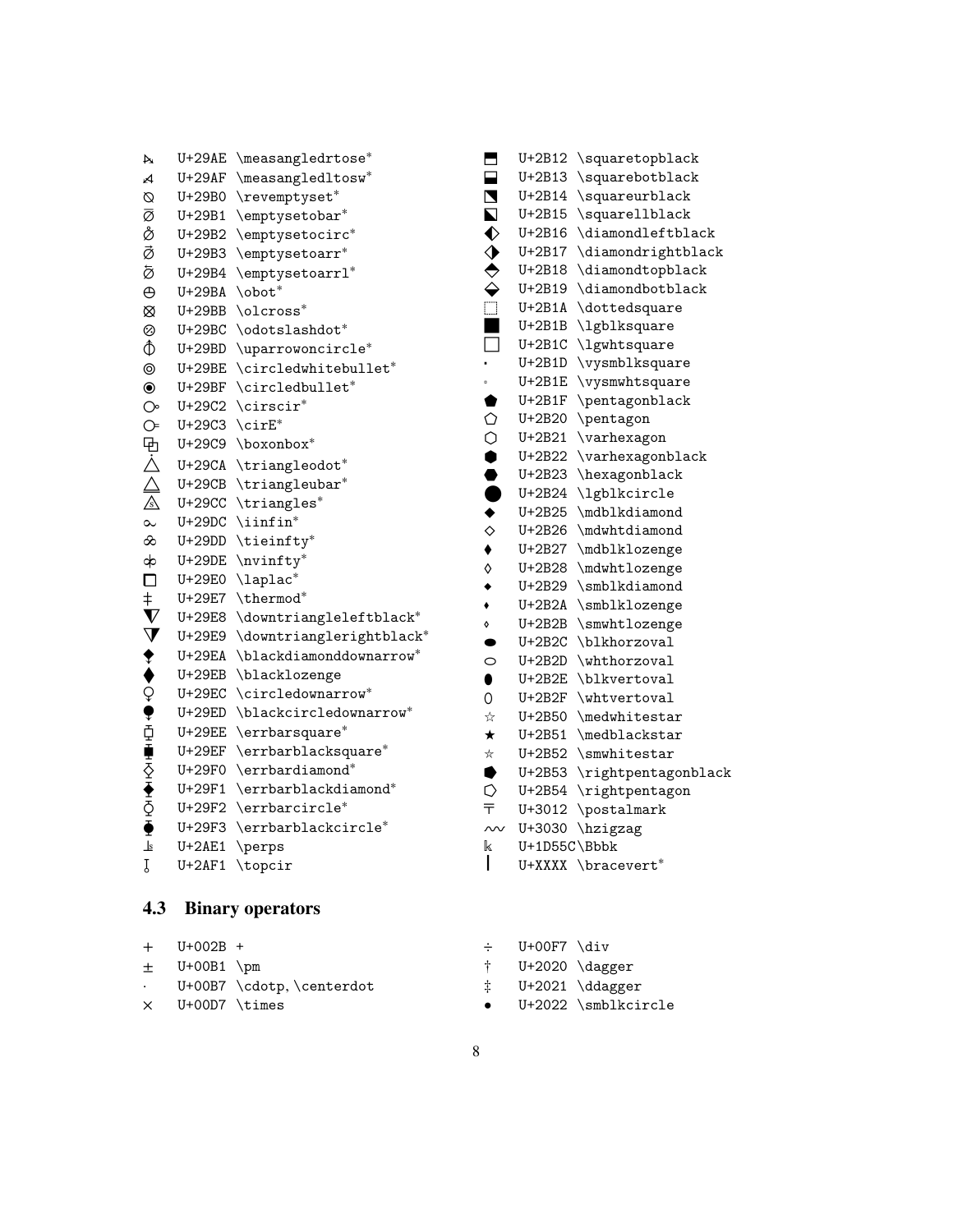| Γ                        | U+2044   | \fracslash              |
|--------------------------|----------|-------------------------|
| z                        | U+214B   | \upand                  |
| $\overline{a}$           | U+002D   |                         |
| $\mp$                    | U+2213   | $\n\mu$                 |
| $\ddot{+}$               | U+2214   | \dotplus                |
|                          | U+2216   | \smallsetminus          |
| $\ast$                   | U+2217   | \ast                    |
| ۰                        | U+2218   | \vysmwhtcircle          |
|                          | U+2219   | \vysmblkcircle, \bullet |
| ٨                        | U+2227   | \wedge, \land           |
| $\vee$                   | U+2228   | \vee, \lor              |
| U                        | U+2229   | $\cap$                  |
| U                        | U+222A   | $\cup$                  |
| $\overline{\phantom{0}}$ | U+2238   | \dotminus               |
| $\sim$                   | U+223E   | \invlazys               |
| S                        | U+2240   | $\sqrt{wr}$             |
| ⊌                        | U+228C   | \cupleftarrow           |
| U                        | U+228D   | \cupdot                 |
| ⊎                        | U+228E   | \uplus                  |
| п                        | U+2293   | \sqcap                  |
| П                        | U+2294   | \sqcup                  |
| $\oplus$                 | U+2295   | \oplus                  |
| $\ominus$                | U+2296   | \ominus                 |
| $^{\circ}$               |          | U+2297 \otimes          |
| $\oslash$                |          | $U+2298 \text{osh}$     |
| $\odot$                  | U+2299   | \odot                   |
| $^{\circ}$               | U+229A   | \circledcirc            |
| ⊛                        | U+229B   | \circledast             |
| ⊜                        | U+229C   | \circledequal           |
| $\ominus$                | U+229D   | \circleddash            |
| $\boxplus$               | U+229E   | \boxplus                |
| $\Box$                   | U+229F   | \boxminus               |
| $\boxtimes$              | U+22A0   | \boxtimes               |
| $\overline{\mathbf{L}}$  | U+22A1   | \boxdot                 |
| T                        | U+22BA   | \intercal               |
|                          | U+22BB   | $\vee$ eebar            |
| $\overline{\wedge}$      | U+22BC   | \barwedge               |
| ⊽                        | U+22BD   | \barvee                 |
| ♦                        | U+22C4   | \diamond, \smwhtdiamond |
|                          | U+22C5   | \cdot*                  |
| $^\star$                 | U+22C6   | \star                   |
| ⋇                        | U+22C7   | \divideontimes          |
| K                        | U+22C9   | \ltimes                 |
| ⋊                        | U+22CA   | \rtimes                 |
| $\lambda$                | $U+22CB$ | \leftthreetimes         |
| $\overline{\mathcal{X}}$ | U+22CC   | \rightthreetimes        |
|                          |          |                         |

| ٨                    | U+22CF             | \curlywedge                      |
|----------------------|--------------------|----------------------------------|
| ⋒                    | U+22D2             | \Cap, \doublecap                 |
| ⋓                    | U+22D3             | \Cup, \doublecup                 |
| ᅎ                    | U+2305             | \varbarwedge*                    |
| ⊼                    | U+2306             | \vardoublebarwedge*              |
| $\Phi$               | U+233D             | \obar                            |
| Δ                    | U+25B3             | \triangle,\bigtriangleup         |
| $\blacktriangleleft$ | U+22B2             | \lhd                             |
| ⊳                    | U+22B3             | $\theta$                         |
| $\trianglelefteq$    | U+22B4             | \unlhd                           |
|                      | $U+22B5 \ \mu rhd$ |                                  |
| $\frac{1}{2}$        |                    | U+25CB \mdlgwhtcircle*           |
| $\Box$               |                    | $U+25EB$ \boxbar*                |
| ٧                    |                    | U+27C7 \veedot*                  |
| A                    | U+27D1             | \wedgedot*                       |
|                      | U+27E0             | \lozengeminus*                   |
| ⇔⇔                   | U+27E1             | \concavediamond*                 |
|                      | U+27E2             | $\verb \concavediamondtickleft"$ |
| $\hat{\mathbf{r}}$   | U+27E3             | \concavediamondtickright*        |
| $\Box$               | U+27E4             | \whitesquaretickleft*            |
| $\Box$               | U+27E5             | \whitesquaretickright*           |
| °                    | U+2982             | \typecolon*                      |
| $\ominus$            | U+29B5             | \circlehbar*                     |
| $\mathbb O$          | U+29B6             | \circledvert                     |
| $^\circledR$         | U+29B7             | \circledparallel                 |
| $\circ$              | U+29B8             | \obslash                         |
| $\oplus$             | U+29B9             | \operp*                          |
| $\odot$              | U+29C0             | \olessthan                       |
| $\circledcirc$       | U+29C1             | \ogreaterthan                    |
| $\boxtimes$          | U+29C4             | \boxdiag                         |
| $\boxtimes$          | U+29C5             | \boxbslash                       |
| $\ast$               | U+29C6             | \boxast                          |
| $\circ$              | U+29C7             | \boxcircle                       |
| $\Box$               | U+29C8             | \boxbox*                         |
| $\triangle$          | U+29CD             | \triangleserifs*                 |
| Χ                    | U+29D6             | \hourglass*                      |
| X                    | U+29D7             | \blackhourglass*                 |
| Ш                    | U+29E2             | \shuffle*                        |
|                      | <b>U+29EB</b>      | \mdlgblklozenge*                 |
| $\sqrt{\frac{1}{7}}$ | U+29F5             | \setminus*                       |
|                      | U+29F6             | \dsol <sup>*</sup>               |
| $\overline{t}$       | U+29F7             | $\verb \rsolbar $                |
| $\ddagger$           | U+29FA             | \doubleplus*                     |
| ₩                    | U+29FB             | \tripleplus*                     |

⋎ U+22CE \curlyvee

⧾ U+29FE \tplus<sup>∗</sup>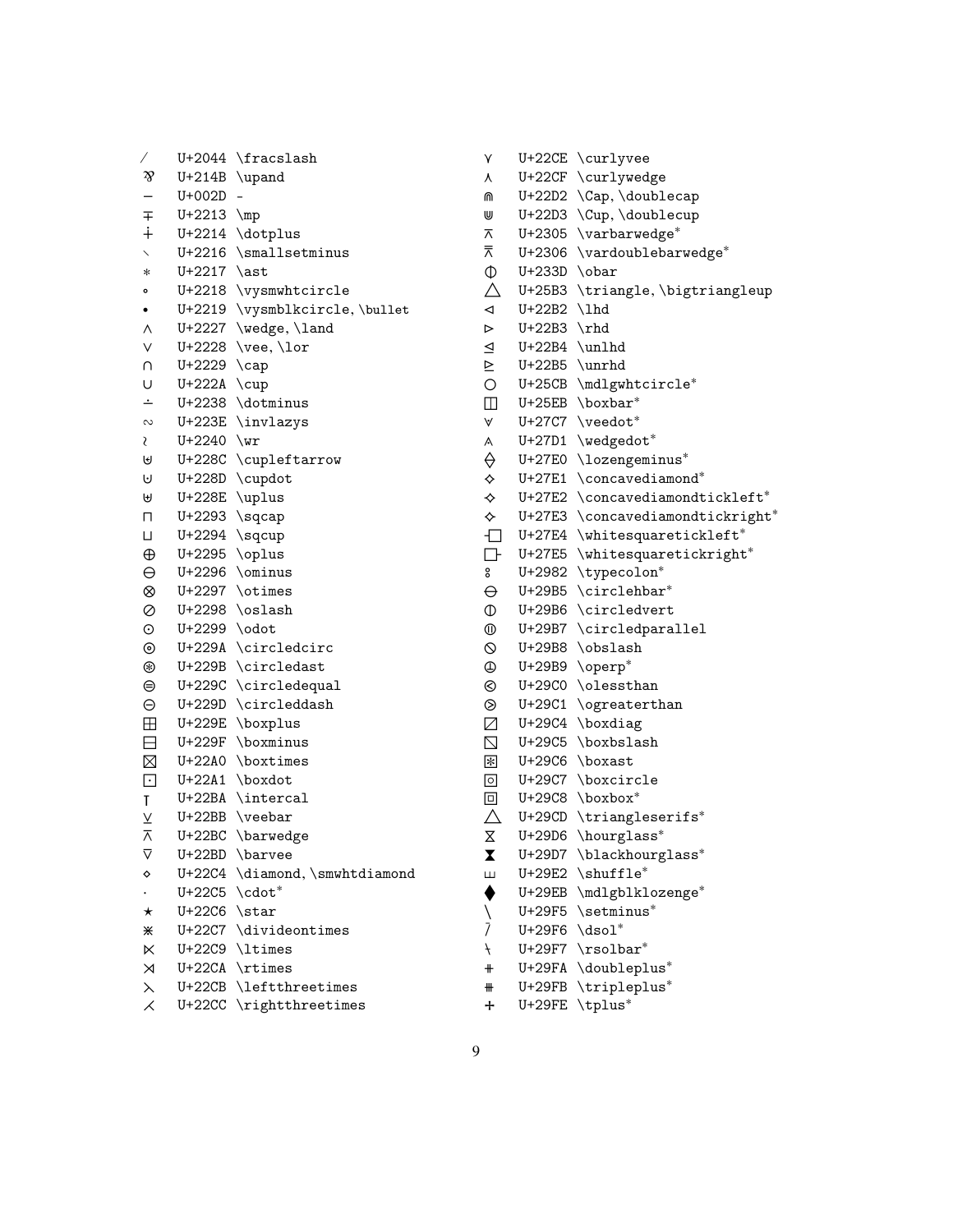| $\cdots$ $\cdots$     |                                       |
|-----------------------|---------------------------------------|
| * U+002A *,\ast       | $>$ U+003E >, \greater                |
| $: U+003A :$          | $C$ U+2050 \closure*                  |
| $<$ U+003C $<$ , less | $ $ U+20D2 \vertoverlay               |
| $=$ U+003D =, \equal  | $\leftarrow$ U+2190 \leftarrow, \gets |
|                       |                                       |

10

# <span id="page-9-0"></span>**4.4 Relations**

⩄ U+2A44 \capwedge ∗ ⩅ U+2A45 \cupvee ∗ ⩆ U+2A46 \cupovercap ∗

⧿ U+29FF \tminus ∗ ⨢ U+2A22 \ringplus ⨣ U+2A23 \plushat ⨤ U+2A24 \simplus ⨥ U+2A25 \plusdot  $t$  U+2A26 \plussim  $+<sub>2</sub>$  U+2A27 \plussubtwo ⨨ U+2A28 \plustrif<sup>∗</sup> ⨩ U+2A29 \commaminus ∗ ⨪ U+2A2A \minusdot ⨫ U+2A2B \minusfdots ⨬ U+2A2C \minusrdots ∗ ⨭ U+2A2D \opluslhrim ∗

| Ð           |                             | U+2A2E \oplusrhrim*      | W                        | $U+2A54$ \Vee*              |                       |
|-------------|-----------------------------|--------------------------|--------------------------|-----------------------------|-----------------------|
| ×           |                             | $U+2A2F$ \vectimes*      | ∧                        |                             | U+2A55 \wedgeonwedge* |
| ż.          |                             | $U+2A30$ \dottimes       | W                        |                             | $U+2A56$ \veeonvee*   |
| X           |                             | $U+2A31$ \timesbar       | V                        |                             | U+2A57 \bigslopedvee* |
| X           |                             | U+2A32 \btimes           | $\overline{\mathcal{A}}$ |                             | U+2A58 \bigslopedwedg |
| ⋇           |                             | $U+2A33$ \smashtimes*    | ∧                        |                             | U+2A5A \wedgemidvert* |
| Q.          |                             | U+2A34 \otimeslhrim*     | V                        |                             | U+2A5B \veemidvert*   |
| ×)          |                             | U+2A35 \otimesrhrim*     | $\forall$                |                             | U+2A5C \midbarwedge*  |
| Ô,          |                             | $U+2A36$ \otimeshat*     | ∀                        |                             | $U+2A5D$ \midbarvee*  |
| ◉           |                             | $U+2A37$ $Otimes*$       | 示                        |                             | U+2A5E \doublebarwedg |
| ⊕           | $U+2A38 \ \dot{v}$          |                          | Δ                        |                             | $U+2A5F$ \wedgebar*   |
| $\mathbb A$ |                             | U+2A39 \triangleplus*    | ≙                        |                             | U+2A60 \wedgedoubleba |
| $\triangle$ |                             | U+2A3A \triangleminus*   | $\underline{\mathsf{v}}$ |                             | $U+2A61$ \varveebar*  |
| $\mathbb A$ |                             | U+2A3B \triangletimes*   | $\overline{\nabla}$      |                             | U+2A62 \doublebarvee* |
| L,          |                             | U+2A3C \intprod*         | ≚                        |                             | U+2A63 \veedoublebar  |
| щ           |                             | U+2A3D \intprodr*        | ◁                        | $U+2A64$ \dsub <sup>*</sup> |                       |
| 。<br>9      | $U+2A3E$ \fcmp <sup>*</sup> |                          | $\Rightarrow$            | $U+2A65$ \rsub <sup>*</sup> |                       |
| Ц           |                             | $U+2A3F \lambda_2$       | 亍                        |                             | U+2A71 \eqqplus       |
| υ.          |                             | U+2A40 \capdot*          | 主                        |                             | U+2A72 \pluseqq       |
| A           |                             | $U+2A41$ \uminus*        | $\mathbb{I}$             |                             | U+2AF4 \interleave    |
| Ū           |                             | $U+2A42 \hbox{barcup}^*$ | ╫                        |                             | $U+2AF5 \nhVvert$     |
| ñ           |                             | U+2A43 \barcap*          |                          |                             | U+2AF6 \threedotcolon |
|             |                             |                          |                          |                             |                       |

| ω                        |                              | U+2A4A \twocups*               |
|--------------------------|------------------------------|--------------------------------|
| m                        |                              | U+2A4B \twocaps*               |
| U                        |                              | U+2A4C \closedvarcup*          |
| $\Omega$                 |                              | U+2A4D \closedvarcap*          |
| m                        |                              | U+2A4E \Sqcap*                 |
| Ш                        |                              | U+2A4F \Sqcup*                 |
| ₩                        |                              | U+2A50 \closedvarcupsmashprod* |
| λ                        |                              | U+2A51 \wedgeodot*             |
| Ý                        |                              | U+2A52 \veeodot*               |
| $\mathbb{\lambda}$       |                              | U+2A53 \Wedge*                 |
| W                        | $U+2A54$ \Vee*               |                                |
|                          |                              | U+2A55 \wedgeonwedge*          |
| W                        |                              | U+2A56 \veeonvee*              |
| V                        |                              | U+2A57 \bigslopedvee*          |
| $\overline{\mathcal{A}}$ |                              | U+2A58 \bigslopedwedge*        |
| Λ                        |                              | U+2A5A \wedgemidvert*          |
| Ψ                        |                              | U+2A5B \veemidvert*            |
| A                        |                              | U+2A5C \midbarwedge*           |
| ∀                        |                              | U+2A5D \midbarvee*             |
| ⊼                        |                              | U+2A5E \doublebarwedge         |
|                          |                              | U+2A5F \wedgebar*              |
| さくくえん きょう                |                              | U+2A60 \wedgedoublebar*        |
|                          | U+2A61                       | $\vartheta^*$                  |
|                          |                              | U+2A62 \doublebarvee*          |
|                          |                              | U+2A63 \veedoublebar           |
|                          | $U+2A64 \quad \text{dsub}^*$ |                                |
|                          | $U+2A65$ \rsub <sup>*</sup>  |                                |
|                          |                              | U+2A71 \eqqplus                |
| $\overline{\pm}$         |                              | U+2A72 \pluseqq                |
| $\mathbb{I}$             |                              | U+2AF4 \interleave             |
| ╫                        |                              | U+2AF5 \nhVvert                |
| $\vdots$                 |                              | U+2AF6 \threedotcolon          |
| ///                      |                              | U+2AFB \trslash                |
| //                       | U+2AFD                       | \sslash                        |

*⫾* U+2AFE \talloblong

∩ U+2A47 \capovercup\* ⩈ U+2A48 \cupbarcap ∗ ⩉ U+2A49 \capbarcup ∗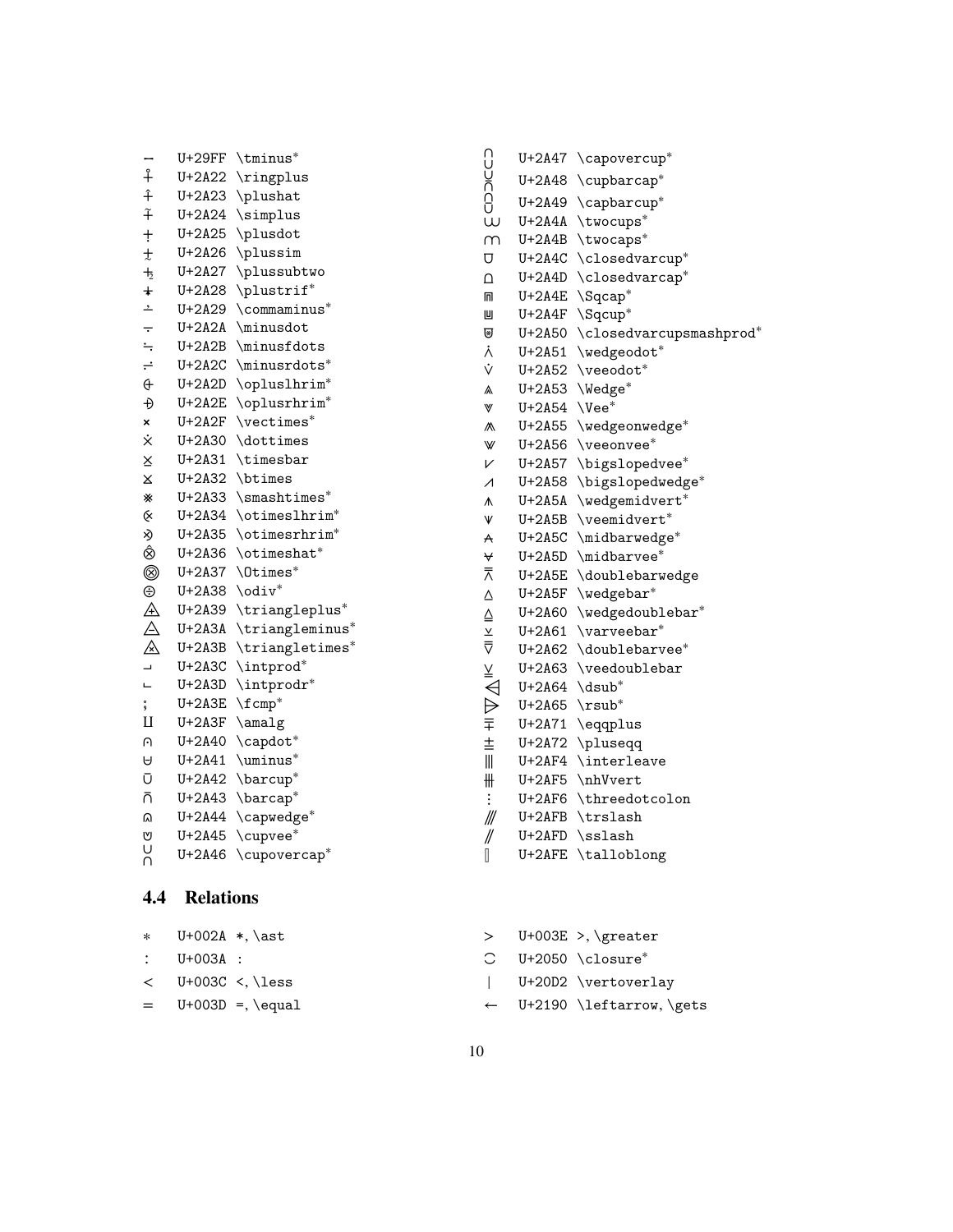→ U+2192 \rightarrow, \to ↓ U+2193 \downarrow ↔ U+2194 \leftrightarrow ↕ U+2195 \updownarrow ↖ U+2196 \nwarrow ↗ U+2197 \nearrow ↘ U+2198 \searrow ↙ U+2199 \swarrow  $\leftrightarrow$  U+219A \nleftarrow ↛ U+219B \nrightarrow ↜ U+219C \leftwavearrow ↝ U+219D \rightwavearrow ↞ U+219E \twoheadleftarrow ↟ U+219F \twoheaduparrow  $\rightarrow$  U+21A0 \twoheadrightarrow ↡ U+21A1 \twoheaddownarrow  $\leftarrow$  U+21A2 \leftarrowtail ↣ U+21A3 \rightarrowtail ↤ U+21A4 \mapsfrom ↥ U+21A5 \mapsup ↦ U+21A6 \mapsto ↧ U+21A7 \mapsdown ↩ U+21A9 \hookleftarrow ↪ U+21AA \hookrightarrow ↫ U+21AB \looparrowleft ↬ U+21AC \looparrowright ↭ U+21AD \leftrightsquigarrow ↮ U+21AE \nleftrightarrow ↯ U+21AF \downzigzagarrow ↰ U+21B0 \Lsh ↱ U+21B1 \Rsh ↲ U+21B2 \Ldsh ↳ U+21B3 \Rdsh ↶ U+21B6 \curvearrowleft ↷ U+21B7 \curvearrowright ↺ U+21BA \circlearrowleft ↻ U+21BB \circlearrowright ↼ U+21BC \leftharpoonup ← U+21BD \leftharpoondown ↾ U+21BE \upharpoonright, \restriction ∈ U+2208 \in ↿ U+21BF \upharpoonleft  $\rightarrow$  U+21CO \rightharpoonup  $\rightarrow$  U+21C1 \rightharpoondown ⇂ U+21C2 \downharpoonright

⇃ U+21C3 \downharpoonleft

↑ U+2191 \uparrow

⇆ U+21C6 \leftrightarrows ⇇ U+21C7 \leftleftarrows ⇈ U+21C8 \upuparrows ⇉ U+21C9 \rightrightarrows ⇊ U+21CA \downdownarrows  $\leftrightharpoons$  U+21CB \leftrightharpoons ⇌ U+21CC \rightleftharpoons ⇍ U+21CD \nLeftarrow ⇎ U+21CE \nLeftrightarrow ⇏ U+21CF \nRightarrow ⇐ U+21D0 \Leftarrow ⇑ U+21D1 \Uparrow ⇒ U+21D2 \Rightarrow ⇓ U+21D3 \Downarrow ⇔ U+21D4 \Leftrightarrow ⇕ U+21D5 \Updownarrow ⇖ U+21D6 \Nwarrow ⇗ U+21D7 \Nearrow ⇘ U+21D8 \Searrow ⇙ U+21D9 \Swarrow ⇚ U+21DA \Lleftarrow<sup>∗</sup> ⇛ U+21DB \Rrightarrow<sup>∗</sup> ⇜ U+21DC \leftsquigarrow ⇝ U+21DD \rightsquigarrow, \leadsto ⇤ U+21E4 \barleftarrow<sup>∗</sup> → U+21E5 \rightarrowbar<sup>\*</sup> ⇴ U+21F4 \circleonrightarrow<sup>∗</sup> → U+21F4 \circleonrightarrow\*<br>
↓↑ U+21F5 \downuparrows ⇶ U+21F6 \rightthreearrows<sup>∗</sup> ⇷ U+21F7 \nvleftarrow<sup>∗</sup> ⇸ U+21F8 \nvrightarrow<sup>∗</sup> ⇹ U+21F9 \nvleftrightarrow<sup>∗</sup> ⇺ U+21FA \nVleftarrow<sup>∗</sup> ⇻ U+21FB \nVrightarrow<sup>∗</sup> ⇼ U+21FC \nVleftrightarrow<sup>∗</sup> ⇽ U+21FD \leftarrowtriangle<sup>∗</sup> ⇾ U+21FE \rightarrowtriangle<sup>∗</sup> ⇿ U+21FF \leftrightarrowtriangle<sup>∗</sup> ∉ U+2209 \notin ∊ U+220A \smallin ∋ U+220B \ni, \owns ∌ U+220C \nni ∍ U+220D \smallni

⇄ U+21C4 \rightleftarrows ⇅ U+21C5 \updownarrows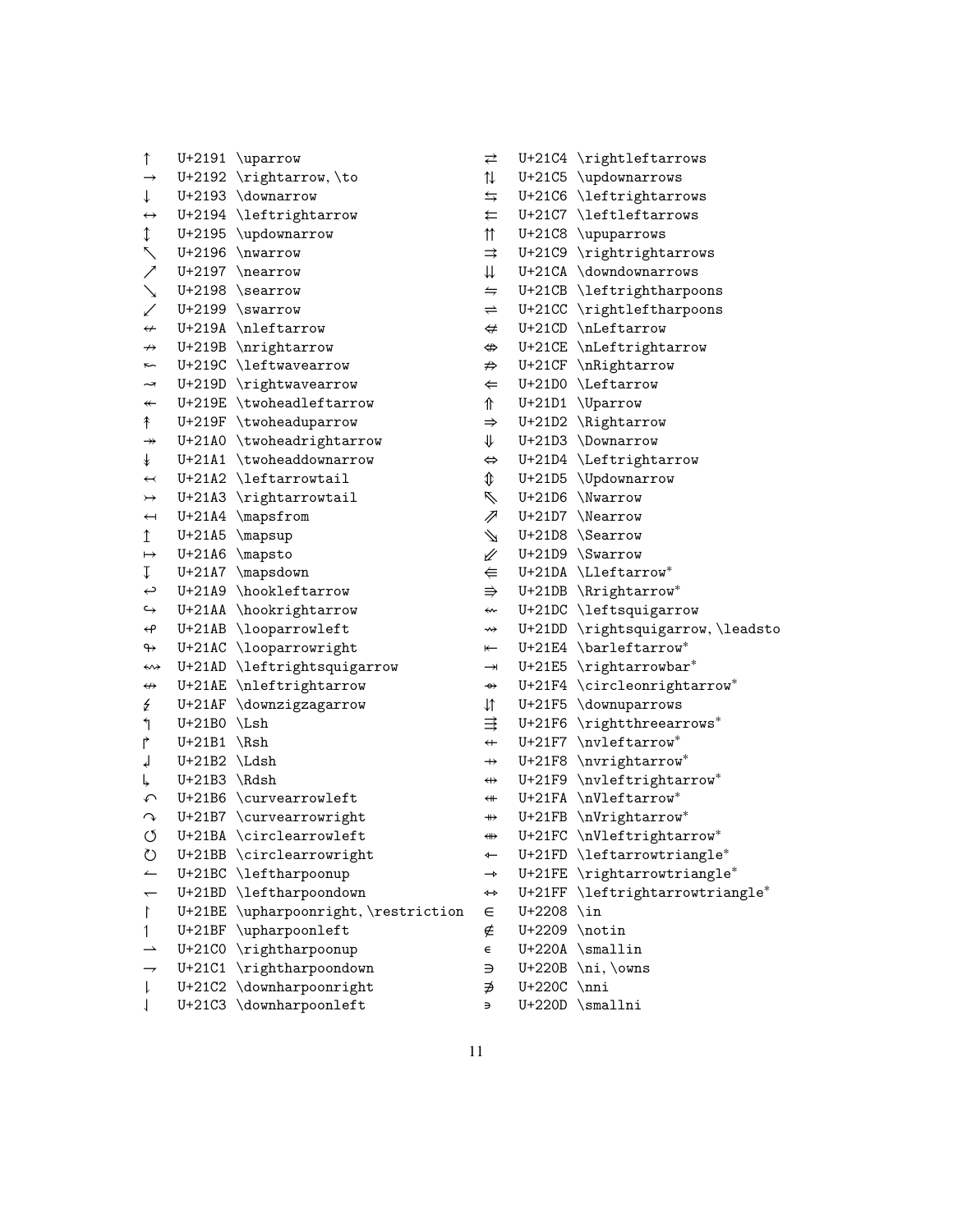| $\propto$                                                                                                                                   | U+221D   | \propto            |
|---------------------------------------------------------------------------------------------------------------------------------------------|----------|--------------------|
| $\propto$                                                                                                                                   | U+221D   | \varpropto         |
| I                                                                                                                                           | U+2223   | $\mid$             |
| I                                                                                                                                           | U+2223   | \shortmid          |
| ł                                                                                                                                           | U+2224   | $\n\times$         |
| ł                                                                                                                                           | U+2224   | \nshortmid*        |
| II                                                                                                                                          | U+2225   | \parallel          |
| П                                                                                                                                           | U+2225   | \shortparallel*    |
| ∦                                                                                                                                           | U+2226   | \nparallel         |
| łł                                                                                                                                          | U+2226   | \nshortparallel*   |
| $\vdots$                                                                                                                                    | U+2237   | \Colon             |
| $\div$                                                                                                                                      | U+2239   | \dashcolon         |
| $\div$                                                                                                                                      | U+223A   | \dotsminusdots     |
| ∻                                                                                                                                           | U+223B   | \kernelcontraction |
| $\sim$                                                                                                                                      | U+223C   | $\sin$             |
| $\tilde{\phantom{a}}$                                                                                                                       | U+223C   | \thicksim          |
| S                                                                                                                                           | U+223D   | \backsim           |
| $\nsim$                                                                                                                                     | U+2241   | nsim               |
| ≂                                                                                                                                           | U+2242   | \eqsim             |
| $\simeq$                                                                                                                                    | U+2243   | $\sum$             |
| ≄                                                                                                                                           | U+2244   | \nsime             |
| $\cong$                                                                                                                                     | U+2245   | $\c{ong}$          |
| ≆                                                                                                                                           | U+2246   | \simneqq           |
| ≇                                                                                                                                           | U+2247   | $\ncong$           |
| $\approx$                                                                                                                                   | U+2248   | \approx            |
| $\approx$                                                                                                                                   | U+2248   | \thickapprox       |
| z                                                                                                                                           | U+2249   | \napprox           |
| $\approx$                                                                                                                                   | U+224A   | \approxeq          |
| ≋                                                                                                                                           | U+224B   | \approxident       |
| ≌                                                                                                                                           | U+224C   | \backcong          |
| $\asymp$                                                                                                                                    | U+224D   | \asymp             |
| ≎                                                                                                                                           | U+224E   | \Bumpeq            |
| ≏                                                                                                                                           | U+224F   | \bumpeq            |
| $\dot{=}$                                                                                                                                   | U+2250   | \doteq             |
| $\div$                                                                                                                                      | U+2251   | \Doteq, \doteqdot  |
| $\stackrel{\cdot}{=}$                                                                                                                       | U+2252   | \fallingdotseq     |
| $\equiv$                                                                                                                                    | U+2253   | \risingdotseq      |
| $:=$                                                                                                                                        | U+2254   | \coloneq           |
| =:                                                                                                                                          | U+2255   | \eqcolon           |
| ᅐ                                                                                                                                           | U+2256   | \eqcirc            |
|                                                                                                                                             | U+2257   | \circeq            |
| $\stackrel{\text{a}}{=} \stackrel{\text{b}}{=} \stackrel{\text{c}}{=} \stackrel{\text{c}}{=} \stackrel{\text{d}}{=} \stackrel{\text{d}}{=}$ | U+2258   | $\arceq$           |
|                                                                                                                                             | U+2259   | \wedgeq            |
|                                                                                                                                             | U+225A   | \veeeq             |
|                                                                                                                                             | $U+225B$ | \stareq            |
|                                                                                                                                             | U+225C   | \triangleq         |
|                                                                                                                                             |          |                    |

| $\stackrel{\text{def}}{=}$  | U+225D        | \eqdef                     |
|-----------------------------|---------------|----------------------------|
| ≞                           | U+225E        | \measeq                    |
| $\stackrel{?}{=}$           | U+225F        | \questeq                   |
| $\neq$                      | U+2260        | \ne, \neq                  |
| $\equiv$                    | $U + 2261$    | \equiv                     |
| ≢                           | U+2262        | \nequiv                    |
| ≣                           | $U + 2263$    | \Equiv                     |
|                             | U+2264        | \leq, \le                  |
|                             | $U + 2265$    | \geq, \ge                  |
|                             | U+2266        | \leqq                      |
| ∨! ∧! ∨!! ∧!! ∨\# ∨# ∧# ≪ ≫ | $U + 2267$    | \geqq                      |
|                             | U+2268        | \lneqq                     |
|                             | U+2268        | \lvertneqq                 |
|                             | U+2269        | \gneqq                     |
|                             | U+2269        | \gvertneqq                 |
|                             | U+226A        | \11                        |
|                             | U+226B        | \gg                        |
| Ď                           | U+226C        | \between                   |
| $\star$                     | U+226D        | \nasymp                    |
| ≮                           | <b>U+226E</b> | \nless                     |
| ≯                           | U+226F        | $\eta$                     |
| ≰                           | U+2270        | \nleq                      |
| ≱                           | $U + 2271$    | \ngeq                      |
|                             | U+2272        | \lesssim                   |
| $\frac{2}{2}$               | U+2273        | \gtrsim                    |
| ≴                           | U+2274        | \nlesssim                  |
| ≵                           | U+2275        | \ngtrsim                   |
|                             | U+2276        | \lessgtr                   |
| $\frac{1}{2}$               | U+2277        | \gtrless                   |
| ≸                           | U+2278        | \nlessgtr                  |
| ≹                           | U+2279        | \ngtrless                  |
| $\prec$                     | U+227A        | $\backslash \mathrm{prec}$ |
| $\geq$                      | U+227B        | $\sqrt{\text{succ}}$       |
| $\preccurlyeq$              | U+227C        | \preccurlyeq               |
| ≽                           | U+227D        | \succcurlyeq               |
| $\frac{1}{2}$               | U+227E        | \precsim                   |
|                             | U+227F        | \succsim                   |
| ⊀                           | U+2280        | $\infty$                   |
| ⊁                           | U+2281        | \nsucc                     |
|                             | U+2282        | \subset                    |
| C<br>D                      | U+2283        | \supset                    |
|                             | U+2284        | \nsubset                   |
| ⊄ ⊅ ⊆ ⊇ ⊈                   | $U + 2285$    | \nsupset                   |
|                             | U+2286        | \subseteq                  |
|                             | U+2287        | \supseteq                  |
|                             | U+2288        | \nsubseteq                 |
|                             |               |                            |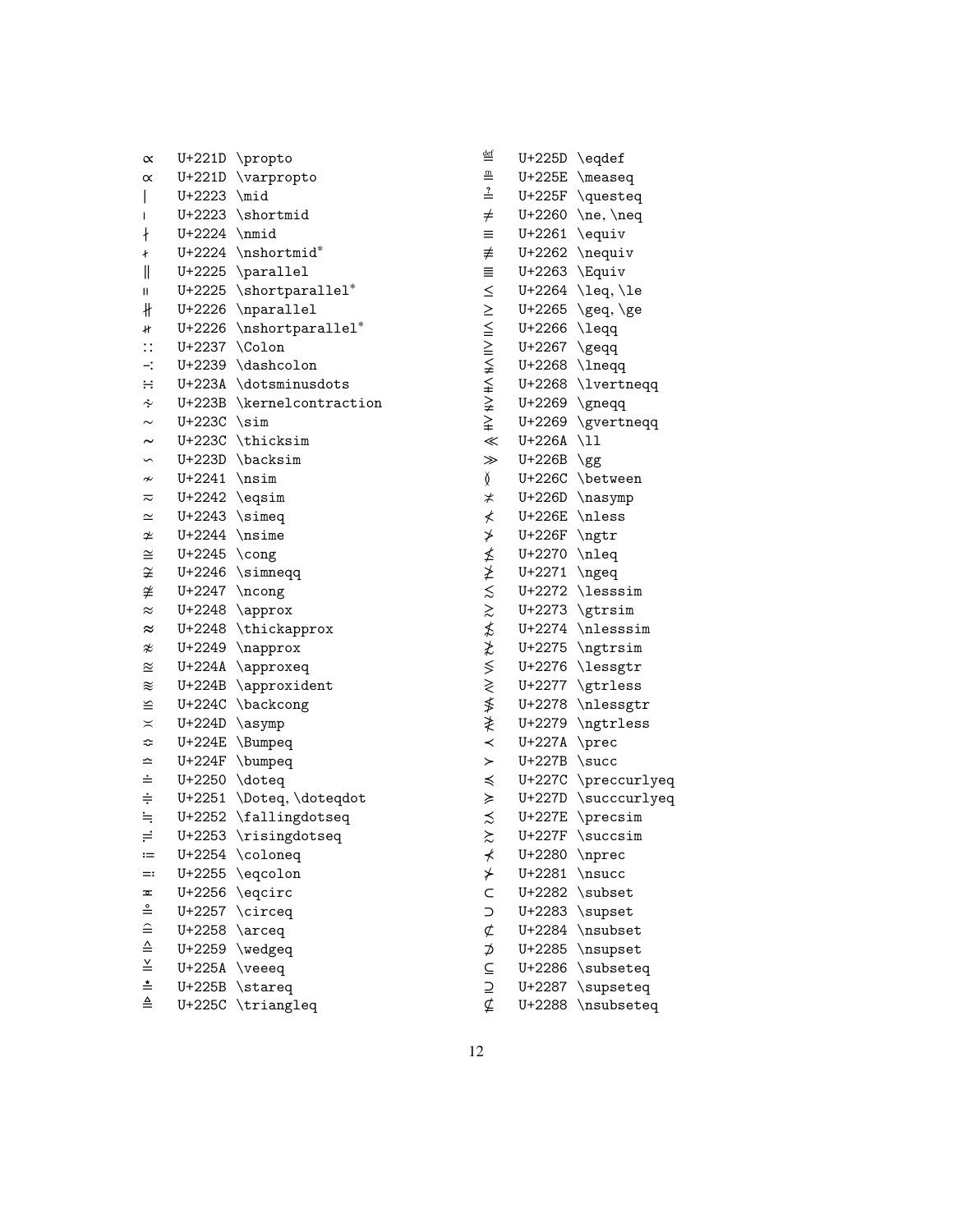|                          | U+2289   | \nsupseteq        |
|--------------------------|----------|-------------------|
| すいけい エロコロ                | U+228A   | \subsetneq        |
|                          | U+228A   | \varsubsetneq*    |
|                          | U+228B   | \supsetneq        |
|                          | U+228B   | \varsupsetneq*    |
|                          | U+228F   | \sqsubset         |
|                          | U+2290   | \sqsupset         |
|                          | U+2291   | \sqsubseteq       |
| $\equiv$                 | U+2292   | \sqsupseteq       |
|                          | U+22A2   | \vdash            |
| $\overline{\phantom{0}}$ | $U+22A3$ | \dashv            |
| Н                        | U+22A6   | \assert           |
| ⊧                        | U+22A7   | \models           |
| ⊨                        | $U+22A8$ | \vDash            |
| ⊩                        | U+22A9   | \Vdash            |
| llŀ                      | U+22AA   | \Vvdash           |
| ⊫                        | U+22AB   | \VDash            |
| ⊬                        | U+22AC   | \nvdash           |
| ⊭                        | U+22AD   | \nvDash           |
| ⊮                        | U+22AE   | \nVdash           |
| ⊯                        | U+22AF   | \nVDash           |
| ⊰                        | U+22B0   | \prurel           |
| ح                        | U+22B1   | \scurel           |
| ◁                        | U+22B2   | \vartriangleleft  |
| $\triangleright$         | U+22B3   | \vartriangleright |
| $\triangleq$             | U+22B4   | \trianglelefteq   |
| $\geq$                   | U+22B5   | \trianglerighteq  |
| $\overline{ }$           | U+22B6   | \origof           |
| $\overline{\phantom{0}}$ | U+22B7   | \imageof          |
| $\multimap$              | U+22B8   | \multimap         |
| ⊠                        | U+22C8   | \bowtie           |
| $\overline{\phantom{a}}$ | $U+22CD$ | \backsimeq        |
| $\in$                    | U+22D0   | \Subset           |
| ⋑                        | U+22D1   | \Supset           |
| ሰ                        | U+22D4   | \pitchfork        |
| $\#$                     | $U+22D5$ | \equalparallel    |
| ⋖                        | $U+22D6$ | \lessdot          |
| ⋗                        | U+22D7   | \gtrdot           |
| ⋘                        | U+22D8   | \111, \111ess     |
| ⋙                        | U+22D9   | \ggg, \gggtr      |
|                          | $U+22DA$ | \lesseqgtr        |
|                          | $U+22DB$ | \gtreqless        |
| AI VI AI AIVVIA          | $U+22DC$ | \eqless           |
|                          | $U+22DD$ | \eqgtr            |
|                          | $U+22DE$ | \curlyeqprec      |

⋟ U+22DF \curlyeqsucc

| ⋠                        |               | U+22E0                                | \npreccurlyeq          |
|--------------------------|---------------|---------------------------------------|------------------------|
| ⋡                        |               | U+22E1                                | \nsucccurlyeq          |
|                          |               | U+22E2                                | \nsqsubseteq           |
|                          |               | U+22E3                                | \nsqsupseteq           |
|                          |               | U+22E4                                | \sqsubsetneq*          |
|                          |               | U+22E5                                | \sqsupsetneq*          |
|                          |               | U+22E6                                | \lnsim                 |
|                          |               | U+22E7                                | \gnsim                 |
|                          |               | U+22E8                                | \precnsim              |
| 乒 はんしょく ミング マイル          |               | U+22E9                                | \succnsim              |
|                          |               | $U+22EA$                              | \nvartriangleleft      |
|                          |               | $U+22EB$                              | \nvartriangleright     |
| ⋬                        |               | $U+22EC$                              | \ntrianglelefteq       |
|                          |               | U+22ED                                | \ntrianglerighteq      |
| 毕…                       |               | $U+22EE$                              | \vdots                 |
|                          |               | U+22F0                                | \adots                 |
| $\ddot{\cdot}$ .         |               | $U+22F1$                              | \ddots                 |
| $\in$                    |               | U+22F2                                | \disin*                |
| $\in$                    |               | U+22F3                                | $\vartheta^*$          |
| $\epsilon$               |               | U+22F4                                | \isins*                |
| Ė                        |               | U+22F5                                | \isindot*              |
| $\overline{\epsilon}$    |               | U+22F6                                | \varisinobar           |
| $\bar{\epsilon}$         |               | U+22F7                                | \isinobar*             |
| ⋸                        |               | U+22F8                                | \isinvb*               |
| ⋹                        |               | U+22F9                                | $\sin E^*$             |
| ⋺                        |               | U+22FA                                | \nisd*                 |
| Đ                        |               | U+22FB                                | $\vartheta$            |
| Đ                        |               | U+22FC                                | $\text{nis}^*$         |
| ⋽                        |               | U+22FD                                | \varniobar             |
| ā,                       |               | U+22FE                                | \niobar*               |
| Ε                        |               | U+22FF                                | \bagmember*            |
|                          |               | U+2322                                | \frown                 |
| $\overline{\phantom{0}}$ |               | U+2322                                | \smallfrown*           |
|                          |               | U+2323                                | \smile                 |
|                          | $\frac{1}{2}$ | U+2323                                | \smallsmile*           |
| $\overline{t}$           |               | U+233F                                | \APLnotslash           |
| Δ                        |               | U+25B5                                | $\vartheta^*$          |
| ⊥                        |               | U+27C2                                | $\perp$                |
|                          | ÌС            |                                       | U+27C8 \bsolhsub       |
|                          | $\supset$     |                                       | U+27C9 \suphsol        |
| W                        |               | $U+27D2 \quad \uparrow \rightarrow^*$ |                        |
| Ŀ                        |               | U+27D3                                | \pullback <sup>*</sup> |
| F                        |               | U+27D4                                | \pushout*              |
|                          | ⊨⊨            | $U+27DA$                              | \DashVDash*            |
|                          | ⊣⊢            | $U+27DB$                              | \dashVdash*            |
| $\sim$                   |               | $U+27DC$                              | \multimapinv*          |
|                          |               |                                       |                        |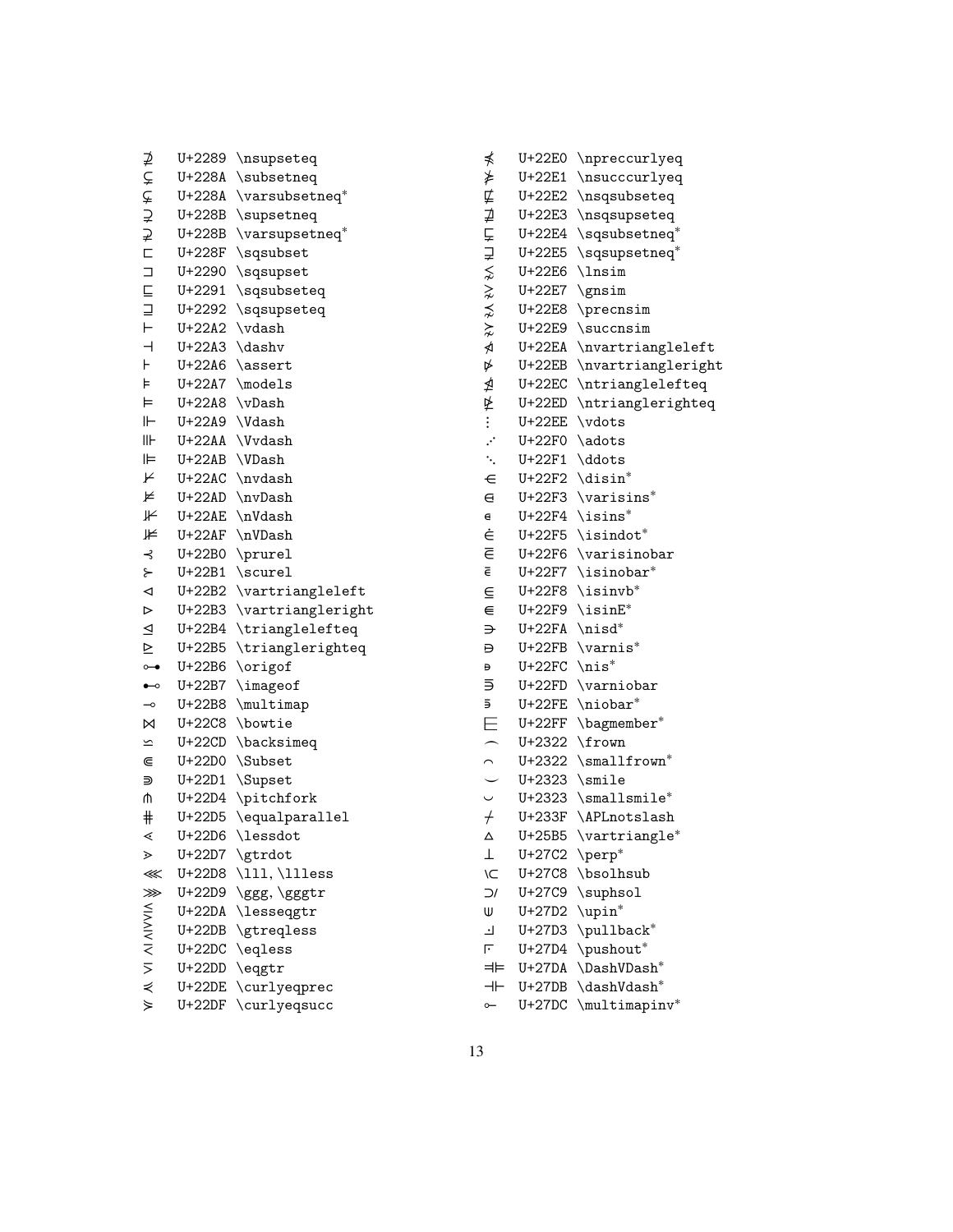⟝ U+27DD \vlongdash<sup>∗</sup> ⟞ U+27DE \longdashv<sup>∗</sup> ⟟ U+27DF \cirbot<sup>∗</sup> ⟰ U+27F0 \UUparrow<sup>∗</sup> ⟱ U+27F1 \DDownarrow<sup>∗</sup> ⟲ U+27F2 \acwgapcirclearrow<sup>∗</sup> ⟳ U+27F3 \cwgapcirclearrow<sup>∗</sup> ⟴ U+27F4 \rightarrowonoplus<sup>∗</sup> ← U+27F5 \longleftarrow\* ⟶ U+27F6 \longrightarrow<sup>∗</sup> ⟷ U+27F7 \longleftrightarrow<sup>∗</sup> ⟸ U+27F8 \Longleftarrow<sup>∗</sup> ⟹ U+27F9 \Longrightarrow<sup>∗</sup> ⟺ U+27FA \Longleftrightarrow<sup>∗</sup> ⟻ U+27FB \longmapsfrom<sup>∗</sup> ⟼ U+27FC \longmapsto<sup>∗</sup> ⟽ U+27FD \Longmapsfrom<sup>∗</sup> ⟾ U+27FE \Longmapsto<sup>∗</sup> ⟿ U+27FF \longrightsquigarrow<sup>∗</sup> *⤀* U+2900 \nvtwoheadrightarrow<sup>∗</sup> *⤁* U+2901 \nVtwoheadrightarrow<sup>∗</sup> *⤂* U+2902 \nvLeftarrow<sup>∗</sup> *⤃* U+2903 \nvRightarrow<sup>∗</sup> *⤄* U+2904 \nvLeftrightarrow<sup>∗</sup> *⤅* U+2905 \twoheadmapsto<sup>∗</sup> *⤆* U+2906 \Mapsfrom<sup>∗</sup> *⤇* U+2907 \Mapsto<sup>∗</sup> *⤈* U+2908 \downarrowbarred<sup>∗</sup> *⤉* U+2909 \uparrowbarred<sup>∗</sup> ⤊ U+290A \Uuparrow<sup>∗</sup> ⤋ U+290B \Ddownarrow<sup>∗</sup> *⤌* U+290C \leftbkarrow<sup>∗</sup> *⤍* U+290D \rightbkarrow<sup>∗</sup> *⤎* U+290E \leftdbkarrow<sup>∗</sup> , \dashleftarrow *⥆* U+2946 \leftarrowplus<sup>∗</sup> *⤏* U+290F \dbkarow<sup>∗</sup> , \dashrightarrow *⤐* U+2910 \drbkarow<sup>∗</sup> *⤑* U+2911 \rightdotarrow<sup>∗</sup> *⤒* U+2912 \baruparrow<sup>∗</sup> *⤓* U+2913 \downarrowbar<sup>∗</sup> *⤔* U+2914 \nvrightarrowtail<sup>∗</sup> *⤕* U+2915 \nVrightarrowtail<sup>∗</sup> *⤖* U+2916 \twoheadrightarrowtail<sup>∗</sup> *⤗* U+2917 \nvtwoheadrightarrowtail<sup>∗</sup> *⤘* U+2918 \nVtwoheadrightarrowtail<sup>∗</sup> *⤙* U+2919 \lefttail<sup>∗</sup>

*⤚* U+291A \righttail<sup>∗</sup>

*⤜* U+291C \rightdbltail<sup>∗</sup> *⤝* U+291D \diamondleftarrow<sup>∗</sup> → U+291E \rightarrowdiamond<sup>\*</sup> *⤟* U+291F \diamondleftarrowbar<sup>∗</sup> *⤠* U+2920 \barrightarrowdiamond<sup>∗</sup> *⤡* U+2921 \nwsearrow<sup>∗</sup> *⤢* U+2922 \neswarrow<sup>∗</sup> *⤣* U+2923 \hknwarrow<sup>∗</sup> *⤤* U+2924 \hknearrow<sup>∗</sup> *⤥* U+2925 \hksearow<sup>∗</sup> *⤦* U+2926 \hkswarow<sup>∗</sup> *⤧* U+2927 \tona<sup>∗</sup> *⤨* U+2928 \toea<sup>∗</sup> *⤩* U+2929 \tosa<sup>∗</sup> *⤪* U+292A \towa<sup>∗</sup> *⤳* U+2933 \rightcurvedarrow<sup>∗</sup> *⤶* U+2936 \leftdowncurvedarrow<sup>∗</sup> *⤷* U+2937 \rightdowncurvedarrow<sup>∗</sup> *⤸* U+2938 \cwrightarcarrow<sup>∗</sup> *⤹* U+2939 \acwleftarcarrow<sup>∗</sup> *⤺* U+293A \acwoverarcarrow<sup>∗</sup> *⤻* U+293B \acwunderarcarrow<sup>∗</sup> *⤼* U+293C \curvearrowrightminus<sup>∗</sup> *⤽* U+293D \curvearrowleftplus<sup>∗</sup> *⤾* U+293E \cwundercurvearrow<sup>∗</sup> *⤿* U+293F \ccwundercurvearrow<sup>∗</sup> *⥀* U+2940 \acwcirclearrow<sup>∗</sup> *⥁* U+2941 \cwcirclearrow<sup>∗</sup> *⥂* U+2942 \rightarrowshortleftarrow<sup>∗</sup> *⥃* U+2943 \leftarrowshortrightarrow<sup>∗</sup> *⥄* U+2944 \shortrightarrowleftarrow<sup>∗</sup> *⥅* U+2945 \rightarrowplus<sup>∗</sup> *⥇* U+2947 \rightarrowx<sup>∗</sup> *⥈* U+2948 \leftrightarrowcircle<sup>∗</sup> *⥉* U+2949 \twoheaduparrowcircle<sup>∗</sup> *⥊* U+294A \leftrightharpoonupdown<sup>∗</sup> *⥋* U+294B \leftrightharpoondownup<sup>∗</sup> *⥌* U+294C \updownharpoonrightleft<sup>∗</sup> *⥍* U+294D \updownharpoonleftright<sup>∗</sup> *⥎* U+294E \leftrightharpoonupup<sup>∗</sup> *⥏* U+294F \updownharpoonrightright<sup>∗</sup> *⥐* U+2950 \leftrightharpoondowndown<sup>∗</sup> *⥑* U+2951 \updownharpoonleftleft<sup>∗</sup>

*⤛* U+291B \leftdbltail<sup>∗</sup>

*⥒* U+2952 \barleftharpoonup<sup>∗</sup>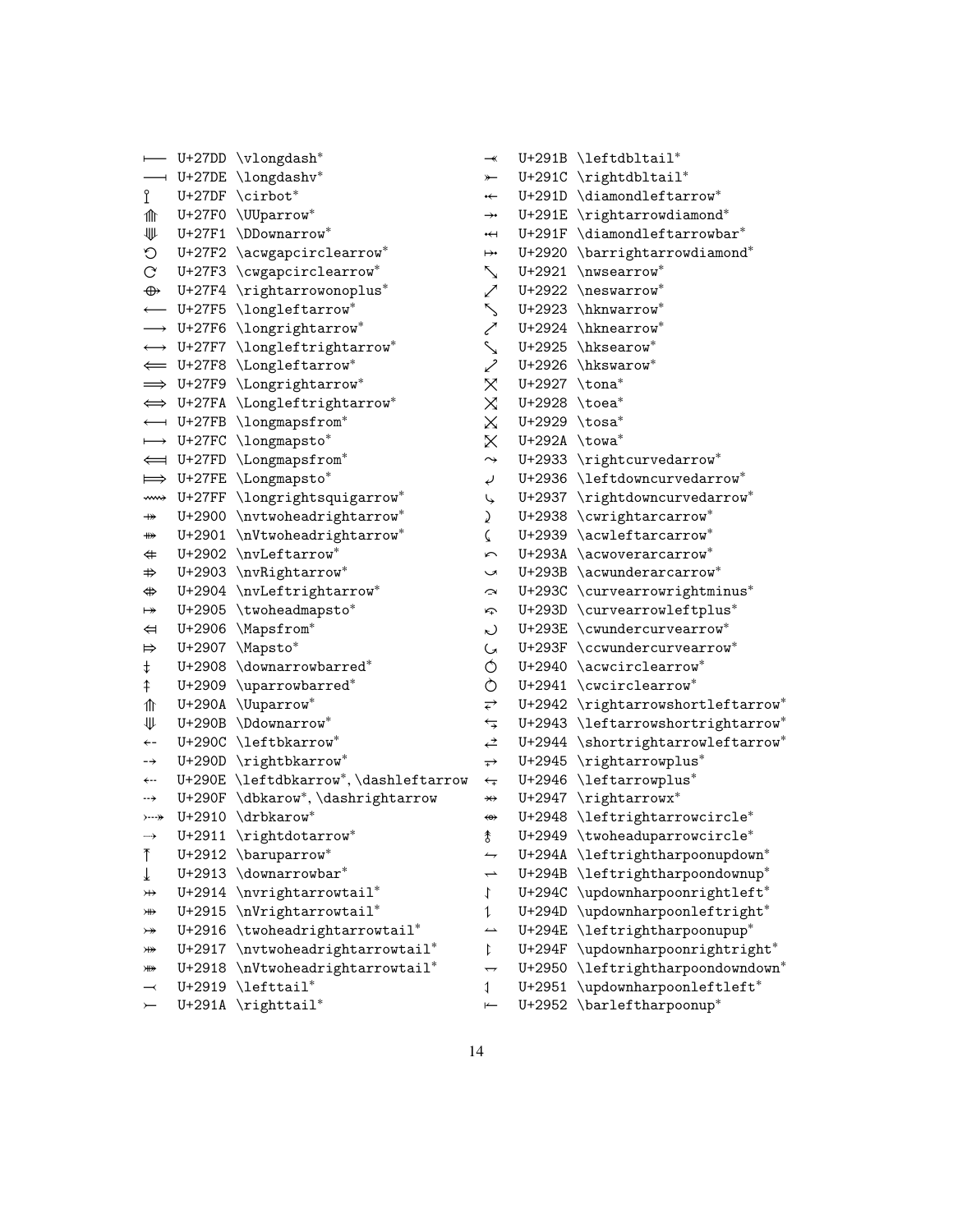| $\rightarrow$              | U+2953        | \rightharpoonupbar*                       |
|----------------------------|---------------|-------------------------------------------|
| Ŧ                          | U+2954        | \barupharpoonright*                       |
| Ţ                          | U+2955        | \downharpoonrightbar*                     |
| $\overline{}$              | U+2956        | \barleftharpoondown <sup>*</sup>          |
| $\rightarrow$              | U+2957        | \rightharpoondownbar*                     |
| $\overline{1}$             | U+2958        | \barupharpoonleft*                        |
| 1                          | U+2959        | \downharpoonleftbar*                      |
| $\leftarrow$               | U+295A        | \leftharpoonupbar*                        |
| $\mapsto$                  | U+295B        | \barrightharpoonup*                       |
| $\mathbf{1}$               | U+295C        | \upharpoonrightbar*                       |
| $\mathsf T$                | U+295D        | \bardownharpoonright*                     |
| $\overline{\phantom{0}}$   | U+295E        | \leftharpoondownbar*                      |
| $\mapsto$                  | U+295F        | \barrightharpoondown*                     |
| $\mathbf 1$                | U+2960        | $\upmu$ rpoonleftbar*                     |
| 1                          | U+2961        | \bardownharpoonleft*                      |
| $\Leftarrow$               | U+2962        | \leftharpoonsupdown*                      |
| $\mathbb{I}$               | U+2963        | \upharpoonsleftright*                     |
| $\Rightarrow$              | U+2964        | \rightharpoonsupdown*                     |
| 卝                          | U+2965        | \downharpoonsleftright*                   |
| $\leftrightharpoons$       | U+2966        | \leftrightharpoonsup*                     |
| ᆕ                          | U+2967        | \leftrightharpoonsdown*                   |
| ⇄                          | U+2968        | \rightleftharpoonsup*                     |
| $\rightleftharpoons$       | U+2969        | \rightleftharpoonsdown*                   |
| ⇐                          | U+296A        | $\left\{ \right\}$                        |
| $\!=$                      | U+296B        | \dashleftharpoondown*                     |
| $\Rightarrow$              | U+296C        | \rightharpoonupdash*                      |
| $\Rightarrow$              | U+296D        | \dashrightharpoondown*                    |
| 11                         | U+296E        | \updownharpoonsleftright*                 |
| 11                         | U+296F        | \downupharpoonsleftright*                 |
| $=$                        | U+2970        | \rightimply*                              |
| ⇛                          | U+2971        | \equalrightarrow*                         |
| $\rightarrow$              | U+2972        | \similarrightarrow*                       |
| $\overleftarrow{\sim}$     | U+2973        | \leftarrowsimilar*                        |
| $\Rightarrow$              | U+2974        | \rightarrowsimilar*                       |
| $\overrightarrow{\approx}$ | U+2975        | \rightarrowapprox*                        |
| ≨                          | U+2976        | \ltlarr*                                  |
| $\Leftarrow$               | U+2977        | \leftarrowless*                           |
|                            |               | $U+2978 \qquad \qquad \text{U+2978}$      |
| とこそ                        |               | $U+2979$ \subrarr*                        |
|                            | U+297A        | $\left\backslash\right.$ Leftarrowsubset* |
| ₹                          |               | $U+297B \ \suplarr^*$                     |
| $\leftarrow$               | U+297C        | $\left\{ \right\}$                        |
| $\rightarrow$              |               | U+297D \rightfishtail*                    |
| Υ                          | U+297E        | \upfishtail*                              |
| Τ                          | U+297F        | \downfishtail*                            |
| ₹                          | <b>U+29CE</b> | \rtriltri*                                |

| ⊲∣                                          | U+29CF        | \ltrivb*                                                                                                                                           |
|---------------------------------------------|---------------|----------------------------------------------------------------------------------------------------------------------------------------------------|
| 1⊳                                          | U+29D0        | \vbrtri*                                                                                                                                           |
| N                                           | U+29D1        | \lfbowtie*                                                                                                                                         |
| M                                           | U+29D2        | \rfbowtie*                                                                                                                                         |
| M                                           | U+29D3        | \fbowtie*                                                                                                                                          |
| K                                           | U+29D4        | \lftimes*                                                                                                                                          |
| ⋊                                           | U+29D5        | \rftimes*                                                                                                                                          |
| $\circ\hspace{-1.7mm}-\hspace{-1.7mm}\circ$ | $U+29DF$      | \dualmap*                                                                                                                                          |
| ⊿                                           | U+29E1        | $\text{lrtriangleeq}^*$                                                                                                                            |
| #                                           | U+29E3        | $\text{keparsl}^*$                                                                                                                                 |
| $\widetilde{\#}$                            | U+29E4        | $\simeq$                                                                                                                                           |
| #                                           | U+29E5        | \eqvparsl*                                                                                                                                         |
| Ħ                                           | U+29E6        | \gleichstark*                                                                                                                                      |
| $\div$                                      | U+29F4        | \ruledelayed*                                                                                                                                      |
| Ж                                           | $U+2A59$      | \veeonwedge*                                                                                                                                       |
| $\equiv$                                    | U+2A66        | \eqdot                                                                                                                                             |
| ≐                                           | U+2A67        | \dotequiv                                                                                                                                          |
| ⋕                                           | U+2A68        | \equivVert*                                                                                                                                        |
| ₩                                           | U+2A69        | \equivVvert*                                                                                                                                       |
| $\dot{\sim}$                                | U+2A6A        | \dotsim                                                                                                                                            |
| نہ<br>.                                     | $U+2A6B$      | \simrdots*                                                                                                                                         |
| $\approx$                                   | $U+2A6C$      | $\sin\text{minussim}^*$                                                                                                                            |
| $\dot{\cong}$                               | $U+2A6D$      | \congdot                                                                                                                                           |
| ≛                                           | <b>U+2A6E</b> | \asteq                                                                                                                                             |
| $\hat{\approx}$                             | $U+2A6F$      | \hatapprox                                                                                                                                         |
| $\cong$                                     | U+2A70        | \approxeqq                                                                                                                                         |
| $\equiv$                                    | $U+2A73$      | \eqqsim                                                                                                                                            |
| $\ddot{=}$                                  | U+2A74        | $\setminus$ Coloneq*                                                                                                                               |
| ==                                          | $U+2A75$      | $\verb \eq $                                                                                                                                       |
| ===                                         | U+2A76        | $\texttt{\textbackslash}$ eqeqeq $^*$                                                                                                              |
| ≑                                           | U+2A77        | \ddotseq <sup>*</sup>                                                                                                                              |
| ≝                                           | $U+2A78$      | \equivDD*                                                                                                                                          |
| ∢                                           | U+2A79        | $\text{ltcir}^*$                                                                                                                                   |
| ⋗                                           | $U+2A7A$      | $\setminus$ gtcir*                                                                                                                                 |
| そふ                                          | $U+2A7B$      | \ltquest*                                                                                                                                          |
|                                             | $U+2A7C$      | \gtquest*                                                                                                                                          |
| ≤                                           | $U+2A7D$      | \leqslant                                                                                                                                          |
| ≥                                           | U+2A7E        | $\hspace{0.1em}\rule{0.7pt}{0.8em}\hspace{0.1em}\text{\hspace{0.1em}}$ $\hspace{0.1em}\text{\hspace{0.1em}}$ $\hspace{0.1em}\text{\hspace{0.1em}}$ |
|                                             | $U+2A7F$      | \lesdot*                                                                                                                                           |
|                                             | U+2A80        | \gesdot*                                                                                                                                           |
| www.w.w.w.w.w                               | U+2A81        | \lesdoto*                                                                                                                                          |
|                                             | U+2A82        | \gesdoto*                                                                                                                                          |
|                                             | U+2A83        | $\backslash$ lesdotor*                                                                                                                             |
|                                             | U+2A84        | \gesdotol*                                                                                                                                         |
|                                             | U+2A85        | $\verb \less $ lessapprox $^*$                                                                                                                     |
|                                             | U+2A86        | \gtrapprox*                                                                                                                                        |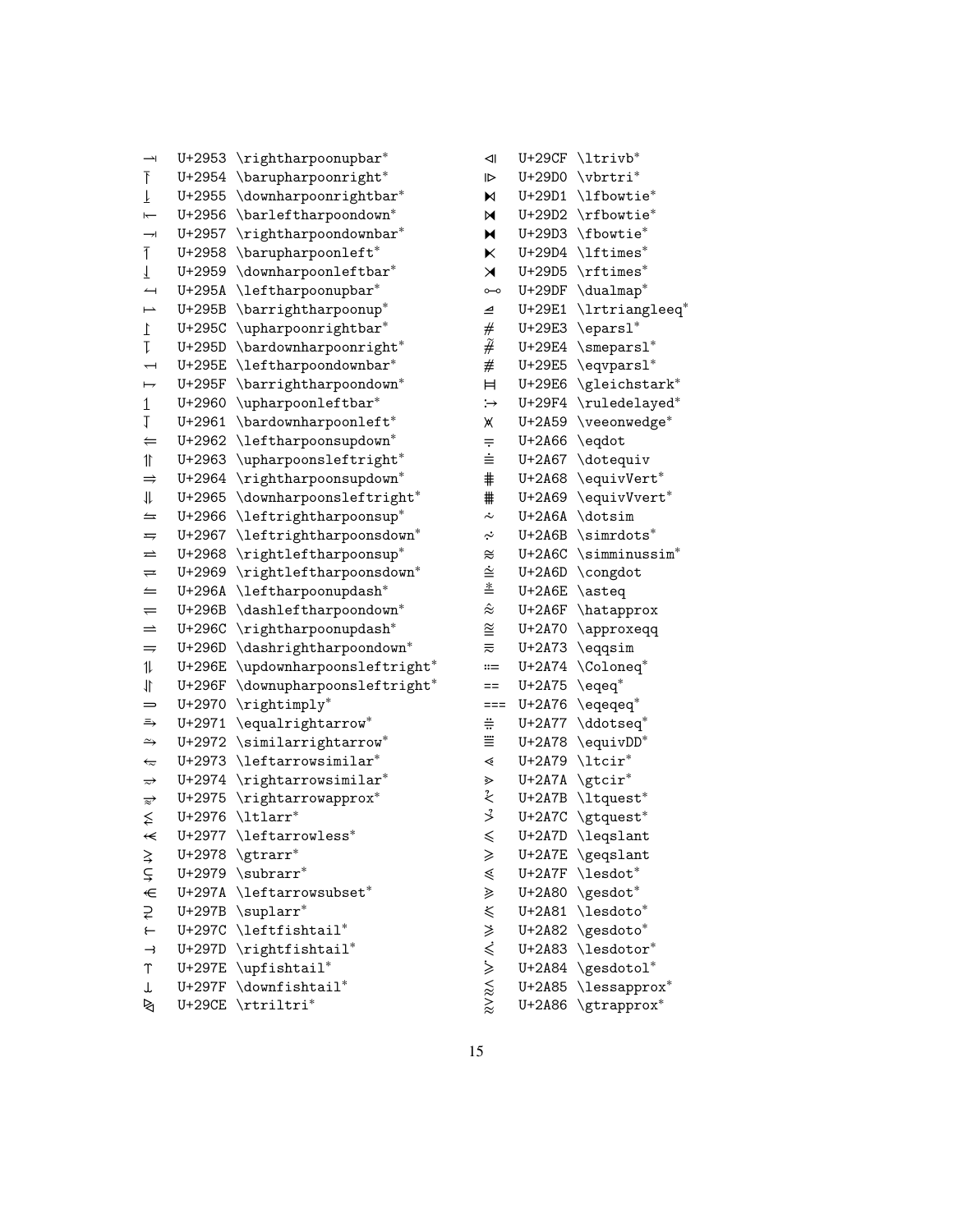|                      | $U+2A87$ \lneq         |                                 |
|----------------------|------------------------|---------------------------------|
|                      | U+2A88                 | $\qquad$                        |
|                      |                        | U+2A89 \lnapprox                |
|                      | U+2A8A                 | $\qquad$                        |
|                      | U+2A8B                 | $\lambda$ lesseqqgtr $^*$       |
|                      |                        | U+2A8C \gtreqqless*             |
|                      |                        | U+2A8D \lsime*                  |
|                      |                        | U+2A8E \gsime*                  |
|                      |                        | U+2A8F \lsimg*                  |
|                      |                        | $U+2A90 \ \sqrt{gsiml^*}$       |
|                      | U+2A91 \lgE*           |                                 |
|                      | U+2A92 \glE*           |                                 |
|                      |                        | U+2A93 \lesges*                 |
|                      |                        | U+2A94 \gesles*                 |
|                      |                        | U+2A95 \eqslantless             |
|                      |                        | U+2A96 \eqslantgtr              |
|                      |                        | U+2A97 \elsdot*                 |
|                      | U+2A98                 | \egsdot*                        |
|                      | U+2A99                 | \eqqless*                       |
|                      | U+2A9A                 | \eqqgtr*                        |
|                      |                        | U+2A9B \eqqslantless*           |
|                      |                        | U+2A9C \eqqslantgtr*            |
|                      |                        | U+2A9D \simless                 |
|                      |                        | U+2A9E \simgtr                  |
|                      |                        | $U+2A9F$ \simlE*                |
|                      |                        | U+2AA0 \simgE*                  |
|                      | $U+2AA1$               | $\mathcal{L}$ t $*$             |
|                      | $U+2AA2 \ \text{Gt}^*$ |                                 |
| $\leq$               |                        | U+2AA3 \partialmeetcontraction* |
| $\times$             | $U+2AA4$               | $\gtrsim 1j^*$                  |
| $\times$             | U+2AA5 \gla*           |                                 |
| $\blacktriangleleft$ | U+2AA6 \ltcc*          |                                 |
| $\triangleright$     | U+2AA7 \gtcc*          |                                 |
| ⋞                    | U+2AA8                 | $\backslash \texttt{lescc*}$    |
| ⊵                    | $U+2AA9$               | $\backslash$ gescc $^*$         |
| $\prec$              | U+2AAA                 | $\mathrm{smt}^*$                |
| →                    | U+2AAB                 | $\lambda$ lat $^*$              |
| ≤                    | $U+2AAC$               | $\setminus$ smte*               |
| $\geq$               | U+2AAD                 | \late*                          |
|                      | U+2AAE                 | \bumpeqq <sup>*</sup>           |
|                      | $U+2AAF$               | \preceq                         |
|                      | U+XXXX                 | $\n\cdot e$                     |
|                      | U+2AB0                 | \succeq                         |
|                      | U+XXXX                 | $\text{N}$                      |
|                      | $U+2AB1$               | \precneq*                       |

|                         | $U+2AB2$   | $\setminus$ succneq*      |
|-------------------------|------------|---------------------------|
|                         | $U+2AB3$   | $\backslash$ preceqq $^*$ |
| XXXXXXXXXXXXXXXX        | $U+2AB4$   | $\verb \succ $            |
|                         | $U+2AB5$   | $\verb \precreeq"\$       |
|                         | $U+2AB6$   | $\verb \succ $            |
|                         | $U+2AB7$   | $\perp$                   |
|                         | $U+2AB8$   | $\verb \succ $            |
|                         | $U+2AB9$   | $\perp$                   |
|                         | U+2ABA     | $\verb \succ $            |
|                         | U+2ABB     | \Prec*                    |
| $*$                     | $U+2ABC$   | \Succ*                    |
|                         | $U+2ABD$   | \subsetdot                |
|                         | $U+2ABE$   | \supsetdot                |
|                         | $U+2ABF$   | \subsetplus*              |
|                         | $U+2ACO$   | \supsetplus*              |
|                         | $U+2AC1$   | $\sum_{t^*}$              |
|                         | $U+2AC2$   | \supmult*                 |
|                         | $U+2AC3$   | \subedot*                 |
|                         | $U+2AC4$   | \supedot*                 |
|                         | $U+2AC5$   | \subseteqq                |
|                         | U+XXXX     | \nsubseteqq*              |
|                         | $U+2AC6$   | \supseteqq                |
|                         | U+XXXX     | \nsupseteqq*              |
|                         | $U+2AC7$   | \subsim*                  |
|                         | $U+2AC8$   | \supsim*                  |
|                         | $U+2AC9$   | $\verb \subsetapprox ^*$  |
|                         | $U+2ACA$   | \supsetapprox*            |
|                         | $U+2ACB$   | \subsetneqq               |
|                         | $U+2ACB$   | $\verb \varsightsetneg $  |
|                         | $U+2ACC$   | \supsetneqq               |
|                         | $U+2ACC$   | \varsupsetneqq*           |
|                         | $U+2ACD$   | \lsqhook                  |
|                         | $U+2ACE$   | $\x$ sqhook               |
| a                       | $U+2ACF$   | \csub                     |
| D                       | $U+2ADO$   | $\setminus$ c $\sup$      |
| $\overline{\mathsf{Q}}$ | $U+2AD1$   | \csube                    |
| $\overline{\mathsf{D}}$ | $U+2AD2$   | \csupe                    |
|                         | $U + 2AD3$ | \subsup                   |
|                         | $U+2AD4$   | \supsub                   |
|                         | $U+2AD5$   | \subsub                   |
|                         | $U+2AD6$   | \supsup                   |
| y no uu un no           | $U+2AD7$   | \suphsub                  |
| Æ                       | $U + 2AD8$ | \supdsub                  |
| ጠ                       | $U+2AD9$   | \forkv                    |
| ⋔                       | U+2ADA     | \topfork                  |

*⫛* U+2ADB \mlcp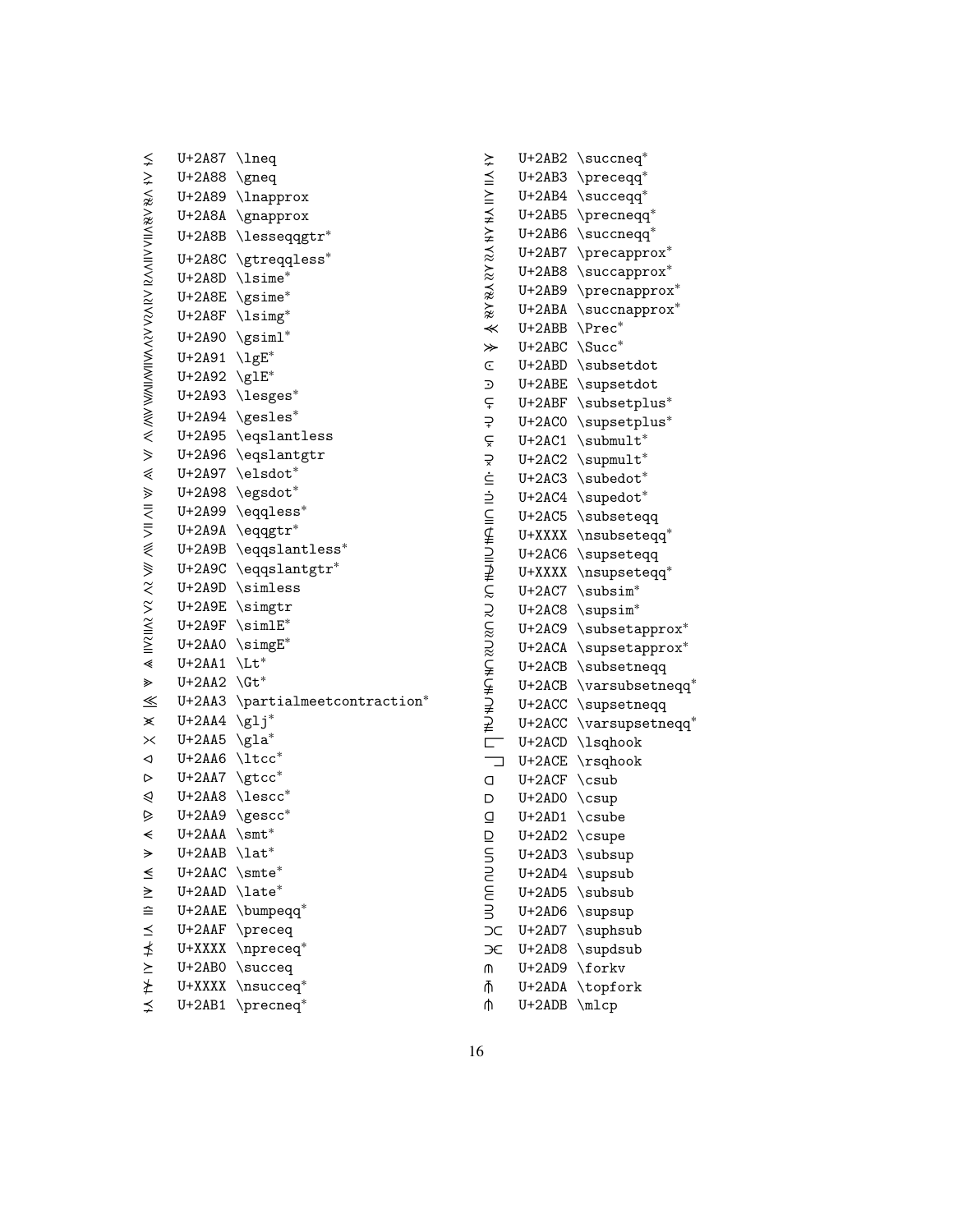| ٧R                       | U+2ADC \forks |                            |
|--------------------------|---------------|----------------------------|
| Ψ                        | U+2ADD        | \forksnot                  |
| $\overline{\phantom{a}}$ | U+2ADE        | \shortlefttack             |
| $\top$                   | U+2ADF        | \shortdowntack             |
| Ŧ                        |               | U+2AE0 \shortuptack        |
| ⊨                        |               | U+2AE2 \vDdash             |
| $\overline{\mathcal{L}}$ | U+2AE3 \dashV |                            |
| ᆗ                        | U+2AE4 \Dashv |                            |
| ᆌ                        | U+2AE5 \DashV |                            |
| ⊬                        | U+2AE6        | \varVdash                  |
| 두                        | $U+2AE7$      | \Barv                      |
| ᆂ                        | $U+2AE8$      | $\forall$ Bar              |
| $\ddagger$               | U+2AE9 \vBarv |                            |
| T                        | U+2AEA \barV  |                            |
| Щ                        | U+2AEB \Vbar  |                            |
| $\overline{\phantom{0}}$ | U+2AEC \Not   |                            |
| F                        | U+2AED        | \bNot                      |
| $\ddagger$               | $U+2AEE$      | \revnmid                   |
| P                        | $U+2AEF$      | \cirmid                    |
| ſ                        | U+2AF0        | \midcir                    |
| ╫                        | U+2AF2 \nhpar |                            |
| ╫                        |               | U+2AF3 \parsim             |
| ≪                        |               | U+2AF7 \lllnest            |
| ⋙                        | $U+2AF8$      | \gggnest                   |
| $\leqslant$              | $U+2AF9$      | \leqqslant                 |
| ≩                        | $U+2AFA$      | \geqqslant                 |
| $\leftrightarrow$        | U+2B30        | \circleonleftarrow*        |
| ₩                        | $U+2B31$      | \leftthreearrows*          |
| $\bigoplus$              | U+2B32        | $\left\{ \right\}$         |
| ⇜                        | $U+2B33$      | \longleftsquigarrow*       |
| $\overline{\ast}$        | U+2B34        | \nvtwoheadleftarrow*       |
| ⊯                        | U+2B35        | \nVtwoheadleftarrow*       |
| $\overline{\mathbf{1}}$  | U+2B36        | \twoheadmapsfrom*          |
| $\leftarrow$ - - <       | U+2B37        | \twoheadleftdbkarrow*      |
| $\leftarrow$             | U+2B38        | \leftdotarrow*             |
| $\overline{\mathbf{t}}$  | U+2B39        | \nvleftarrowtail*          |
| $\overline{\text{}}$     | U+2B3A        | $\hbox{\tt NVleftarrow}$   |
| $\overline{\mathbf{1}}$  | U+2B3B        | \twoheadleftarrowtail*     |
| ¥                        | $U+2B3C$      | \nvtwoheadleftarrowtail*   |
| ₩                        | U+2B3D        | $\hbox{\tt NUtwoheadleft}$ |

| $\leftrightarrow$         | $U+2B3E$ | \leftarrowx <sup>*</sup>                 |
|---------------------------|----------|------------------------------------------|
| $\leftarrow$              | U+2B3F   | $\texttt{\texttt{let}}$ curvedarrow $^*$ |
| ⇐                         | U+2B40   | \equalleftarrow*                         |
| ⇐                         | U+2B41   | \bsimilarleftarrow*                      |
|                           | $U+2B42$ | $\texttt{\texttt{letarrow}}$             |
| €<br>≫                    | $U+2B43$ | \rightarrowgtr*                          |
| ⇛                         | U+2B44   | \rightarrowsupset*                       |
| €                         | U+2B45   | \LLeftarrow*                             |
| $\Rrightarrow$            | U+2B46   | \RRightarrow*                            |
| $\Rightarrow$             | U+2B47   | \bsimilarrightarrow*                     |
| ≅                         | U+2B48   | \rightarrowbackapprox*                   |
| $\leftarrow$              | U+2B49   | $\sinilarleftarrow^*$                    |
| $\overline{\mathbb{z}}$   | U+2B4A   | \leftarrowapprox*                        |
| $\overline{\mathfrak{c}}$ | $U+2B4B$ | \leftarrowbsimilar*                      |
| ⇌                         | U+2B4C   | \rightarrowbsimilar*                     |
|                           | U+XXXX   | \ngeqq                                   |
| 羊羊                        | U+XXXX   | \ngeqslant                               |
| ≰                         | U+XXXX   | \nleqslant                               |
| ≰                         | U+XXXX   | \nleqq                                   |
| ≱                         | U+XXXX   | \ncongdot                                |
| ≇                         | U+XXXX   | \napproxeqq                              |
| ≮                         | U+XXXX   | $\n\times$                               |
| ≱                         | U+XXXX   | \ngg                                     |
| ⊄                         | U+XXXX   | \nsqsubset                               |
| ⊅                         | U+XXXX   | \nsqsupset                               |
| ≉                         | U+XXXX   | \nBumpeq                                 |
| ≄                         | U+XXXX   | \nbumpeq                                 |
| ≉                         | U+XXXX   | \neqsim                                  |
| ∉                         | U+XXXX   | \nvarisinobar                            |
| ∌                         | U+XXXX   | \nvarniobar                              |
| ≹                         | U+XXXX   | \neqslantless                            |
| ≯                         | U+XXXX   | \neqslantgtr                             |
| c                         | U+XXXX   | \lhook                                   |
| C                         | U+XXXX   | $\n \rho$                                |
|                           | U+XXXX   | \relbar                                  |
| $=$                       | U+XXXX   | \Relbar                                  |
| Ξ                         | U+XXXX   | \Rrelbar*                                |
| Ξ                         | U+XXXX   | \RRelbar*                                |
| ł                         | U+XXXX   | \mapsfromchar                            |

U+XXXX \mapstochar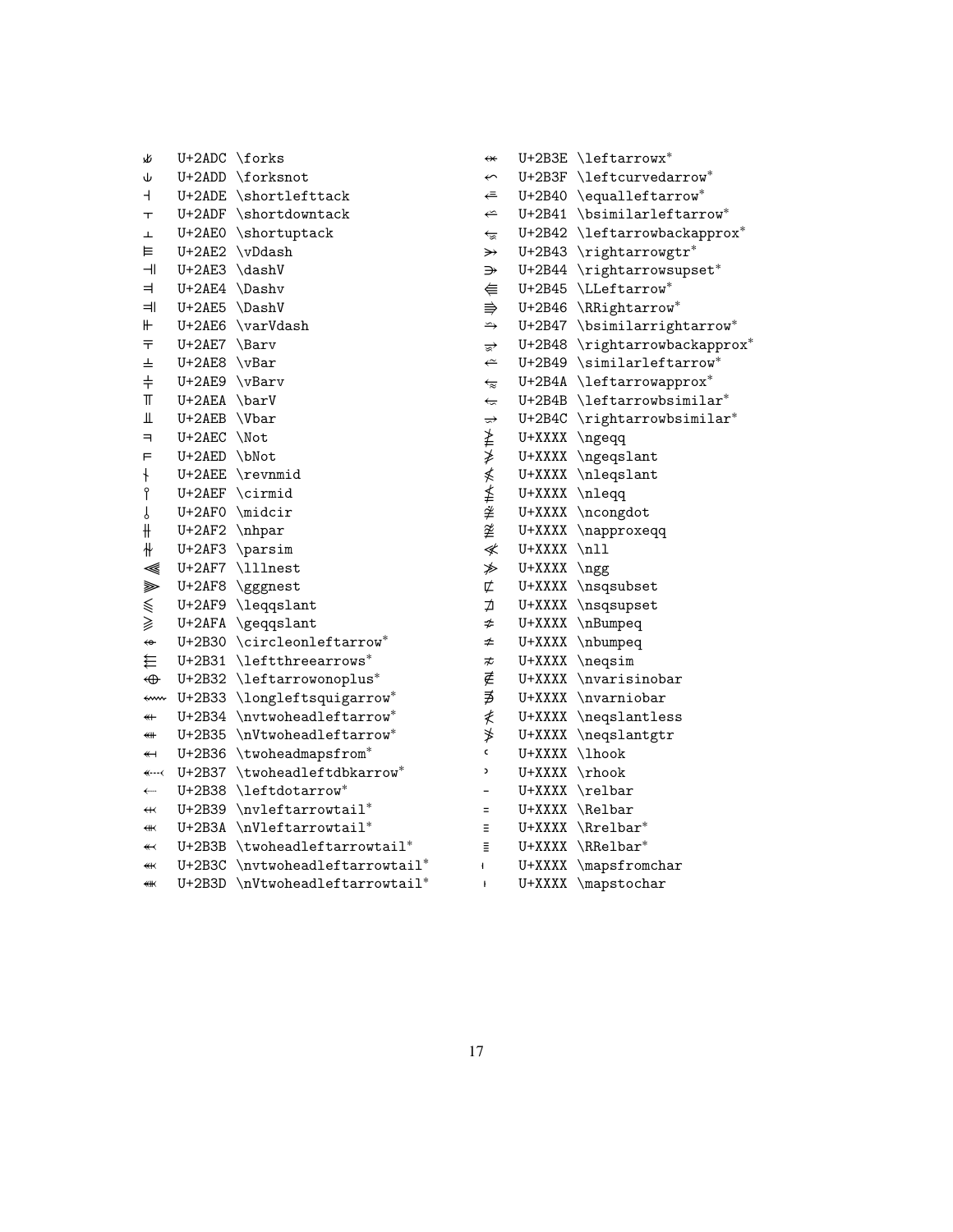# <span id="page-17-0"></span>**4.5 Punctuation**

| $U+002C$ .                |  | U+003A \colon |  |
|---------------------------|--|---------------|--|
| $U+002E \backslash 1dotp$ |  | : U+003B :    |  |

## <span id="page-17-1"></span>**4.6 Integrals**

Integrals come in two styles, the slanted versions shown below ( $f$ , etc.) and upright versions such as  $\int$ . By default, the symbol names listed below will give you the slanted style, but if you specify the upint package option, they will give you the corresponding upright symbols.

It is highly recommended that authors stick to the names below and use the upint package option to choose a style globally for their document. However, in recognition of the fact that it might occasionally be necessary to mix the two styles, alternative names have been provided for all integrals. Append sl or up to the names below to request either the *sl*anted or the *up*right variant. Thus, \$\intsl\$ will always yield ∫ and \$\intup\$ will always yield ∫, and similarly for the other integrals.

| ſ                           | $U+222B$ \smallint                                             | ∮              | U+2A10 \smallcirfnint                 |
|-----------------------------|----------------------------------------------------------------|----------------|---------------------------------------|
| ∬                           | $U+222C$ \smalliint                                            | ∱              | $U+2A11$ \smallawint                  |
| ∭                           | $U+222D$ \smalliiint                                           | م<br>اثر       | U+2A12 \smallrppolint                 |
| ∮                           | U+222E \smalloint                                              | $\int$         | U+2A13 \smallscpolint                 |
| ∯                           | $U+222F$ \smalloiint                                           | ىگر            | U+2A14 \smallnpolint                  |
| ∰                           | U+2230 \smalloiiint                                            | ∮              | U+2A15 \smallpointint                 |
| ∱                           | U+2231 \smallintclockwise                                      | ∮              | U+2A16 \smallsqint                    |
| ∮                           | U+2232 \smallvarointclockwise<br>U+2233 \smallointctrclockwise | ∯              | $U+2A17$ \smallintlarhk               |
| ∮<br>£                      | U+2A0B \smallsumint                                            | $\ast$         | $U+2A18$ \smallintx                   |
| ∭                           | U+2AOC \smalliiiint                                            | ∱              | $U+2A19$ $\small{\text{smallintcap}}$ |
| $\int$                      | U+2A0D \smallintbar                                            | ý              | U+2A1A \smallintcup                   |
| f                           | U+2A0E \smallintBar                                            | $\overline{f}$ | U+2A1B \smallupint                    |
| f                           | $U+2AOF$ \smallfint                                            |                | U+2A1C \smalllowint                   |
|                             | $U+222B$<br>$\int$ int                                         | ∲              | \ointctrclockwise<br>$U + 2233$       |
|                             | $\iint$<br>U+222C                                              | ≸              | $U+2AOB$<br>\sumint                   |
| ∭                           | $U+222D$<br>\iiint                                             | ∭              | $U+2AOC$<br>\iiiint                   |
| ∮                           | U+222E<br>$\oint$                                              | f              | \intbar<br>$U+2AOD$                   |
| ∯                           | U+222F<br>\oiint                                               | f              | $U+2A0E$<br>\intBar                   |
| ∰                           | \oiiint<br>$U + 2230$                                          | $\int$         | \fint<br>$U+2AOF$                     |
| $\mathcal{F}_{\mathcal{A}}$ | \intclockwise<br>U+2231                                        | ∮              | U+2A10 \cirfnint                      |
| $\oint$                     | \varointclockwise<br>$U + 2232$                                | ∱              | $U+2A11$<br>\awint                    |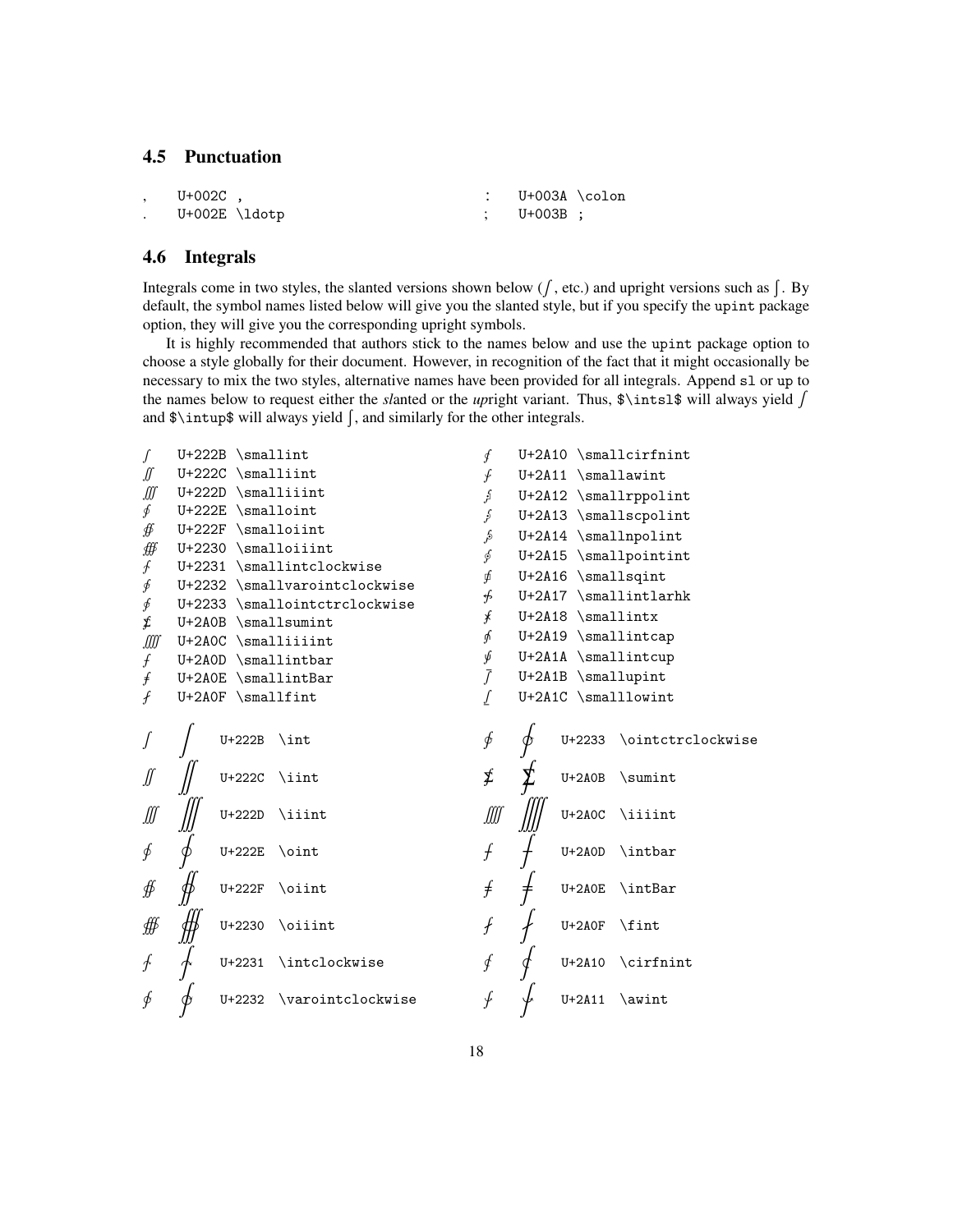<span id="page-18-1"></span>**4.8 Delimiters** ∕ //// U+002F /  $\Big(\Big(\Big(\big(\overline{C}\Big)\Big)\Big)$ ( U+0028 (  $\int$ U+005B [  $\left\{\right. \left\{\right. \left\{\right. \left\{\right. \left\{\right. \left\{\right. \left\{\right. \left\{\right. \left\{\right. \left\{\right. \left\{\right. \left\{\right. \left\{\right. \left\{\right. \left\{\right. \left\{\right. \left\{\right. \left\{\right. \left\{\right. \left\{\right. \left\{\right. \left\{\right. \left\{\right. \left\{\right. \left\{\right. \left\{\right. \left\{\right. \left\{\right. \left\{\right. \left\{\right. \left\{\right. \left\{\right. \left\{\right. \left\{\right. \left\{\right. \left\{\right. \left\{\$ \\\**\\**<br>\\\\\\ U+005C \backslash  $\bigg(\big(\big(\langle\right)$ U+0029 )

<sup>⨃</sup> <sup>⨃</sup> U+2A03 \bigcupdot<sup>∗</sup> <sup>⨄</sup> <sup>⨄</sup> U+2A04 \biguplus<sup>∗</sup>  $\Box$ U+2A05 \bigsqcap<sup>∗</sup>  $\Box$ U+2A06 \bigsqcup<sup>∗</sup> ∧ ∧ U+2A07 \conjquant\*<br>₩ ₩ U+2A08 \disjquant\* U+2A08 \disjquant<sup>\*</sup>  $\sum_{U+2A09} U+2A00 \hbox{bigtimes*} \cup +2A1D \hbox{Join*}$ U+2A0A \modtwosum<sup>\*</sup> U+2A1D \Join<sup>\*</sup> ⨞ ⨞ U+2A1E \bigtriangleleft<sup>∗</sup> U+2A1F \zcmp<sup>\*</sup> ⨠ ⨠ U+2A20 \zpipe<sup>∗</sup> U+2A21 \zproject<sup>\*</sup> *⫼ ⫼* U+2AFC \biginterleave  $\times \mathbb{R} \nabla_{\infty} \wedge \mathbb{L} =$ U+2AFF \bigtalloblong<sup>∗</sup>

⊕ ⊕ U+2A01 \bigoplus\*<br>⊗ ⊗ U+2A02 \bigotimes <sup>⨂</sup> <sup>⨂</sup> U+2A02 \bigotimes<sup>∗</sup>

<span id="page-18-0"></span>**4.7 Big operators**

 $\sum$   $\sum$   $\sum$  U+2140 \Bbbsum  $\Pi$   $\overline{\text{U+220F}}$  \prod  $\text{II}$   $\text{I}$  U+2210 \coprod

 $\sum_{\begin{array}{c}\sum\limits_{\begin{array}{c}\text{U+2211}}\\\text{V+2200}\end{array}}\right.}$  U+22C0 \bigs

 $\overline{1}$ 

⧹

 $\frac{1}{1}$ 

 $\langle$ 

 $\bigcap$  U+22C2 \bigcap  $\bigcup$  |  $\bigcup$  U+22C3 \bigcup

U+22C0 \bigwedge U+22C1 \bigvee

⟕ ⟕ U+27D5 \leftouterjoin<sup>∗</sup> ⟖ ⟖ U+27D6 \rightouterjoin<sup>∗</sup>

M M U+27D7 \fullouterjoin\*<br>
⊥ ⊥ U+27D8 \bigbot\*<br>
T T U+27D9 \bigtop\* U+27D8 \bigbot<sup>\*</sup> U+27D9 \bigtop<sup>\*</sup>

U+29F8 \xsol<sup>∗</sup>

U+29F9 \xbsol<sup>∗</sup>

⊙ ⊙ D+2A00 \bigodot\*

|  | $\int$ $\int$ U+2A12 \rppolint |  | $\oint$ U+2A18 \intx |                                     |
|--|--------------------------------|--|----------------------|-------------------------------------|
|  | $\int$ $\int$ U+2A13 \scpolint |  |                      | $\oint$ $\iint$ U+2A19 \intcap      |
|  | $\int$ $\int$ U+2A14 \npolint  |  |                      | $\oint$ $\iint \text{cup}$          |
|  | $\oint$ U+2A15 \pointint       |  |                      |                                     |
|  | $\oint$ U+2A16 \sqint          |  |                      | $\overline{f}$ $\int$ U+2A1B \upint |
|  | $\oint$ U+2A17 \intlarhk       |  |                      | $\int$ $\int$ U+2A1C \lowint        |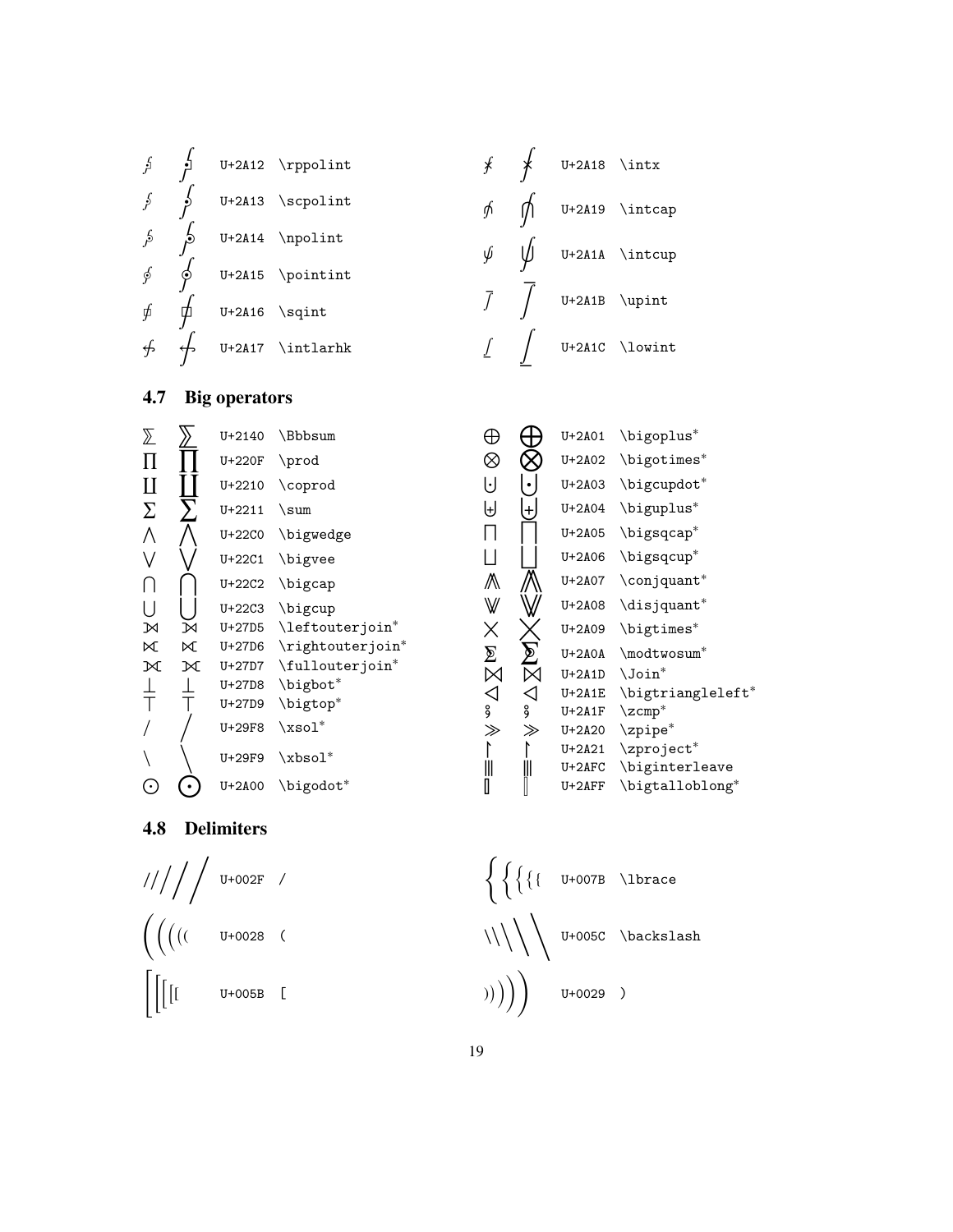| $\begin{bmatrix} 1 \end{bmatrix}$ $\begin{bmatrix} 1 \end{bmatrix}$ $\begin{bmatrix} 1 \end{bmatrix}$                                                                                                                                                                                                                                               |                 |                                                                                                                               | $\bigoplus_{w \in V} \left( \begin{matrix} 1 & w \end{matrix} \right) \left( \begin{matrix} 1 & w \end{matrix} \right) \left( \begin{matrix} 1 & w \end{matrix} \right) \left( \begin{matrix} 1 & w \end{matrix} \right) \left( \begin{matrix} 1 & w \end{matrix} \right) \left( \begin{matrix} 1 & w \end{matrix} \right) \left( \begin{matrix} 1 & w \end{matrix} \right) \left( \begin{matrix} 1 & w \end{matrix} \right) \left( \begin{matrix} 1 & w \end{matrix} \right) \left( \begin{matrix} 1 & w \end{matrix} \right) \left( \begin{matrix} 1$ |                                                                                                                                                                                                                                                                                                                                                                                                                                                                                                                                      |
|-----------------------------------------------------------------------------------------------------------------------------------------------------------------------------------------------------------------------------------------------------------------------------------------------------------------------------------------------------|-----------------|-------------------------------------------------------------------------------------------------------------------------------|---------------------------------------------------------------------------------------------------------------------------------------------------------------------------------------------------------------------------------------------------------------------------------------------------------------------------------------------------------------------------------------------------------------------------------------------------------------------------------------------------------------------------------------------------------|--------------------------------------------------------------------------------------------------------------------------------------------------------------------------------------------------------------------------------------------------------------------------------------------------------------------------------------------------------------------------------------------------------------------------------------------------------------------------------------------------------------------------------------|
| $\{\}\}$ U+007D \rbrace                                                                                                                                                                                                                                                                                                                             |                 |                                                                                                                               | $\begin{array}{c c} \begin{array}{c} \text{ } & \text{ } \\ \text{ } & \text{ } \\ \text{ } & \text{ } \\ \text{ } & \text{ } \\ \text{ } & \text{ } \\ \text{ } & \text{ } \\ \text{ } & \text{ } \\ \text{ } & \text{ } \\ \text{ } & \text{ } \\ \text{ } & \text{ } \\ \text{ } & \text{ } \\ \text{ } & \text{ } \\ \text{ } & \text{ } \\ \text{ } & \text{ } \\ \text{ } & \text{ } \\ \text{ } & \text{ } \\ \text{ } & \text{ } \\ \text{ } & \text{ } \\ \text{ } & \text{ } \\ \text{ } & \text{ } \\ \text{ }$                              |                                                                                                                                                                                                                                                                                                                                                                                                                                                                                                                                      |
| $\prod_{i=1}^{n}$                                                                                                                                                                                                                                                                                                                                   | $U+2308$ \lceil |                                                                                                                               | $\begin{array}{c c} \begin{array}{c} \text{ } & \text{ } \\ \text{ } & \text{ } \\ \text{ } & \text{ } \\ \text{ } & \text{ } \\ \text{ } & \text{ } \\ \text{ } & \text{ } \\ \text{ } & \text{ } \\ \text{ } & \text{ } \\ \text{ } & \text{ } \\ \text{ } & \text{ } \\ \text{ } & \text{ } \\ \text{ } & \text{ } \\ \text{ } & \text{ } \\ \text{ } & \text{ } \\ \text{ } & \text{ } \\ \text{ } & \text{ } \\ \text{ } & \text{ } \\ \text{ } & \text{ } \\ \text{ } & \text{ } \\ \text{ } & \text{ } \\ \text{ }$                              |                                                                                                                                                                                                                                                                                                                                                                                                                                                                                                                                      |
| $\frac{1}{\lfloor \lfloor \lfloor \frac{U+230A}{1100T} \rfloor} \rfloor$                                                                                                                                                                                                                                                                            |                 |                                                                                                                               |                                                                                                                                                                                                                                                                                                                                                                                                                                                                                                                                                         | $\begin{array}{c c c} \hline \end{array}$ U+23B1 \rmoustache*                                                                                                                                                                                                                                                                                                                                                                                                                                                                        |
|                                                                                                                                                                                                                                                                                                                                                     |                 | $\bigg \bigg \iint U+23B0 \quad \text{lmoustache*}$                                                                           |                                                                                                                                                                                                                                                                                                                                                                                                                                                                                                                                                         | )) $\Big)$ U+2773 \rbrbrak <sup>*</sup>                                                                                                                                                                                                                                                                                                                                                                                                                                                                                              |
|                                                                                                                                                                                                                                                                                                                                                     |                 | $\Big\vert\ \Big(\Big(\begin{pmatrix} 0 & 0 & 0 \\ 0 & 0 & 0 \\ 0 & 0 & 0 \end{pmatrix}\Big)$                                 |                                                                                                                                                                                                                                                                                                                                                                                                                                                                                                                                                         |                                                                                                                                                                                                                                                                                                                                                                                                                                                                                                                                      |
|                                                                                                                                                                                                                                                                                                                                                     |                 | $\bigg\  \, \bigg\  \, \bigg\  \, \bigg\  \qquad \text{U+27E6 } \, \bigg\  \, \text{Brack}^*$                                 |                                                                                                                                                                                                                                                                                                                                                                                                                                                                                                                                                         | $\rangle\rangle\rangle\rangle\rangle$ U+27E9 \rangle, >                                                                                                                                                                                                                                                                                                                                                                                                                                                                              |
|                                                                                                                                                                                                                                                                                                                                                     |                 | $\left\langle \begin{array}{cc} \end{array} \right. \setminus \text{U+27E8 } \langle \text{langle}, \leq \end{array} \right.$ | $\langle \rangle \rangle \rangle \rangle \rangle \rangle \rangle$ U+27EB \rAngle*                                                                                                                                                                                                                                                                                                                                                                                                                                                                       |                                                                                                                                                                                                                                                                                                                                                                                                                                                                                                                                      |
|                                                                                                                                                                                                                                                                                                                                                     |                 |                                                                                                                               | ) $\Bigg  \Bigg $ U+27EF \rgroup*                                                                                                                                                                                                                                                                                                                                                                                                                                                                                                                       |                                                                                                                                                                                                                                                                                                                                                                                                                                                                                                                                      |
|                                                                                                                                                                                                                                                                                                                                                     |                 |                                                                                                                               |                                                                                                                                                                                                                                                                                                                                                                                                                                                                                                                                                         |                                                                                                                                                                                                                                                                                                                                                                                                                                                                                                                                      |
| $\left\{\left \right \left\{\left[\left(\begin{array}{cc} \texttt{0+2983}\end{array}\right) \right]\right\}$                                                                                                                                                                                                                                        |                 |                                                                                                                               | $)\big)\bigg)\bigg)\  \  \, \bigg)\  \  \, \mathbb{U}^{+2986}\  \  \, \mathbb{P}aren^*$                                                                                                                                                                                                                                                                                                                                                                                                                                                                 |                                                                                                                                                                                                                                                                                                                                                                                                                                                                                                                                      |
| $  \ $ U+007C \vert,                                                                                                                                                                                                                                                                                                                                |                 |                                                                                                                               |                                                                                                                                                                                                                                                                                                                                                                                                                                                                                                                                                         | $\text{min}$ $\text{min}$ $\text{min}$                                                                                                                                                                                                                                                                                                                                                                                                                                                                                               |
|                                                                                                                                                                                                                                                                                                                                                     |                 | $\Vert \Vert \Vert$ U+2016 \Vert <sup>*</sup> , \                                                                             |                                                                                                                                                                                                                                                                                                                                                                                                                                                                                                                                                         | $\Vert \psi \Vert$ U+21D3 \Downarrow                                                                                                                                                                                                                                                                                                                                                                                                                                                                                                 |
| $\Vert \Vert \Vert \Vert \Vert$                                                                                                                                                                                                                                                                                                                     |                 |                                                                                                                               |                                                                                                                                                                                                                                                                                                                                                                                                                                                                                                                                                         | $\text{Diff} \left[ \begin{array}{ccc} 0 & \text{if } 0 \leq x \leq y \leq 0 \end{array} \right]$ Updownarrow                                                                                                                                                                                                                                                                                                                                                                                                                        |
|                                                                                                                                                                                                                                                                                                                                                     |                 | $U+2191$ \uparrow                                                                                                             |                                                                                                                                                                                                                                                                                                                                                                                                                                                                                                                                                         | $\textit{m} \text{min} \left\{ \left\Vert \begin{array}{c} \text{U+290A} \quad \text{Uuparrow} \end{array} \right. \right.$                                                                                                                                                                                                                                                                                                                                                                                                          |
| $\downarrow \downarrow \downarrow \downarrow$                                                                                                                                                                                                                                                                                                       |                 | U+2193 \downarrow                                                                                                             |                                                                                                                                                                                                                                                                                                                                                                                                                                                                                                                                                         |                                                                                                                                                                                                                                                                                                                                                                                                                                                                                                                                      |
| $\begin{picture}(22,115) \put(0,0){\line(1,0){10}} \put(15,0){\line(1,0){10}} \put(15,0){\line(1,0){10}} \put(15,0){\line(1,0){10}} \put(15,0){\line(1,0){10}} \put(15,0){\line(1,0){10}} \put(15,0){\line(1,0){10}} \put(15,0){\line(1,0){10}} \put(15,0){\line(1,0){10}} \put(15,0){\line(1,0){10}} \put(15,0){\line(1,0){10}} \put(15,0){\line($ |                 | U+2195 \updownarrow                                                                                                           |                                                                                                                                                                                                                                                                                                                                                                                                                                                                                                                                                         | $\text{if} \text{tr}\left( \text{tr}\left( \text{tr}\left( \text{tr}\left( \text{tr}\left( \text{tr}\left( \text{tr}\left( \text{tr}\left( \text{tr}\left( \text{tr}\left( \text{tr}\left( \text{tr}\left( \text{tr}\left( \text{tr}\right) \right) \right) \right) \right) \right) \right) \right) \right) \right) \right) = \text{tr}\left( \text{tr}\left( \text{tr}\left( \text{tr}\left( \text{tr}\left( \text{tr}\left( \text{tr}\left( \text{tr}\left( \text{tr}\left( \text{tr}\left( \text{tr}\left( \text{tr}\left( \text$ |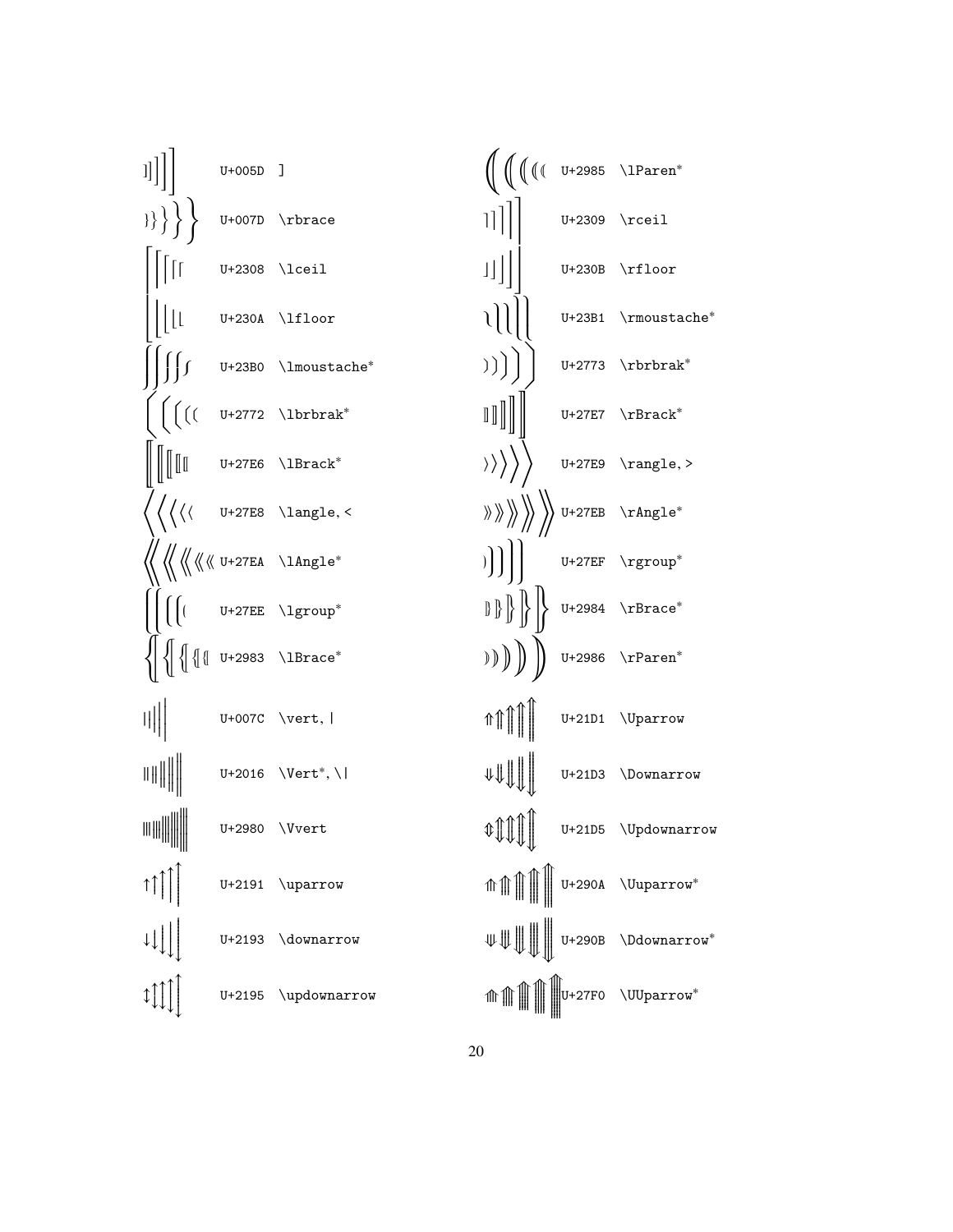<span id="page-20-0"></span>

| ₩ |     |  |                                             | H |                                     |  |  |  |
|---|-----|--|---------------------------------------------|---|-------------------------------------|--|--|--|
|   |     |  | U+XXXX<br>\arrowvert                        |   | \bracevert*<br>U+XXXX               |  |  |  |
|   | 4.9 |  | <b>Other bracess</b>                        |   |                                     |  |  |  |
|   | г   |  | $U+231C$ \ulcorner*                         | ∢ | U+2993 \lparenless*                 |  |  |  |
|   | ┑   |  | U+231D \urcorner*                           | ≯ | $U+2994$ \rparengtr*                |  |  |  |
|   |     |  | U+231E \llcorner*                           | ⊯ | U+2995 \Lparengtr*                  |  |  |  |
|   |     |  | U+231F \lrcorner*                           | 亥 | U+2996 \Rparenless*                 |  |  |  |
|   |     |  | U+27EC \Lbrbrak*                            |   | U+2997 \lblkbrbrak*                 |  |  |  |
|   |     |  | U+27ED \Rbrbrak*                            |   | U+2998 \rblkbrbrak*                 |  |  |  |
|   |     |  | U+2987 \llparenthesis*                      |   | U+29D8 \lvzigzag*                   |  |  |  |
|   |     |  | U+2988 \rrparenthesis*                      |   | U+29D9 \rvzigzag*                   |  |  |  |
|   |     |  | $U+2989$ $\llbracket \text{U+2989} \right)$ | ∛ | U+29DA \Lvzigzag*                   |  |  |  |
|   |     |  | U+298A \rrangle*                            | § | U+29DB \Rvzigzag*                   |  |  |  |
|   |     |  | U+298B \lbrackubar*                         |   | U+29FC \lcurvyangle*                |  |  |  |
|   |     |  | U+298C \rbrackubar*                         |   | U+29FD \rcurvyangle*                |  |  |  |
|   |     |  | U+298D \lbrackultick*                       |   | $U+2772$ \lbrbrak*                  |  |  |  |
|   |     |  | U+298E \rbracklrtick*                       |   | $U+2773$ \rbrbrak*                  |  |  |  |
|   |     |  | U+298F \lbracklltick*                       |   | $U+27C5$ $\lambda$ bag <sup>*</sup> |  |  |  |
|   |     |  | U+2990 \rbrackurtick*                       |   | $U+27C6 \text{rbag}^*$              |  |  |  |
|   |     |  | U+2991 \langledot*                          |   | U+27EC \Lbrbrak*                    |  |  |  |
|   |     |  | $U+2992 \ \text{rangledot}^*$               |   | U+27ED \Rbrbrak*                    |  |  |  |

U+27F1 \DDownarrow<sup>\*</sup> "||||

 $\blacksquare$ 

U+XXXX \Arrowvert

# <span id="page-20-1"></span>**4.10 Accents**

⟱ ⟰⟰⟱ ⟰⟰⟰⟰⟰⟱ ⟰⟰⟰⟰⟰⟰⟰⟱ ⟰⟰⟰⟰⟰⟰⟰⟰⟰⟰⟱

| $\dot{b}$<br>$\boldsymbol{b}$<br>$\hat{b}$<br>$\tilde{b}$<br>$\bar{b}$<br>$\check{b}$<br>h<br>$\ddot{b}$<br>b<br>$\mathring{b}$<br>b<br>$\mathring{b}$<br>h | U+0300<br>$U + 0301$<br>$U + 0.302$<br>$U + 0.303$<br>U+0304<br>U+0306<br>U+0307<br>$U + 0.308$<br>$U + 0.309$<br>U+030A<br>$U+030C$<br>$U + 0.310$<br>U+0312 | \grave<br>\acute<br>\hat<br>\tilde<br>\bar<br>\breve<br>\dot<br>\ddot<br>\ovhook<br>\mathring<br>$\backslash$ check<br>\candra<br>\oturnedcomma | h<br>h<br>h<br>h<br>h<br>h<br>h<br>$\mathbf{b}$<br>h | $U + 0315$<br>$U+031A$<br>$U+20D0$<br>$U+20D1$<br>$U+20D6$<br>U+20D7<br>U+20E1<br>$U+20DB$<br>$U+20DC$<br>U+20E7<br>U+20E9<br>$U+20F0$ | \ocommatopright<br>\droang<br>\leftharpoonaccent<br>\rightharpoonaccent<br><i><b>leftarrowaccent</b></i><br>\vec, \rightarrowaccent<br>\leftrightarrowaccent<br>\dddot<br>\ddddot<br>\annuity<br>\widebridgeabove<br>\asteraccent |
|-------------------------------------------------------------------------------------------------------------------------------------------------------------|---------------------------------------------------------------------------------------------------------------------------------------------------------------|-------------------------------------------------------------------------------------------------------------------------------------------------|------------------------------------------------------|----------------------------------------------------------------------------------------------------------------------------------------|-----------------------------------------------------------------------------------------------------------------------------------------------------------------------------------------------------------------------------------|
|-------------------------------------------------------------------------------------------------------------------------------------------------------------|---------------------------------------------------------------------------------------------------------------------------------------------------------------|-------------------------------------------------------------------------------------------------------------------------------------------------|------------------------------------------------------|----------------------------------------------------------------------------------------------------------------------------------------|-----------------------------------------------------------------------------------------------------------------------------------------------------------------------------------------------------------------------------------|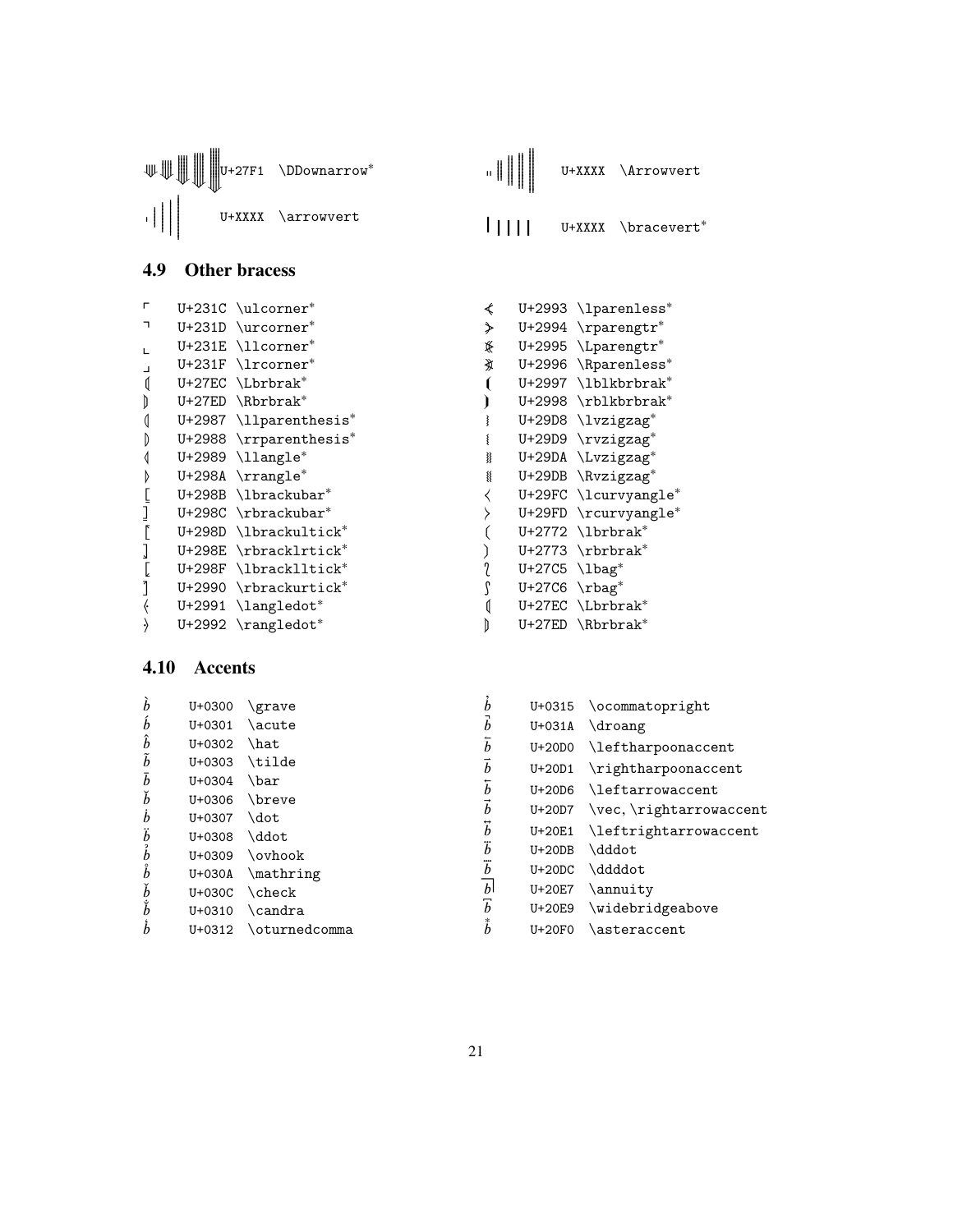| $\widehat{xxx}$        | $U + 0302$ | \widehat*                                      | $\overrightarrow{xxx}$ |          | U+20E1 \overleftrightarrow  |
|------------------------|------------|------------------------------------------------|------------------------|----------|-----------------------------|
| $\widetilde{xxx}$      | U+0303     | \widetilde*                                    | $\overline{xx}$        |          | U+034D \underleftrightarrow |
| $\widetilde{xxx}$      | $U+030C$   | $\widetilde{\mathbb{W}}$ idecheck <sup>*</sup> | $\overline{xx}$        | U+20D0   | \overleftharpoon            |
| $\overline{xx}$        | $U+20D6$   | \overleftarrow                                 |                        |          |                             |
| $\overrightarrow{XXX}$ | U+20D7     | \overrightarrow                                | $\overrightarrow{XXX}$ |          | U+20D1 \overrightharpoon    |
| $\overrightarrow{xxx}$ | $U+20EF$   | \underrightarrow                               | xxx                    |          | U+20EC \underleftharpoon    |
| $\overline{xxx}$       | $U+20EE$   | \underleftarrow                                | xxx                    | $U+20ED$ | \underrightharpoon          |
|                        |            |                                                |                        |          |                             |

OpenType STIX fonts include a number of under accents that can be used in math mode, but TEX does not support under accents natively so such glyphs can not be used directly. Under accents can be set using regular accents and commands like \underaccent from the accents package, for example \underaccent{\hat}{X} gives *X*. The undertilde package provides \utilde for extensible under tilde accent accent.

# <span id="page-21-0"></span>**4.11 Over and under brackets**

<span id="page-21-1"></span>

| xxxxxx<br>xxxxxx | $U+23B4$<br>$U+23DC$ | \overbracket<br>\overparen | xxxxxx<br>xxxxxx | $U+23B5$<br>$U+23DD$ | \underbracket<br>\underparen |
|------------------|----------------------|----------------------------|------------------|----------------------|------------------------------|
| xxxxxx           | $U+23DE$             | \overbrace                 | xxxxxx           | $U+23DF$             | $\lq$ underbrace             |
| 4.12             | <b>Radicals</b>      |                            |                  |                      |                              |
| $\sqrt{b}$       | $U+221A$<br>\sqrt    |                            | ) h              |                      | U+27CC \longdivision*        |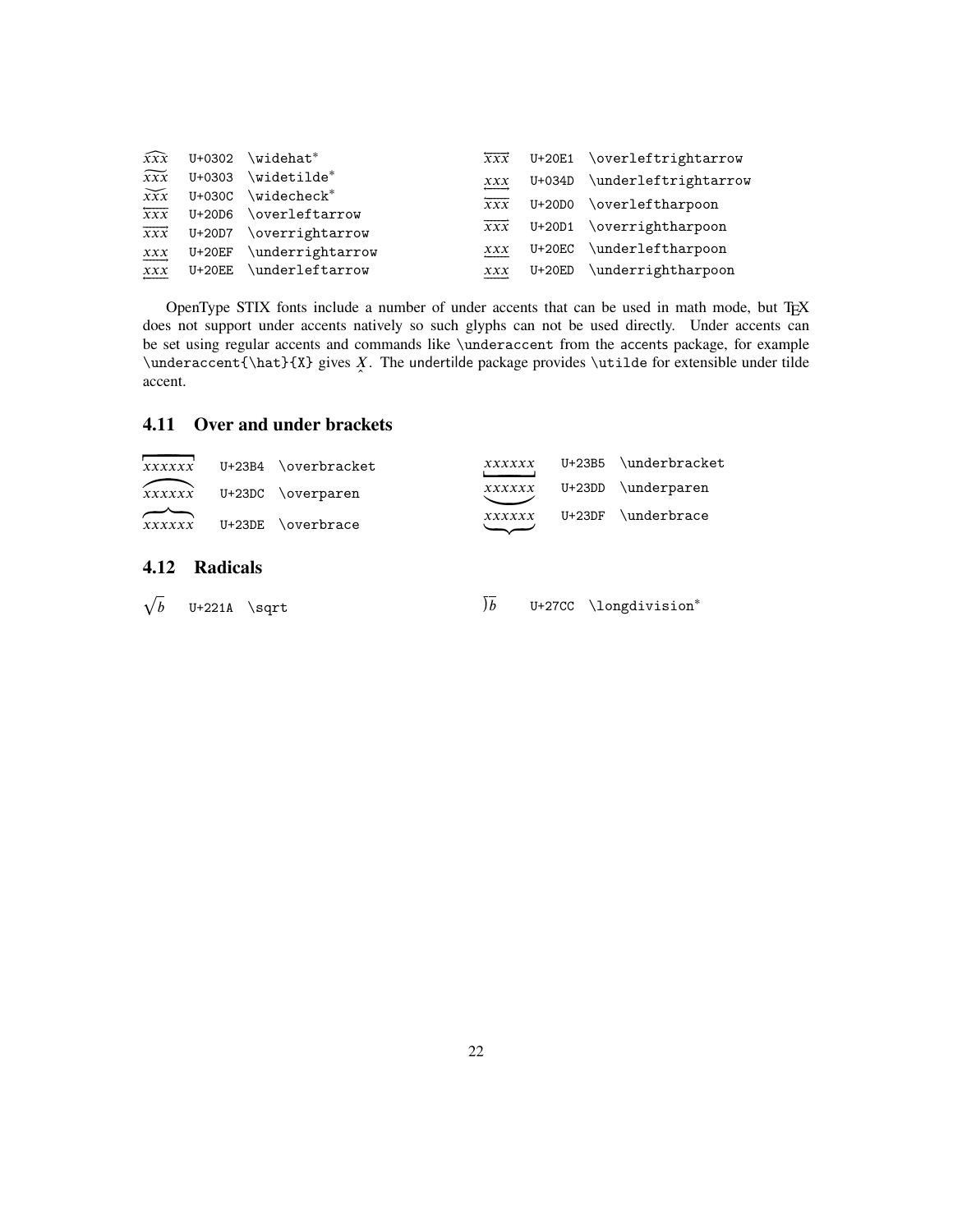# <span id="page-22-0"></span>**5 Font tables**

The rest of this document shows glyph tables for all STIX fonts. The name before each table is the TEX font name (i.e. TFM file name).

Note that STIX fonts have no real smallcaps, the smallcaps below are synthesized (scaled down upper case letters).

# <span id="page-22-1"></span>**5.1 Text fonts**

ot1-stixgeneral

|                 | $\theta$            | $\prime$ <sup>1</sup> | '2                       | '3                           | '4                       | '5                  | $\frac{7}{6}$            | '7                          |                      |
|-----------------|---------------------|-----------------------|--------------------------|------------------------------|--------------------------|---------------------|--------------------------|-----------------------------|----------------------|
| '00x            | $\Gamma$            | Δ                     | $\Theta$                 | Λ                            | Ξ                        | Π                   | Σ                        | Υ                           | $^{\prime\prime}$ Ox |
| $\theta$ lx     | Ф                   | Ψ                     | Ω                        | $\operatorname{ff}$          | fi                       | fl                  | ffi                      | ffl                         |                      |
| '02x            | $\mathbf{1}$        | J                     | $\overline{\phantom{0}}$ | $\overline{\phantom{a}}$     | $\checkmark$             | $\check{~}$         | $\overline{\phantom{a}}$ | $\circ$                     | $^{\prime\prime}$ 1x |
| '03x            | $\mathbf s$         | ß                     | æ                        | œ                            | Ø                        | Æ                   | Œ                        | Ø                           |                      |
| '04x            |                     | Ţ                     | , ,                      | $\#$                         | \$                       | $\%$                | &                        | $\bullet$                   | ''2x                 |
| '05x            |                     |                       | $\ast$                   | $^{+}$                       | $\overline{\phantom{a}}$ | ۰                   | $\ddot{\phantom{0}}$     | $\overline{I}$              |                      |
| $\theta$ 6x     | $\theta$            | $\mathbf{1}$          | $\overline{2}$           | 3                            | $\overline{4}$           | 5                   | 6                        | 7                           | ''3x                 |
| '07x            | 8                   | 9                     | $\ddot{\cdot}$           | $\vdots$                     |                          | $=$                 | i                        | $\overline{\mathcal{L}}$    |                      |
| 10x             | $^{\omega}$         | A                     | B                        | C                            | D                        | Ε                   | F                        | G                           | ''4x                 |
| $^{\prime}$ 11x | Η                   | I                     | J                        | K                            | L                        | M                   | N                        | O                           |                      |
| '12x            | P                   | Q                     | $\mathbf R$              | S                            | T                        | U                   | V                        | W                           | $''$ 5x              |
| '13x            | X                   | Y                     | Ζ                        | Ĺ                            | $\zeta$ $\zeta$          | ]                   | $\hat{\phantom{a}}$      | $\bullet$                   |                      |
| '14x            | $\pmb{\zeta}$       | a                     | b                        | $\mathbf c$                  | d                        | e                   | $\mathbf f$              | g                           | ''6x                 |
| '15x            | h                   | $\mathbf{i}$          | j                        | k                            | 1                        | m                   | $\mathbf n$              | $\mathbf 0$                 |                      |
| $\frac{7}{6x}$  | p                   | q                     | $\mathbf{r}$             | ${\bf S}$                    | t                        | u                   | V                        | W                           | ''7x                 |
| '17x            | X                   | y                     | Z                        | -                            |                          | $^{\prime\prime}$   | $\tilde{\phantom{a}}$    | $\ddotsc$                   |                      |
|                 | $^{\prime\prime}$ 8 | $^{\prime\prime}$ 9   | $^{\prime\prime}$ A      | $^{\prime\prime} \texttt{B}$ | $^{\prime\prime}$ C      | $^{\prime\prime}$ D | $^{\prime\prime}$ E      | $^{\prime\prime}\mathrm{F}$ |                      |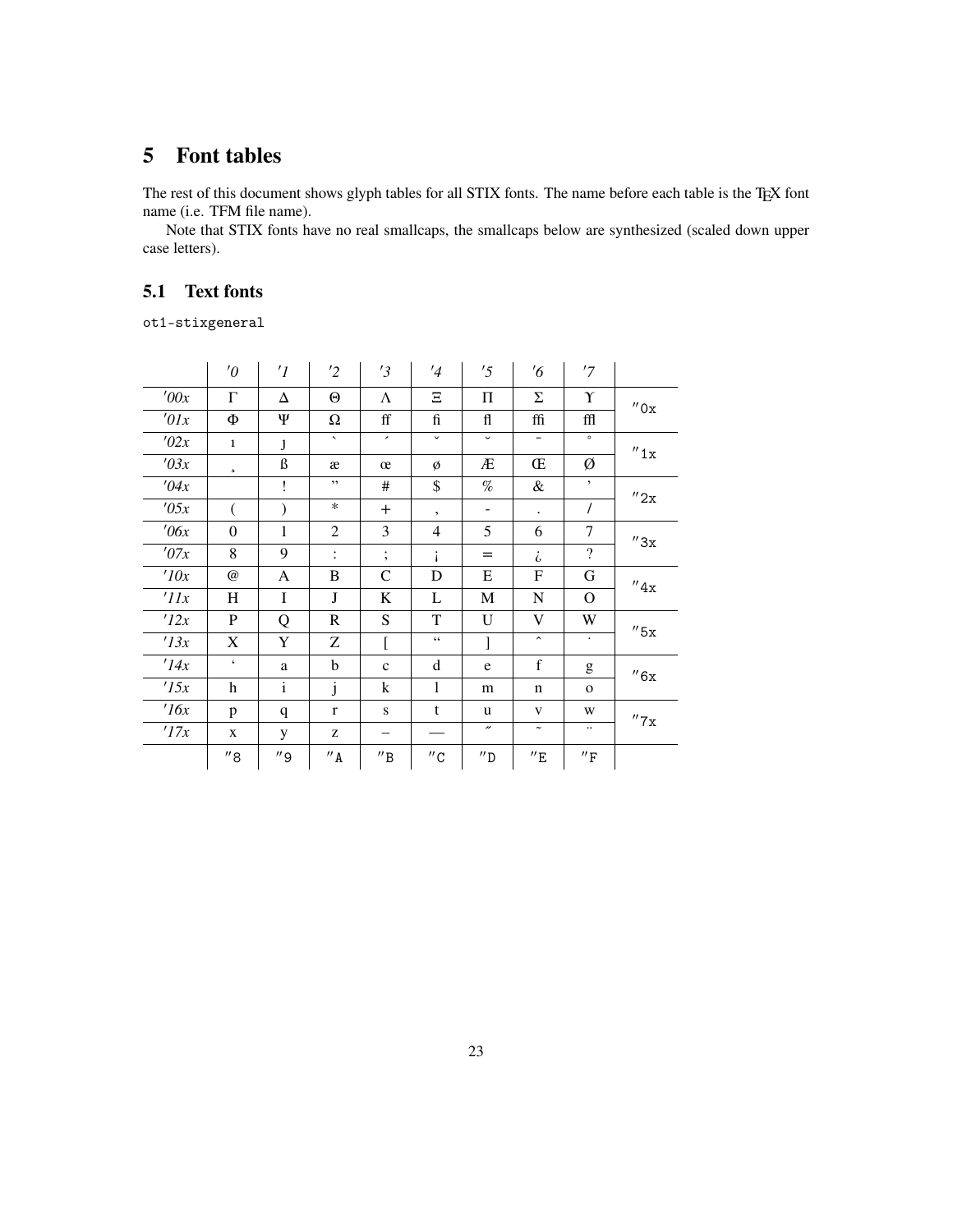# ot1-stixgeneralsc

|                 | $\theta$            | $\prime$ <sup>1</sup> | $\overline{2}$           | '3                            | '4                  | '5                                                                                                | $\frac{7}{6}$            | '7                           |                      |
|-----------------|---------------------|-----------------------|--------------------------|-------------------------------|---------------------|---------------------------------------------------------------------------------------------------|--------------------------|------------------------------|----------------------|
| '00x            | $\Gamma$            | Δ                     | $\Theta$                 | Λ                             | Ξ                   | Π                                                                                                 | Σ                        | Υ                            | $^{\prime\prime}$ Ox |
| $\theta x$      | Ф                   | Ψ                     | $\Omega$                 | $\operatorname{ff}$           | fi                  | fl                                                                                                | ffi                      | ffl                          |                      |
| '02x            | $\mathbf I$         | J                     | $\overline{\phantom{0}}$ | $\overline{\phantom{a}}$      | $\checkmark$        | $\check{ }$                                                                                       | $\overline{\phantom{a}}$ | $\circ$                      | $^{\prime\prime}$ 1x |
| '03x            | $\mathbf s$         | SS                    | Æ                        | Œ                             | Ø                   | Æ                                                                                                 | Œ                        | Ø                            |                      |
| '04x            |                     | ï                     | ,,                       | $\#$                          | \$                  | $% \mathcal{P}_{\mathrm{C}}^{\mathrm{C}}(\theta) = \mathcal{P}_{\mathrm{C}}^{\mathrm{C}}(\theta)$ | &                        | $\bullet$                    | $^{\prime\prime}$ 2x |
| '05x            |                     |                       | $\ast$                   | $+$                           | $\bullet$           | -                                                                                                 | $\bullet$                | $\prime$                     |                      |
| $\theta$ 6x     | $\mathbf{0}$        | $\mathbf{1}$          | $\overline{c}$           | 3                             | 4                   | 5                                                                                                 | 6                        | 7                            | $^{\prime\prime}3x$  |
| '07x            | 8                   | 9                     | $\ddot{\cdot}$           | ٠<br>$\overline{\phantom{a}}$ | i                   | $=$                                                                                               | i                        | $\overline{\mathcal{L}}$     |                      |
| 10x             | @                   | A                     | B                        | $\mathbf C$                   | $\mathbf D$         | E                                                                                                 | F                        | G                            | ''4x                 |
| $^{\prime}$ 11x | H                   | I                     | $\mathbf J$              | K                             | L                   | M                                                                                                 | N                        | $\mathbf{O}$                 |                      |
| 12x             | $\mathbf{P}$        | Q                     | $\mathbf R$              | S                             | T                   | U                                                                                                 | V                        | W                            | $''$ 5x              |
| '13x            | X                   | Y                     | Z                        | ſ                             | $\zeta\,\zeta$      | 1                                                                                                 | $\hat{\phantom{a}}$      | $\bullet$                    |                      |
| '14x            | $\epsilon$          | A                     | B                        | $\mathsf{C}$                  | D                   | E                                                                                                 | $_{\rm F}$               | G                            | ''6x                 |
| '15x            | H                   | I                     | J                        | K                             | L                   | M                                                                                                 | N                        | $\mathbf{O}$                 |                      |
| 16x             | P                   | Q                     | $\mathbb{R}$             | S                             | T                   | $\mathbf{U}$                                                                                      | V                        | W                            | $^{\prime\prime}$ 7x |
| 17x             | X                   | Y                     | Z                        |                               |                     | $\!\!^{\prime\prime}$                                                                             | $\tilde{\phantom{a}}$    | $\ddotsc$                    |                      |
|                 | $^{\prime\prime}$ 8 | $^{\prime\prime}$ 9   | $^{\prime\prime}$ A      | $^{\prime\prime}$ B           | $^{\prime\prime}$ C | $^{\prime\prime}$ D                                                                               | $^{\prime\prime}$ E      | $^{\prime\prime} \mathrm{F}$ |                      |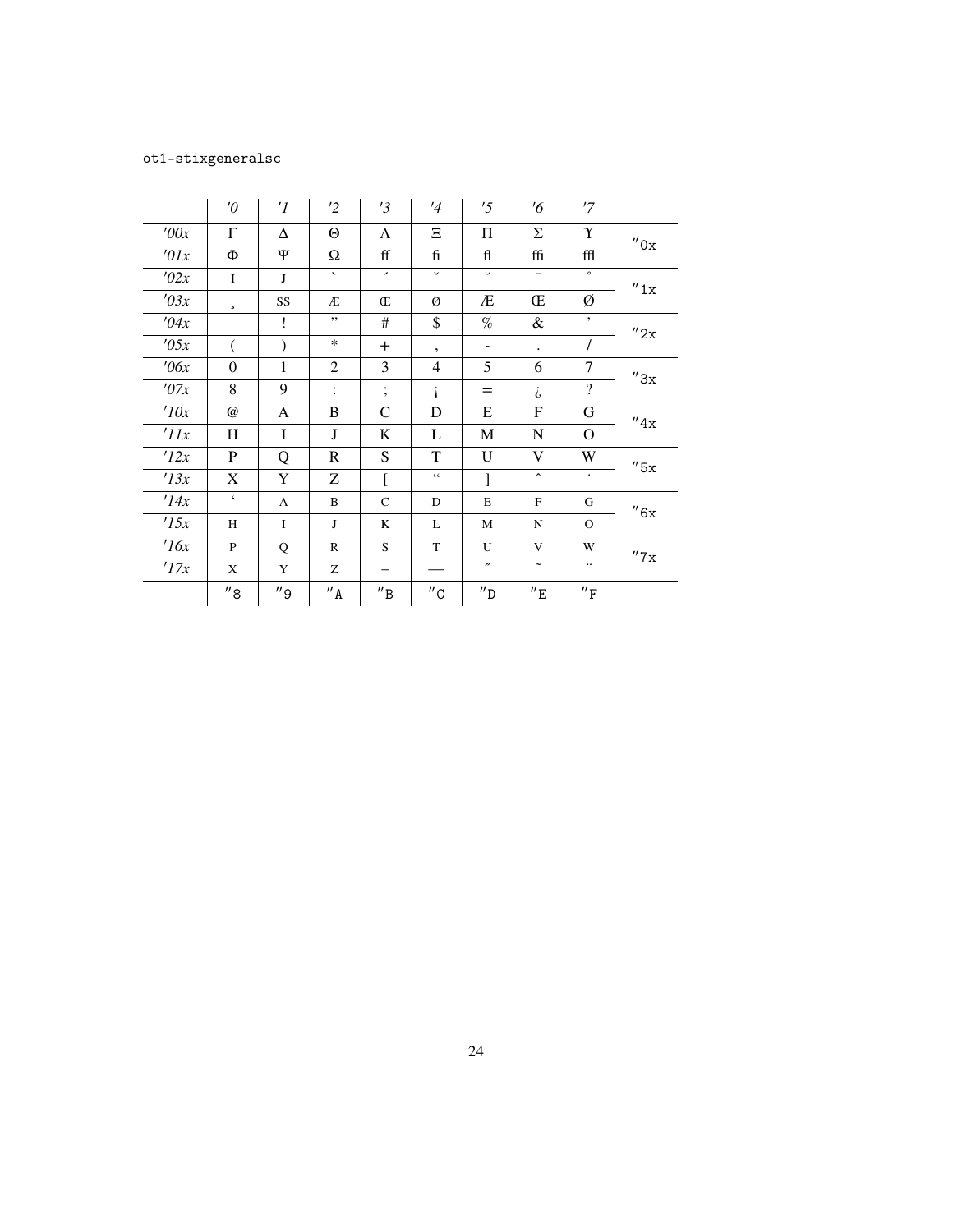# t1-stixgeneral

|                    | $\theta'$                                  | $\prime$ I               | '2                   | '3                           | $\frac{1}{4}$            | '5                    | $\frac{7}{6}$             | '7                          |                               |
|--------------------|--------------------------------------------|--------------------------|----------------------|------------------------------|--------------------------|-----------------------|---------------------------|-----------------------------|-------------------------------|
| '00x               | $\bar{\phantom{a}}$                        | $\overline{\phantom{a}}$ | $\hat{\phantom{a}}$  | $\tilde{\phantom{a}}$        | $\ldots$                 | $\overline{v}$        | $\circ$                   | $\overline{\mathbf{v}}$     |                               |
| $\overline{t}$ 01x | U                                          | -                        |                      | 5                            | $\pmb{\mathfrak{c}}$     | ,                     | $\checkmark$              | $\,$                        | $^{\prime\prime}$ Ox          |
| '02x               | $\boldsymbol{\zeta} \, \boldsymbol{\zeta}$ | ,,                       | ,,                   | $\ll$                        | $\gg$                    |                       |                           |                             | $^{\prime\prime}1x$           |
| $\overline{03x}$   | $\pmb{\mathit{o}}$                         | $\mathbf{1}$             | J                    | ff                           | fi                       | fl                    | ffi                       | ffl                         |                               |
| '04x               | L.                                         | Ţ                        | Ħ                    | #                            | \$                       | $\%$                  | $\&$                      | $^\circ$                    | $^{\prime\prime}2x$           |
| 705x               | €                                          | $\mathcal{C}^{\prime}$   | $\ast$               | $^+$                         | $\overline{\phantom{a}}$ | -                     | $\Box$                    | $\overline{1}$              |                               |
| $\theta$ 6x        | $\overline{0}$                             | 1                        | $\overline{c}$       | 3                            | 4                        | 5                     | 6                         | 7                           | $^{\prime\prime}3x$           |
| '07x               | 8                                          | 9                        | $\ddot{\cdot}$       | $\vdots$                     | $\,<\,$                  | $=$                   | $\geq$                    | $\overline{?}$              |                               |
| 10x                | $\omega$                                   | $\mathbf{A}$             | B                    | $\mathcal{C}$                | D                        | Ε                     | $\boldsymbol{\mathrm{F}}$ | G                           | $^{\prime\prime}4x$           |
| 'IIx               | H                                          | $\bf I$                  | $\mathbf{J}$         | $\rm K$                      | L                        | M                     | ${\bf N}$                 | $\overline{O}$              |                               |
| 12x                | ${\bf P}$                                  | Q                        | $\mathbf R$          | $\mathbf S$                  | $\mathbf T$              | U                     | V                         | W                           | $^{\prime\prime}$ 5x          |
| '13x               | X                                          | Y                        | Z                    | [                            | $\sqrt{2}$               | 1                     | Λ                         | —                           |                               |
| '14x               | $\pmb{\zeta}$                              | $\rm{a}$                 | $\mathbf b$          | $\mathbf{C}$                 | d                        | e                     | f                         | g                           | $^{\prime\prime}6x$           |
| 15x                | h                                          | $\mathbf{i}$             | j                    | k                            | 1                        | m                     | n                         | O                           |                               |
| 16x                | p                                          | q                        | $\mathbf{r}$         | S                            | t                        | u                     | $\mathbf V$               | W                           | $^{\prime\prime}$ 7 x         |
| 17x                | X                                          | y                        | z                    | $\{$                         | L                        | $\}$                  | $\tilde{}$                |                             |                               |
| '20x               | Ă                                          | Ą                        | Ć                    | Č                            | Ď                        | Ě                     | Ę                         | Ğ                           | $^{\prime\prime}8x$           |
| 2lx                | Ĺ                                          | $\mathbf{L}$             | Ł                    | Ń                            | Ň                        | Ŋ                     | Ő                         | Ŕ                           |                               |
| 22x                | Ř                                          | Ś                        | Š                    | Ş                            | Ť                        | Ţ                     | Ű                         | Ů                           | $^{\prime\prime}9x$           |
| 23x                | Ÿ                                          | Ź                        | Ž                    | Ż                            | $\mathbf{I}$             | İ                     | đ                         | ş                           |                               |
| 24x                | ă                                          | ą                        | $\acute{\rm{c}}$     | č                            | ď                        | ě                     | ę                         | ğ                           | $^{\prime\prime}$ Ax          |
| 25x                | ĺ                                          | ľ                        | ł                    | ń                            | ň                        | ŋ                     | ő                         | $\acute{\text{r}}$          |                               |
| 726x               | ř                                          | ś                        | $\check{\mathbf{s}}$ | ş                            | ť                        | ţ                     | ű                         | ů                           | $^{\prime\prime} \texttt{Bx}$ |
| 27x                | ÿ                                          | ź                        | ž                    | ż                            | ij                       | i.                    | i                         | $\pounds$                   |                               |
| '30x               | À                                          | Á                        | Â                    | Ã                            | Ä                        | $\mathring{\text{A}}$ | Æ                         | Ç                           | $^{\prime\prime}$ Cx          |
| 31x                | È                                          | É                        | Ê                    | Ë                            | Ì                        | $\overline{1}$        | Î                         |                             |                               |
| '32x               | Đ                                          | $\tilde{\text{N}}$       | Ò                    | Ó                            | Ô                        | Õ                     | Ö                         | Œ                           |                               |
| 33x                | Ø                                          | Ù                        | Ú                    | Û                            | Ü                        | Ý                     | Þ                         | SS                          | $^{\prime\prime} \textrm{Dx}$ |
| '34x               | à                                          | á                        | $\hat{\mathrm{a}}$   | $\tilde{\text{a}}$           | ä                        | å                     | æ                         | ç                           | $^{\prime\prime}$ Ex          |
| 35x                | è                                          | $\acute{\text e}$        | $\hat{\textbf{e}}$   | ë                            | ì                        | $\acute{\text{1}}$    | $\hat{\mathbf{1}}$        | ï                           |                               |
| 36x                | ð                                          | $\tilde{\rm n}$          | ò                    | ó                            | ô                        | õ                     | ö                         | œ                           | $^{\prime\prime}\mathrm{Fx}$  |
| '37x               | ø                                          | ù                        | ú                    | û                            | ü                        | ý                     | þ                         | ß                           |                               |
|                    | $^{\prime\prime}$ 8                        | $^{\prime\prime}$ 9      | $^{\prime\prime}$ A  | $^{\prime\prime} \texttt{B}$ | $^{\prime\prime}$ C      | $^{\prime\prime}$ D   | $^{\prime\prime}$ E       | $^{\prime\prime}\mathrm{F}$ |                               |

<sup>∗</sup>′′18 and ′′DF do not exist in STIX OpenType fonts, they were added as part of this package for compatability with T1 encoding.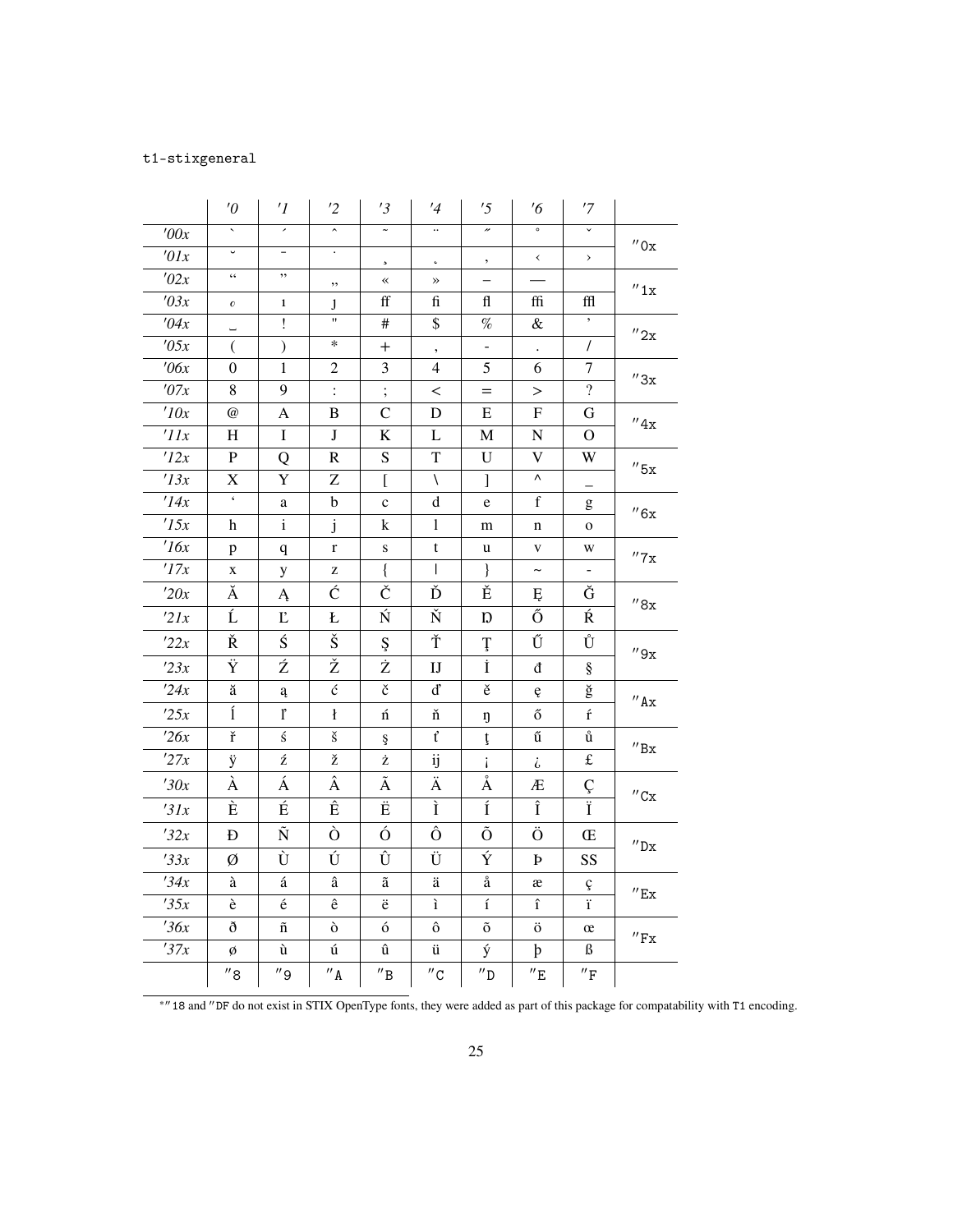# t1-stixgeneralsc

|             | $\theta'$                | $\prime$ <sup>1</sup>    | $\overline{2}$      | '3                           | $\frac{1}{4}$       | '5                       | $\frac{7}{6}$              | '7                          |                              |
|-------------|--------------------------|--------------------------|---------------------|------------------------------|---------------------|--------------------------|----------------------------|-----------------------------|------------------------------|
| '00x        | $\bar{\mathbf{v}}$       | $\overline{\phantom{a}}$ | $\hat{\phantom{a}}$ | $\tilde{}$                   | $\ddotsc$           | $\overline{\phantom{a}}$ | $\circ$                    | $\overline{\phantom{0}}$    |                              |
| $\iota$ 01x | $\check{ }$              | $\overline{\phantom{0}}$ | $\bullet$           | $\mathfrak s$                | $\pmb{\downarrow}$  | ,                        | $\overline{\phantom{a}}$   | $\,$                        | $^{\prime\prime}$ Ox         |
| '02x        | $\zeta\,\zeta$           | ,,                       | ,,                  | $\overline{\mathbf{X}}$      | $\rightarrow$       |                          |                            |                             | $^{\prime\prime}$ 1x         |
| '03x        | $\pmb{o}$                | $\bf{I}$                 | J                   | ff                           | fi                  | fl                       | ffi                        | ffl                         |                              |
| '04x        | $\overline{\phantom{0}}$ | ï                        | $\pmb{\mathsf{H}}$  | #                            | \$                  | $\%$                     | $\&$                       | $^\mathrm{o}$               | $^{\prime\prime}2x$          |
| '05x        | $\left($                 | $\mathcal{L}$            | $\ast$              | $^{+}$                       | $^\bullet$          | $\overline{\phantom{0}}$ | $\Box$                     | $\sqrt{2}$                  |                              |
| $\theta$ 6x | 0                        | 1                        | $\overline{c}$      | 3                            | 4                   | 5                        | 6                          | 7                           | $^{\prime\prime}3x$          |
| '07x        | 8                        | 9                        | $\ddot{\cdot}$      | $\vdots$                     | $\,<\,$             | $=$                      | $\rm{>}$                   | $\overline{?}$              |                              |
| 10x         | $\omega$                 | A                        | $\, {\bf B}$        | $\overline{C}$               | D                   | E                        | $\mathbf{F}$               | G                           | $^{\prime\prime}4x$          |
| 'IIx        | H                        | $\mathbf I$              | $\bf J$             | $\bf K$                      | L                   | $\mathbf{M}$             | ${\bf N}$                  | O                           |                              |
| '12x        | ${\bf P}$                | Q                        | $\mathbf R$         | S                            | $\mathbf T$         | $\mathbf U$              | $\mathbf V$                | W                           | $^{\prime\prime}$ 5x         |
| '13x        | $\mathbf X$              | Y                        | Z                   | $\Gamma$                     | $\setminus$         | ]                        | Λ                          |                             |                              |
| '14x        | $\zeta$                  | A                        | B                   | $\mathsf{C}$                 | D                   | E                        | $\boldsymbol{\mathrm{F}}$  | G                           | ''6x                         |
| '15x        | Н                        | $\mathbf I$              | $\bf J$             | K                            | L                   | $\mathbf M$              | N                          | $\mathbf{O}$                |                              |
| 16x         | P                        | Q                        | R                   | $\mathbf S$                  | T                   | U                        | V                          | W                           | $^{\prime\prime}$ 7 x        |
| '17x        | X                        | Y                        | Z                   | $\{$                         | $\mathbf{I}$        | $\}$                     | $\thicksim$                |                             |                              |
| '20x        | Ă                        | Ą                        | Ć                   | Č                            | Ď                   | Ě                        | Ę                          | Ğ                           | $^{\prime\prime}8\rm{x}$     |
| 21x         | Ĺ                        | $\Gamma$                 | Ł                   | Ń                            | Ň                   | $\mathbf D$              | Ő                          | Ŕ                           |                              |
| 22x         | Ř                        | Ś                        | Š                   | Ş                            | Ť                   | Ţ                        | Ű                          | Ů                           | $^{\prime\prime}9x$          |
| 23x         | Ÿ                        | Ź                        | Ž                   | Ż                            | I                   | İ                        | Ð                          | $\S$                        |                              |
| 24x         | Ă                        | Ą                        | Ć                   | Č                            | Ď                   | Ě                        | Ę                          | Ğ                           | $^{\prime\prime}$ Ax         |
| 25x         | Ĺ                        | Ľ                        | Ł                   | Ń                            | Ň                   | Ŋ                        | Ő                          | Ŕ                           |                              |
| 26x         | Ř                        | Ś                        | Š                   | Ş                            | Ť                   | Ţ                        | Ű                          | Ů                           | $^{\prime\prime} \text{Bx}$  |
| 27x         | Ÿ                        | Ź                        | Ž                   | Ż                            | IJ                  | i.                       | i                          | $\pounds$                   |                              |
| '30x        | À                        | Á                        | Â                   | Ã                            | Ä                   | Å                        | Æ                          | Ç                           | $^{\prime\prime}$ Cx         |
| 31x         | È                        | É                        | Ê                   | Ë                            | Ì                   | Í                        | Î                          | Ï                           |                              |
| 32x         | Ð                        | Ñ                        | Ò                   | Ó                            | Ô                   | Õ                        | Ö                          | Œ                           |                              |
| '33x        | Ø                        | Ù                        | Ú                   | Û                            | Ü                   | Ý                        | Þ                          | SS                          | $^{\prime\prime}{\rm Dx}$    |
| 34x         | À                        | Á                        | Â                   | Ã                            | Ä                   | $\mathring{\text{A}}$    | Æ                          | Ç                           | $^{\prime\prime}$ Ex         |
| '35x        | È                        | É                        | Ê                   | Ë                            | Ì                   | Í                        | $\hat{\text{I}}$           | $\overline{I}$              |                              |
| 36x         | Ð                        | $\tilde{\text{N}}$       | Ò                   | Ó                            | Ô                   | Õ                        | Ö                          | Œ                           | $^{\prime\prime}\mathrm{Fx}$ |
| 37x         | Ø                        | Ù                        | Ú                   | Û                            | Ü                   | Ý                        | Þ                          | SS                          |                              |
|             | $^{\prime\prime}$ 8      | $^{\prime\prime}$ 9      | $^{\prime\prime}$ A | $^{\prime\prime} \texttt{B}$ | $^{\prime\prime}$ C | $^{\prime\prime}$ D      | $^{\prime\prime} \text{E}$ | $^{\prime\prime}\mathrm{F}$ |                              |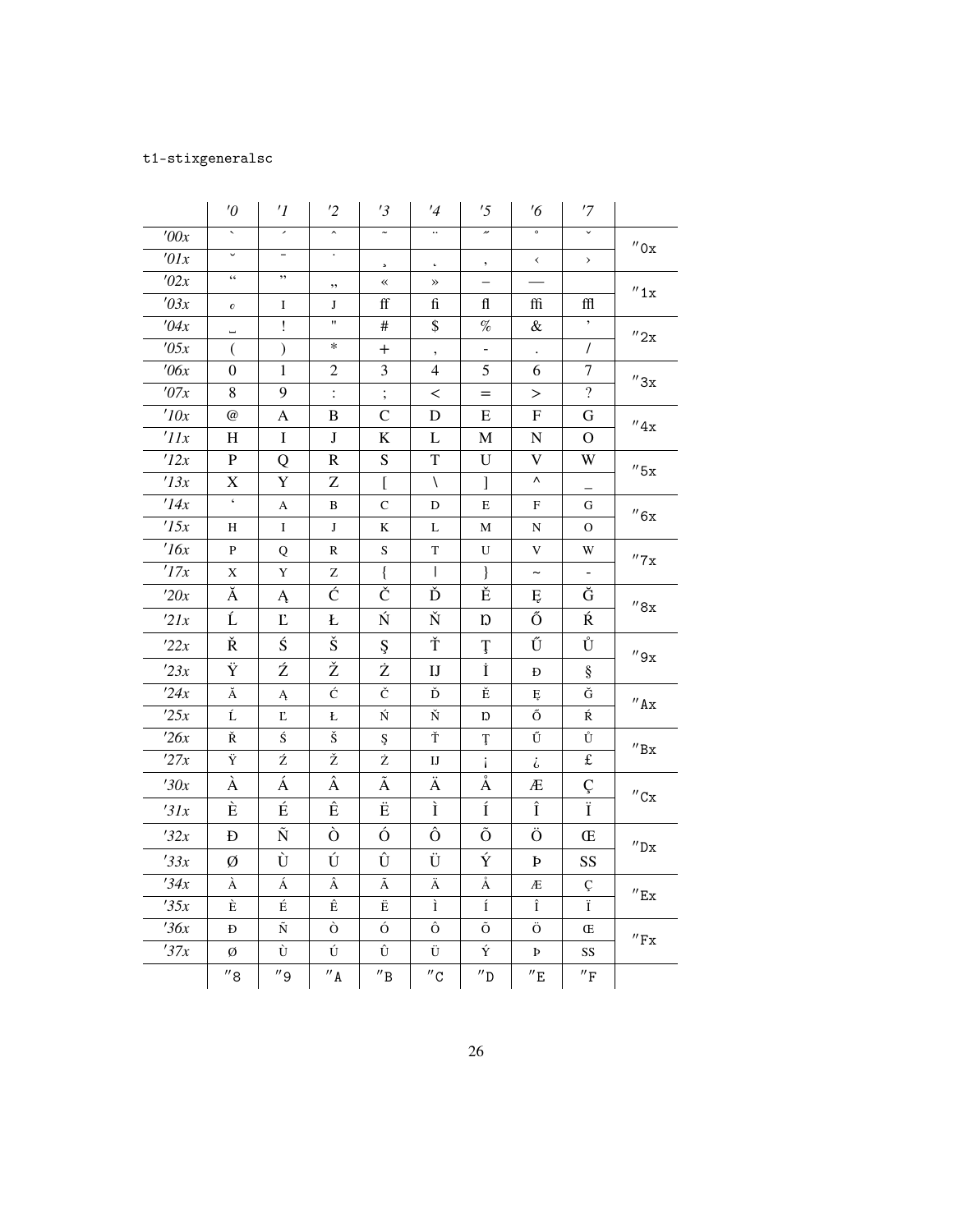# ot2-stixgeneral

|                 | $\theta$                | $\prime$ <sup>1</sup> | $\overline{2}$      | '3                           | '4                  | '5                  | $\frac{7}{6}$        | '7                          |                             |
|-----------------|-------------------------|-----------------------|---------------------|------------------------------|---------------------|---------------------|----------------------|-----------------------------|-----------------------------|
| '00x            | $\mathbf{H}$            | Љ                     | $\mathfrak{u}$      | Э                            | I                   | E                   | $\mathbf{D}$         | $\mathbf F$                 | $^{\prime\prime}$ Ox        |
| $\theta$ lx     | Њ                       | Љ                     | IJ                  | Э                            | $\mathbf{i}$        | $\epsilon$          | ħ                    | ħ                           |                             |
| '02x            | Ю                       | Ж                     | Й                   | Ë                            | $\mathbf{V}$        | $\Theta$            | S                    | Я                           | $^{\prime\prime}1x$         |
| '03x            | Ю                       | Ж                     | й                   | ë                            | $\mathbf{V}$        | $\Theta$            | S                    | Я                           |                             |
| '04x            | $\ddotsc$               | Ţ                     | ,,                  | Ѣ                            | $\circ$             | $\%$                | ,                    | $\bullet$                   | $^{\prime\prime}2x$         |
| '05x            | €                       | $\mathcal{E}$         | $\ast$              | $\mathbf t$                  | $\bullet$           | $\blacksquare$      | $\ddot{\phantom{0}}$ | $\sqrt{2}$                  |                             |
| $\theta$ 6x     | $\overline{0}$          | $\mathbf{1}$          | $\overline{2}$      | 3                            | $\overline{4}$      | 5                   | 6                    | $\tau$                      | $^{\prime\prime}3x$         |
| '07x            | 8                       | 9                     | $\ddot{\cdot}$      | $\vdots$                     | $\ll$               | $\mathbf{1}$        | $\rightarrow$        | $\overline{\mathcal{L}}$    |                             |
| 10x             | $\overline{\mathsf{v}}$ | A                     | Б                   | Ц                            | Д                   | E                   | Φ                    | $\Gamma$                    | ''4x                        |
| $^{\prime}$ IIx | X                       | И                     | J                   | К                            | Л                   | M                   | H                    | O                           |                             |
| 12x             | $\Pi$                   | Ч                     | $\mathbf{P}$        | $\mathsf{C}$                 | T                   | У                   | B                    | Щ                           | $^{\prime\prime}5x$         |
| 13x             | Ш                       | Ы                     | 3                   | [                            | $\zeta$ $\zeta$     | l                   | $\mathbf b$          | Ъ                           |                             |
| '14x            | $\pmb{\zeta}$           | a                     | б                   | Ц                            | Д                   | $\mathbf e$         | ф                    | $\Gamma$                    | ''6x                        |
| 15x             | X                       | И                     | j                   | К                            | Л                   | $\mathbf M$         | $\, {\rm H}$         | $\mathbf 0$                 |                             |
| 16x             | $\Pi$                   | ч                     | p                   | $\mathbf{C}$                 | T                   | У                   | B                    | Щ                           | $^{\prime\prime}7x$         |
| 17x             | Ш                       | ы                     | 3                   |                              |                     | $N_2$               | Ь                    | Ъ                           |                             |
| 22x             |                         |                       | ÿ                   |                              |                     |                     |                      |                             | $^{\prime\prime}9x$         |
| 23x             |                         |                       |                     |                              |                     |                     |                      |                             |                             |
| 26x             |                         |                       | ÿ                   |                              |                     |                     |                      |                             | $^{\prime\prime} \text{Bx}$ |
| '27x            |                         |                       |                     |                              |                     |                     |                      |                             |                             |
|                 | $^{\prime\prime}$ 8     | $^{\prime\prime}$ 9   | $^{\prime\prime}$ A | $^{\prime\prime} \texttt{B}$ | $^{\prime\prime}$ C | $^{\prime\prime}$ D | $^{\prime\prime}$ E  | $^{\prime\prime}\mathrm{F}$ |                             |

<sup>∗</sup>′′24 does not exist in STIX OpenType fonts, it was added as part of this package for compatability with OT2 encoding.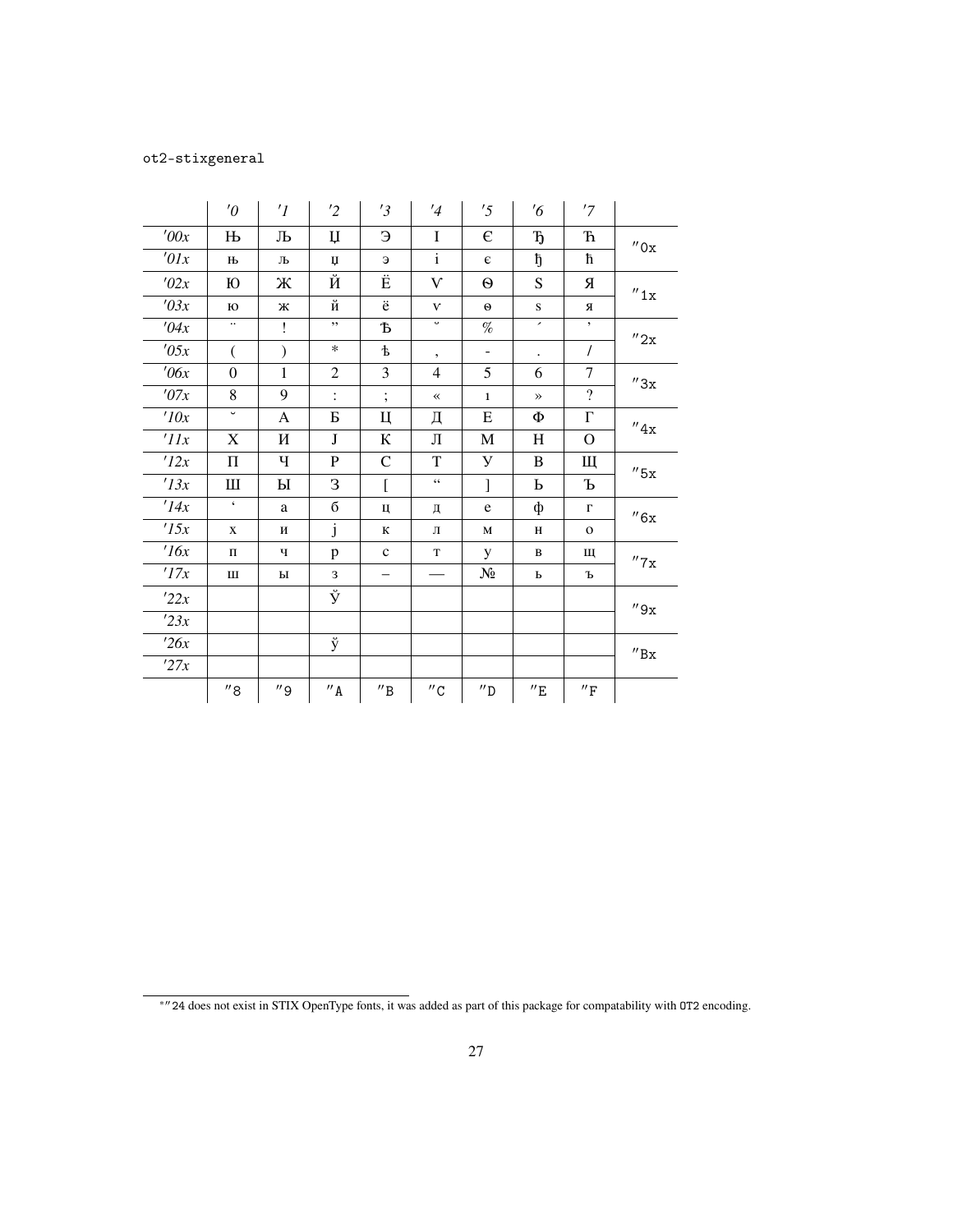# ot2-stixgeneralsc

|                 | $\theta$                 | $\prime$ <sup>1</sup> | $\overline{2}$         | '3                           | $\frac{1}{4}$            | '5                  | $\frac{7}{6}$            | '7                           |                           |
|-----------------|--------------------------|-----------------------|------------------------|------------------------------|--------------------------|---------------------|--------------------------|------------------------------|---------------------------|
| '00x            | $\mathbf{H}$             | Љ                     | $\mathbf{u}$           | Э                            | I                        | $\epsilon$          | $\mathbf{r}_1$           | $\hbox{\bf \emph{h}}$        | $^{\prime\prime}$ Ox      |
| $\theta$ lx     | $\mathbf{H}$             | Љ                     | $\mathbf{I}$           | Э                            | $\mathbf I$              | $\epsilon$          | $\mathbf{D}$             | ħ                            |                           |
| '02x            | Ю                        | Ж                     | $\overline{\check{M}}$ | Ë                            | V                        | $\Theta$            | S                        | Я                            | $^{\prime\prime}1x$       |
| '03x            | Ю                        | Ж                     | й $\frac{1}{N}$        | Ë                            | $\mathbf{V}$             | $\Theta$            | S.                       | Я                            |                           |
| '04x            | $\ddotsc$                | Ţ                     | ,,                     | Ъ                            | $\circ$                  | $\%$                | $\overline{\phantom{a}}$ | $\bullet$                    | $^{\prime\prime}$ 2x      |
| '05x            | $\left($                 | $\mathcal{E}$         | $\ast$                 | Ъ                            | $\overline{\phantom{a}}$ | $\Box$              | $\ddot{\phantom{0}}$     | $\prime$                     |                           |
| $\theta$ 6x     | $\mathbf{0}$             | $\mathbf{1}$          | $\overline{2}$         | 3                            | 4                        | 5                   | 6                        | 7                            | ''3x                      |
| '07x            | 8                        | 9                     | $\ddot{\cdot}$         | $\vdots$                     |                          | Й                   | $\rightarrow$            | $\overline{?}$               |                           |
| 10x             | $\overline{\phantom{0}}$ | A                     | Б                      | Ц                            | Д                        | E                   | Ф                        | $\Gamma$                     | ''4x                      |
| $^{\prime}$ IIx | X                        | И                     | $\mathbf{J}$           | К                            | Л                        | $\mathbf M$         | H                        | O                            |                           |
| 12x             | $\boldsymbol{\Pi}$       | Ч                     | ${\bf P}$              | $\mathcal{C}$                | T                        | У                   | B                        | Щ                            | $''$ 5x                   |
| '13x            | Ш                        | Ы                     | 3                      | $\overline{a}$               | $\zeta\,\zeta$           | $\mathbf{I}$        | Ь                        | Ъ                            |                           |
| '14x            | $\boldsymbol{\varsigma}$ | A                     | Б                      | Ц                            | Д                        | $\mathbf E$         | Ф                        | $\Gamma$                     | $^{\prime\prime}6x$       |
| 15x             | X                        | И                     | $\bf{J}$               | К                            | Л                        | M                   | H                        | $\Omega$                     |                           |
| 16x             | $\mathbf \Pi$            | Ч                     | P                      | $\mathsf{C}$                 | T                        | У                   | B                        | Щ                            | $^{\prime\prime}$ 7 x     |
| '17x            | Ш                        | Ы                     | З                      | -                            |                          | $N_2$               | Ь                        | Ъ                            |                           |
| 22x             |                          |                       | $\overline{\check{y}}$ |                              |                          |                     |                          |                              | $^{\prime\prime}9x$       |
| 23x             |                          |                       |                        |                              |                          |                     |                          |                              |                           |
| 26x             |                          |                       | ÿ                      |                              |                          |                     |                          |                              | $^{\prime\prime}{\rm Bx}$ |
| 27x             |                          |                       |                        |                              |                          |                     |                          |                              |                           |
|                 | ''8                      | $^{\prime\prime}$ 9   | $^{\prime\prime}$ A    | $^{\prime\prime} \texttt{B}$ | $^{\prime\prime}$ C      | $^{\prime\prime}$ D | $^{\prime\prime}$ E      | $^{\prime\prime} \mathrm{F}$ |                           |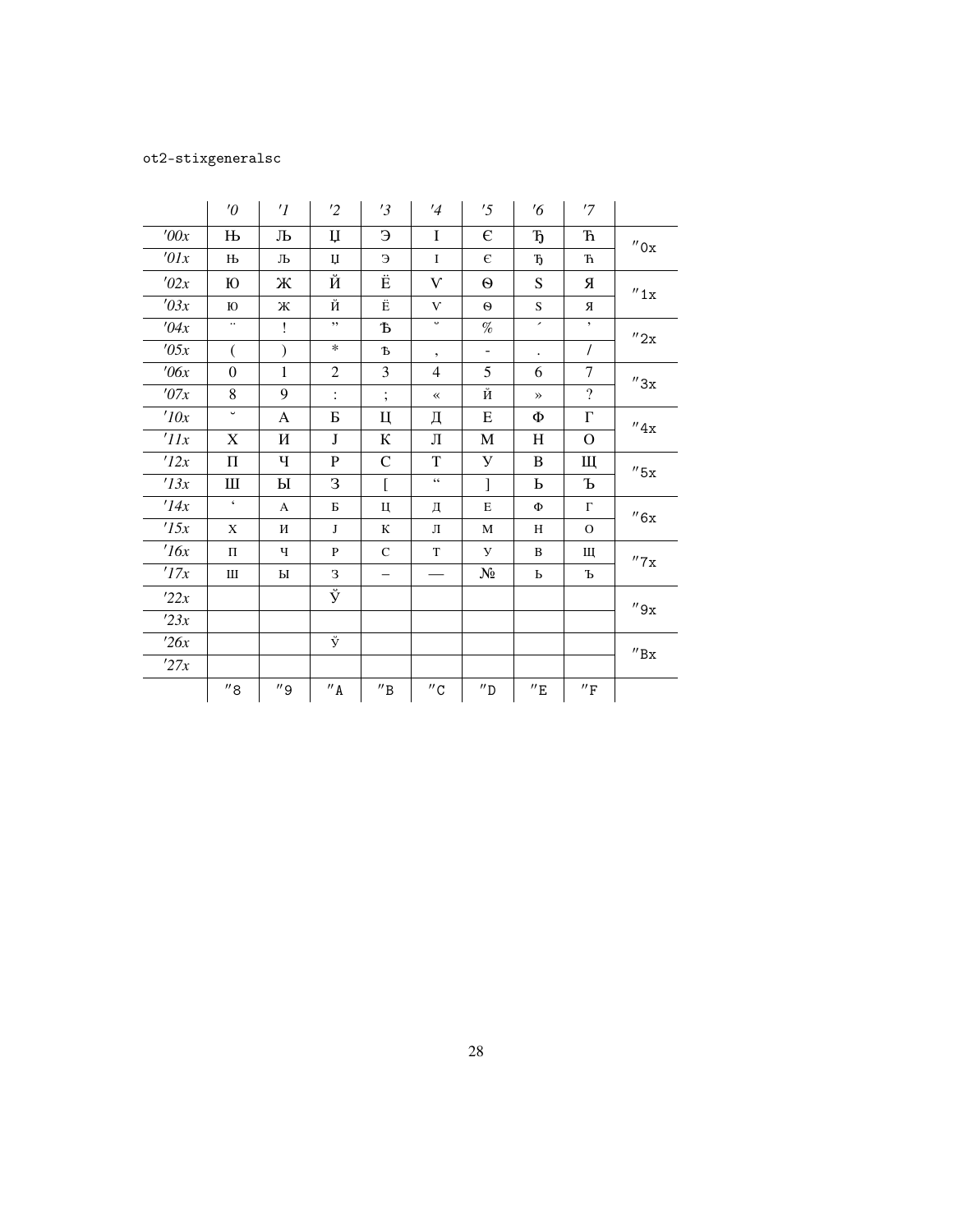# ts1-stixgeneral

|                 | $\theta$              | $\prime$ <sup>1</sup>    | '2                           | '3                           | $\frac{1}{4}$            | '5                       | $\frac{7}{6}$            | '7                          |                              |
|-----------------|-----------------------|--------------------------|------------------------------|------------------------------|--------------------------|--------------------------|--------------------------|-----------------------------|------------------------------|
| '00x            | ₹                     | $\overline{\phantom{a}}$ | $\overline{\phantom{a}}$     | $\tilde{\phantom{a}}$        | $\overline{\mathbf{u}}$  | $\overline{\phantom{a}}$ | $\circ$                  | $\overline{\phantom{0}}$    |                              |
| '01x            | $\check{\phantom{a}}$ | $\overline{\phantom{a}}$ | $\bullet$                    | $\mathbf{s}_\parallel$       | $\mathbf{c}_\parallel$   | $^\circ$                 |                          |                             | $^{\prime\prime}$ Ox         |
| '02x            |                       |                          | $, \,$                       |                              |                          |                          |                          |                             |                              |
| '03x            | $\leftarrow$          | $\rightarrow$            |                              |                              |                          |                          |                          |                             | $^{\prime\prime}1x$          |
| '04x            |                       |                          |                              |                              | \$                       |                          |                          | $\bar{\mathbf{r}}$          |                              |
| '05x            |                       |                          | $\ast$                       |                              | $^\bullet$               |                          |                          | $\overline{\phantom{a}}$    | $^{\prime\prime}2x$          |
| $\theta$ 6x     | $\mathbf{o}$          | $\mathbf{1}$             | $\mathbf{2}$                 | $\mathbf{3}$                 | $\overline{\mathbf{4}}$  | 5                        | 6                        | $\overline{7}$              | $^{\prime\prime}3x$          |
| '07x            | 8                     | 9                        |                              |                              | $\langle$                | $\overline{\phantom{0}}$ | $\rangle$                |                             |                              |
| 10x             |                       |                          |                              |                              |                          |                          |                          |                             | $^{\prime\prime}4x$          |
| $^{\prime}$ IIx |                       |                          |                              |                              |                          | $\Omega$                 |                          | O                           |                              |
| 12x             |                       |                          |                              |                              |                          |                          |                          | $\Omega$                    | $^{\prime\prime}5x$          |
| '13x            |                       |                          |                              | $\llbracket$                 |                          | $\mathbb I$              | $\uparrow$               | $\downarrow$                |                              |
| '14x            | $\sim$                |                          |                              |                              |                          |                          |                          |                             | $^{\prime\prime}6x$          |
| '15x            |                       |                          |                              |                              |                          |                          | ♪                        |                             |                              |
| 16x             |                       |                          |                              |                              |                          |                          |                          |                             | $^{\prime\prime}$ 7x         |
| 77x             |                       |                          |                              |                              |                          |                          | $\tilde{}$               |                             |                              |
| '20x            | $\check{ }$           | ⊽                        | $\overline{\phantom{a}}$     | $\overline{\phantom{0}}$     | $^\dagger$               | $\ddagger$               | $\big\ $                 | $\%o$                       | ''8x                         |
| 21x             | $\bullet$             |                          | \$                           | ¢                            | $\boldsymbol{f}$         |                          |                          |                             |                              |
| 22x             |                       |                          | $\pounds$                    | $\bf{R}$                     |                          |                          |                          | TM                          | $^{\prime\prime}9x$          |
| 23x             | $\%{}_{oo}$           |                          |                              | $N_2$                        | $\gamma$                 | е                        | $\circ$                  |                             |                              |
| 124x            |                       |                          | $\rlap{/} \rlap{/} \rlap{/}$ | $\pounds$                    | $\rm \alpha$             | ¥                        | ł.                       | $\S$                        | $^{\prime\prime}$ Ax         |
| 25x             | $\ddotsc$             | $\odot$                  | $\bf a$                      |                              | $\overline{\phantom{a}}$ | $^{\circledR}$           | $^{\circledR}$           | Ξ                           |                              |
| 26x             | $\circ$               | $\pm$                    | $\mathbf{2}$                 | $\mathbf{3}$                 | $\overline{\phantom{a}}$ | μ                        | $\mathbb{I}$             |                             | $^{\prime\prime}{\rm Bx}$    |
| '27x            | ×.                    | $\mathbf 1$              | $\mathbf{o}$                 | $\sqrt{}$                    | $\frac{1}{4}$            | $\frac{1}{2}$            | $\frac{3}{4}$            | $\in$                       |                              |
| 32x             |                       |                          |                              |                              |                          |                          | $\times$                 |                             |                              |
| 33x             |                       |                          |                              |                              |                          |                          |                          |                             | $^{\prime\prime}{\rm Dx}$    |
| 36x             |                       |                          |                              |                              |                          |                          | ÷                        |                             |                              |
| 37x             |                       |                          |                              |                              |                          |                          |                          |                             | $^{\prime\prime}\mathrm{Fx}$ |
|                 | $^{\prime\prime}$ 8   | $^{\prime\prime}$ 9      | $^{\prime\prime}$ A          | $^{\prime\prime} \texttt{B}$ | $^{\prime\prime}$ C      | $^{\prime\prime}$ D      | $^{\prime\prime}{\rm E}$ | $^{\prime\prime}\mathrm{F}$ |                              |
|                 |                       |                          |                              |                              |                          |                          |                          |                             |                              |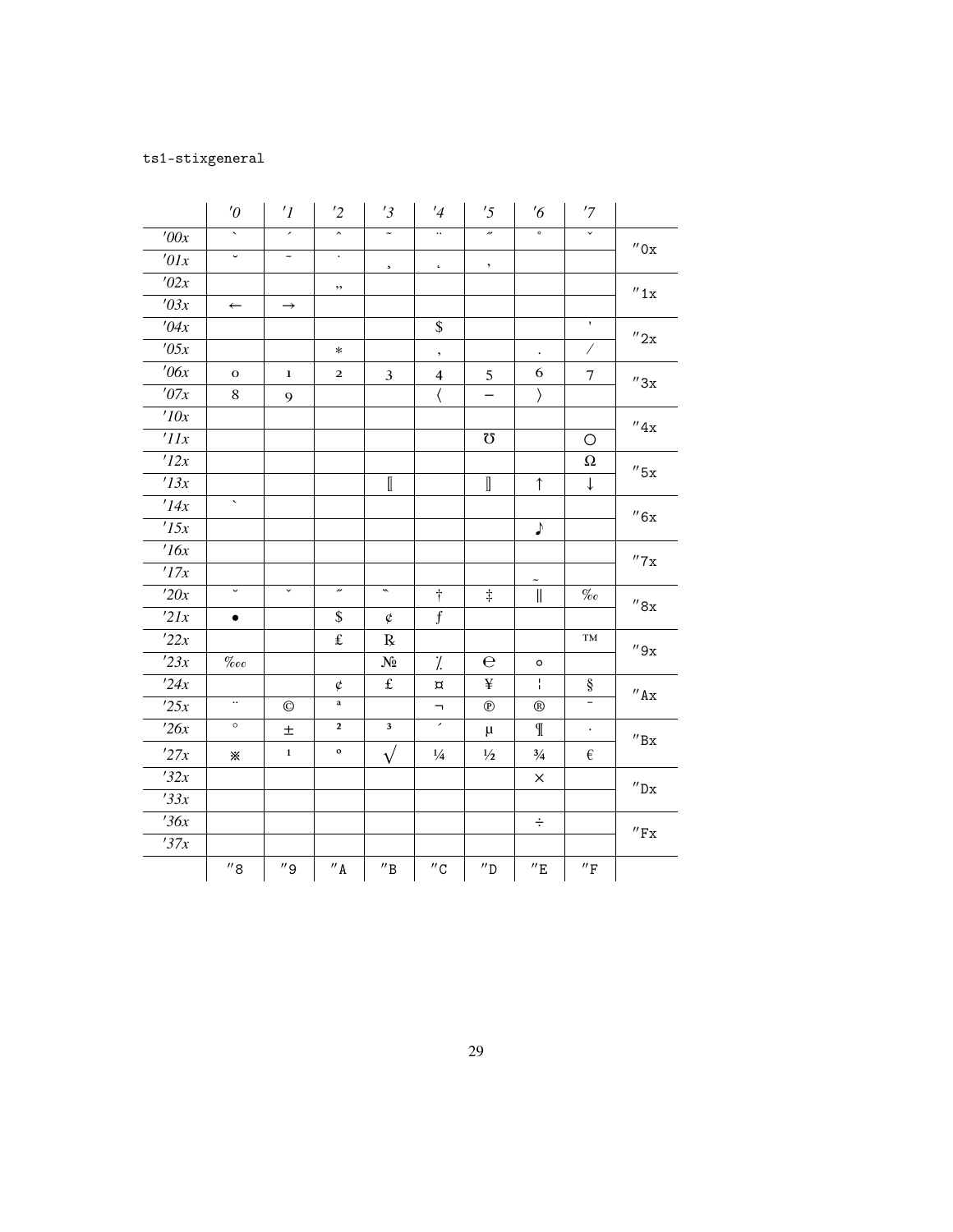# <span id="page-29-0"></span>**5.2 Math fonts**

stix-mathrm

|                   | $\theta$                       | $\prime$ <sup>1</sup>    | '2                      | '3                           | $\frac{1}{4}$              | '5                  | $\frac{7}{6}$             | '7                              |                              |
|-------------------|--------------------------------|--------------------------|-------------------------|------------------------------|----------------------------|---------------------|---------------------------|---------------------------------|------------------------------|
| $\overline{1}00x$ | $\Gamma$                       | Δ                        | Θ                       | Λ                            | Ξ                          | П                   | Σ                         | Υ                               | $^{\prime\prime}$ Ox         |
| '01x              | Φ                              | Ψ                        | Ω                       | $\alpha$                     | $\beta$                    | γ                   | $\delta$                  | $\epsilon$                      |                              |
| '02x              | ζ                              | η                        | $\theta$                | $\iota$                      | ĸ                          | λ                   | $\mu$                     | ν                               | $^{\prime\prime}$ 1x         |
| '03x              | ξ                              | π                        | $\rho$                  | σ                            | τ                          | $\upsilon$          | $\phi$                    | χ                               |                              |
| '04x              | Ψ                              | $\omega$                 | ε                       | $\boldsymbol{\vartheta}$     | $\boldsymbol{\varpi}$      | Q                   | ς                         | $\varphi$                       | $^{\prime\prime}2x$          |
| '05x              | $\nabla$                       | $\partial$               |                         | $\boldsymbol{+}$             | 土                          | 王                   | $\overline{(\ }$          | $\mathcal{L}$                   |                              |
| $\theta$ 6x       | $\overline{0}$                 | $\mathbf{1}$             | $\overline{2}$          | 3                            | $\overline{4}$             | 5                   | 6                         | $\tau$                          | $^{\prime\prime}3x$          |
| '07x              | 8                              | 9                        | $\ddot{\cdot}$          | $\vdots$                     | $\ast$                     | $=$                 | \$                        | $\overline{?}$                  |                              |
| 10x               | Ţ                              | A                        | B                       | $\mathcal{C}$                | D                          | Е                   | ${\bf F}$                 | G                               | $^{\prime\prime}4x$          |
| 'IIx              | H                              | $\mathbf I$              | $\bf J$                 | $\bf K$                      | L                          | $\mathbf{M}$        | ${\bf N}$                 | $\overline{O}$                  |                              |
| '12x              | $\mathbf{P}$                   | Q                        | $\mathbf R$             | S                            | $\mathbf T$                | U                   | V                         | W                               | $''$ 5x                      |
| '13x              | $\mathbf X$                    | $\mathbf Y$              | Z                       | $\overline{[}$               | $\setminus$                | $\mathbf{I}$        | $\{$                      | $\sqrt{2}$                      |                              |
| '14x              | $\}$                           | a                        | b                       | $\mathbf{C}$                 | $\mathbf d$                | e                   | $\mathbf f$               | g                               | $^{\prime\prime}6x$          |
| '15x              | h                              | $\mathbf{i}$             | $\mathbf{j}$            | k                            | $\mathbf{1}$               | m                   | n                         | $\mathbf{o}$                    |                              |
| 16x               | p                              | $\mathbf q$              | r                       | S                            | t                          | u                   | $\mathbf{V}$              | W                               | $^{\prime\prime}$ 7 x        |
| 17x               | X                              | y                        | z                       | $\mathbf{1}$                 | $\mathbf{J}$               | #                   | $\%$                      |                                 |                              |
| '20x              |                                |                          | $\hat{\phantom{a}}$     | $\tilde{\phantom{a}}$        |                            | $\check{ }$         | $\bullet$                 | $\ddotsc$                       | ''8x                         |
| 2lx               | $\mathfrak{p}$                 | $\circ$                  | $\checkmark$            | ث                            | $\boldsymbol{\varsigma}$   | $^\bullet$          | п,                        | $\overbrace{\phantom{1232211}}$ |                              |
| 22x               | $\overline{\phantom{0}}$       | $\overline{+}$           | $\rightarrow$           | $\cdots$                     |                            | $\leftrightarrow$   | $\overline{\phantom{a}}$  | Ţ                               | $^{\prime\prime}9x$          |
| 23x               | $\ast$                         | &                        | $\omega$                | $\overline{\phantom{a}}$     |                            | ×                   | ≤                         | ÷                               |                              |
| 24x               | Z                              | $\overline{1}$           | Э                       | $\dagger$                    | $\ddagger$                 | $\bullet$           | $\ddot{\phantom{a}}$ .    | $\ldots$                        | $^{\prime\prime}$ Ax         |
| 25x               | $\prime$                       | $^{\prime\prime}$        | $^{\prime\prime\prime}$ | V                            | $\boldsymbol{\mathcal{W}}$ | M                   | $\land$                   | ‼                               |                              |
| 26x               | ٠                              | $\overline{\phantom{a}}$ | ??                      | C                            | III                        | $\overline{1}$      | О                         |                                 | $^{\prime\prime}{\rm Bx}$    |
| '27x              | $\left\langle {}\right\rangle$ | ヘ                        | $\varepsilon$           | Ω                            | <sup>1</sup>               | Å                   | E                         | O                               |                              |
| '30x              | ٦                              | $\overline{\phantom{a}}$ | Υ                       | ቲ                            | $\mathcal{\mathcal{B}}$    | A                   | $\overline{\mathfrak{c}}$ | Е                               |                              |
| '31x              | ∄                              | Ø                        | $\Delta$                | $\in$                        | ∉                          | $\in$               | Э                         | ∌                               | $^{\prime\prime}$ Cx         |
| 32x               | $\Rightarrow$                  | п                        | $\ddot{+}$              | $\succeq$                    | $\mathbf{r}$               | $\bullet$           | $\bullet$                 | $\propto$                       |                              |
| 33x               | $\infty$                       | L                        | ∠                       | 4                            | 4                          | I                   | ł                         | $\parallel$                     | $^{\prime\prime}{\rm Dx}$    |
| 34x               | ∦                              | Λ                        | V                       | Π                            | U                          | $\therefore$        | $\ddot{\cdot}$            | Ø                               |                              |
| '35x              | $\vdots$                       | ÷                        | $\div$                  | $\div$                       | $\dot{\sim}$               | $\sim$              | $\backsim$                | $\sim$                          | $^{\prime\prime}$ Ex         |
| 36x               | $\sim$                         | ₹                        | $\overset{}{\sim}$      | $\overline{\sim}$            | $\simeq$                   | $\neq$              | $\cong$                   | ≆                               | $^{\prime\prime}\mathrm{Fx}$ |
| '37x              | ≇                              | $\approx$                | z                       | $\simeq$                     | ≋                          | $\cong$             | $\asymp$                  | ÷.                              |                              |
|                   | $^{\prime\prime}$ 8            | $^{\prime\prime}$ 9      | $^{\prime\prime}$ A     | $^{\prime\prime} \texttt{B}$ | $^{\prime\prime}$ C        | $^{\prime\prime}$ D | $^{\prime\prime}$ E       | $^{\prime\prime}$ F             |                              |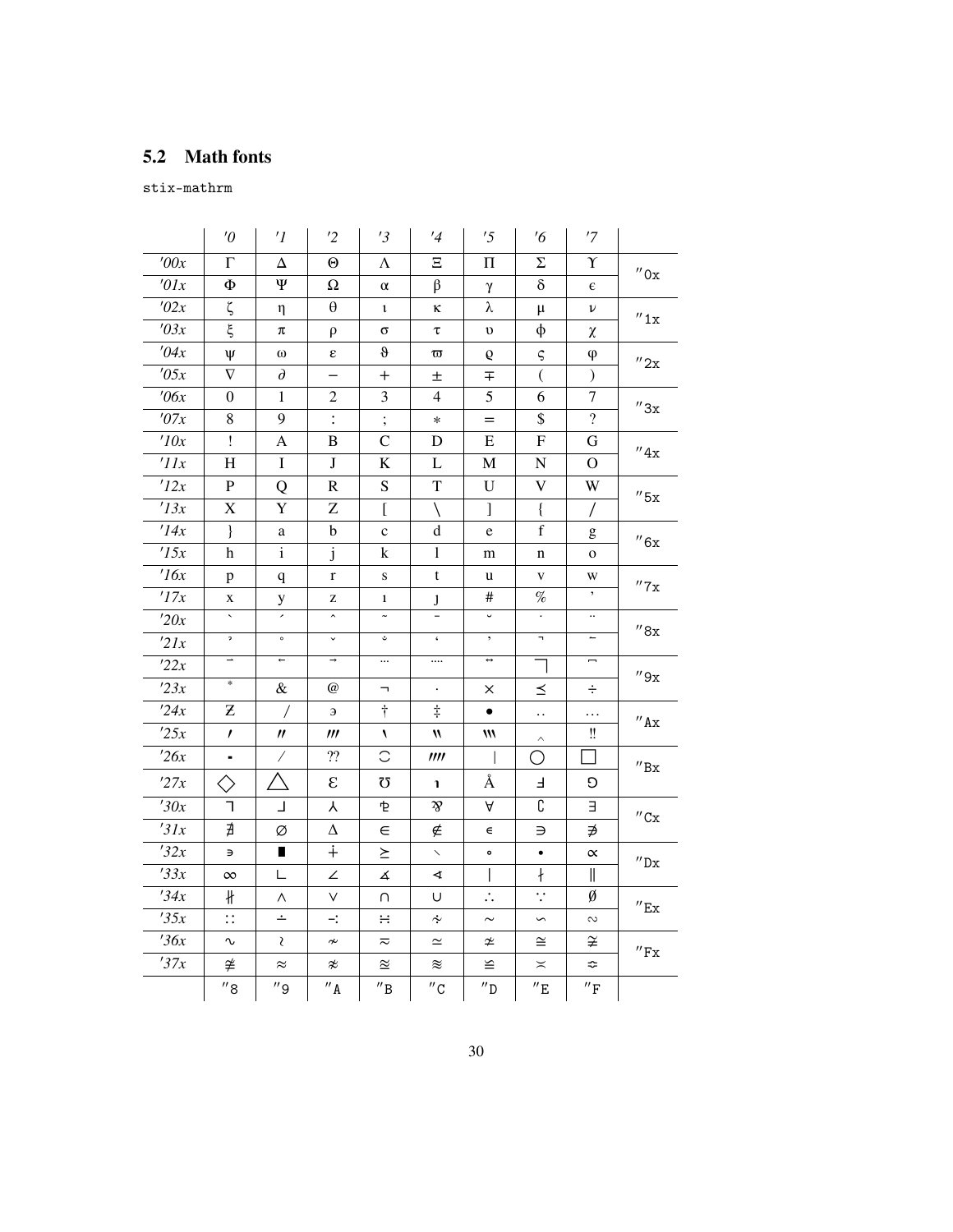## stix-mathit

|                  | $\theta$                 | $\prime$ <sup>1</sup>    | '2                      | '3                                       | $\frac{1}{4}$            | '5                       | $\frac{7}{6}$           | '7                          |                              |
|------------------|--------------------------|--------------------------|-------------------------|------------------------------------------|--------------------------|--------------------------|-------------------------|-----------------------------|------------------------------|
| '00x             | $\Gamma$                 | Δ                        | Θ                       | Λ                                        | Ξ                        | Π                        | Σ                       | Y                           |                              |
| $\overline{0}lx$ | Ф                        | Ψ                        | $\varOmega$             | $\alpha$                                 | $\beta$                  | γ                        | $\delta$                | $\epsilon$                  | $^{\prime\prime}$ Ox         |
| '02x             | $\zeta$                  | η                        | $\theta$                | $\iota$                                  | κ                        | $\lambda$                | $\mu$                   | v                           | $^{\prime\prime}$ 1x         |
| 703x             | $\xi$                    | π                        | $\rho$                  | $\sigma$                                 | $\tau$                   | $\boldsymbol{\upsilon}$  | $\phi$                  | χ                           |                              |
| 704x             | $\psi$                   | $\omega$                 | ε                       | $\vartheta$                              | $\varpi$                 | $\varrho$                | $\varsigma$             | $\varphi$                   | $^{\prime\prime}2x$          |
| '05x             | $\nabla$                 | $\partial$               | X                       | $\mathrel{\mathop{\mathsf{I}}\nolimits}$ | አ                        | 7                        | $\triangleright$        | ◁                           |                              |
| $\theta$ 6x      | $\overline{0}$           | $\mathbf{1}$             | $\overline{2}$          | 3                                        | $\overline{4}$           | 5                        | 6                       | $\tau$                      | $^{\prime\prime}3x$          |
| $^\prime\!O7x$   | 8                        | 9                        | $\bullet$               | $^\bullet$                               | $\,<$                    | ħ                        | $\rm{>}$                | $\star$                     |                              |
| $\overline{10x}$ | ≨                        | $\boldsymbol{A}$         | B                       | $\cal C$                                 | $\boldsymbol{D}$         | $\boldsymbol{E}$         | $\boldsymbol{F}$        | G                           | $^{\prime\prime}4x$          |
| $^{\prime}$ 11x  | H                        | I                        | $\boldsymbol{J}$        | $\boldsymbol{K}$                         | L                        | $\boldsymbol{M}$         | $\boldsymbol{N}$        | 0                           |                              |
| '12x             | $\overline{P}$           | $\overline{\varrho}$     | $\boldsymbol{R}$        | $\boldsymbol{S}$                         | $\boldsymbol{T}$         | $\boldsymbol{U}$         | $\boldsymbol{V}$        | $\ensuremath{W}$            | $^{\prime\prime}$ 5x         |
| '13x             | $\boldsymbol{X}$         | Y                        | Z                       | $\flat$                                  | $\natural$               | $\sharp$                 |                         | $\overline{\phantom{0}}$    |                              |
| $\overline{1}4x$ | $\hbar$                  | a                        | $\boldsymbol{b}$        | $\boldsymbol{c}$                         | $\boldsymbol{d}$         | $\boldsymbol{e}$         | $\int$                  | g                           | ''6x                         |
| $\overline{15x}$ | $\boldsymbol{h}$         | i                        | j                       | $\boldsymbol{k}$                         | l                        | $\boldsymbol{m}$         | n                       | 0                           |                              |
| $\overline{16x}$ | $\boldsymbol{p}$         | q                        | r                       | $\boldsymbol{S}$                         | $\boldsymbol{t}$         | u                        | v                       | $\boldsymbol{w}$            | $^{\prime\prime}$ 7 x        |
| '17x             | $\boldsymbol{\chi}$      | $\mathcal{Y}$            | z                       | l                                        | $J_{-}$                  | ≩                        | ≪                       |                             |                              |
| '20x             |                          | ×                        | $\hat{\phantom{a}}$     |                                          |                          |                          | $\cdot$                 | $\ddotsc$                   | $^{\prime\prime}8x$          |
| 2lx              | $\mathfrak{p}$           | $\circ$                  | $\checkmark$            |                                          | $\pmb{\zeta}$            | $^\bullet$               | п,                      | $\overline{\phantom{m}}$    |                              |
| 22x              | $\overline{\phantom{0}}$ | $\leftarrow$             | $\rightarrow$           |                                          |                          | $\leftrightarrow$        |                         | -                           | ''9x                         |
| 23x              | $\ast$                   | $\qquad \qquad -$        | $\widehat{\phantom{1}}$ | $\overline{\phantom{0}}$                 |                          | $\overline{\phantom{1}}$ |                         |                             |                              |
| '24x             |                          |                          |                         |                                          |                          |                          |                         |                             | $^{\prime\prime}$ Ax         |
| 25x              |                          | $\overline{\phantom{0}}$ |                         |                                          | $\overline{\phantom{a}}$ |                          |                         |                             |                              |
| 726x             |                          |                          |                         |                                          |                          |                          |                         |                             |                              |
| '27x             | ≫                        | Ŏ                        | ≭                       | ≮                                        | ≯                        | ≰                        | ≱                       | $\lesssim$                  | $^{\prime\prime}{\rm Bx}$    |
| '30x             | $\gtrsim$                | ≴                        | ≵                       | $\lesssim$                               | ≷                        | ≸                        | ≹                       | $\prec$                     |                              |
| '31x             | ≻                        | $\preccurlyeq$           | ≽                       | $\precsim$                               | $\gtrsim$                | ⊀                        | $\neq$                  | C                           | $^{\prime\prime}$ Cx         |
| 732x             | $\supset$                | $\not\subset$            | $\overline{p}$          | $\subseteq$                              | $\supseteq$              | ⊈                        | ⊉                       | ⊊                           | $^{\prime\prime}{\rm Dx}$    |
| 33x              | ⊋                        | A                        | U                       | $\biguplus$                              | $\Box$                   | $\Box$                   | $\overline{\mathsf{L}}$ | $\Box$                      |                              |
| $\overline{34x}$ | $\Box$                   | П                        | $\oplus$                | $\Theta$                                 | $\otimes$                | Ø                        | $\odot$                 | $_{\odot}$                  | $^{\prime\prime}$ Ex         |
| 735x             | ⊛                        | ⊜                        | $\ominus$               | ⊞                                        | ⊟                        | $\boxtimes$              | $\overline{\mathbf{E}}$ | $\vdash$                    |                              |
| 36x              | ⊣                        | Τ                        | Τ                       | Н                                        | Þ.                       | ⊨                        | ⊩                       | $\mathsf{II}\mathsf{H}$     | $^{\prime\prime}\mathrm{Fx}$ |
| 37x              | ⊫                        | ⊬                        | ⊭                       | ⊮                                        | ⊭                        | ⊰                        | $\succ$                 | $\trianglelefteq$           |                              |
|                  | $^{\prime\prime}$ 8      | $^{\prime\prime}$ 9      | $^{\prime\prime}$ A     | $^{\prime\prime} \texttt{B}$             | $^{\prime\prime}$ C      | $^{\prime\prime}$ D      | $^{\prime\prime}$ E     | $^{\prime\prime}\mathrm{F}$ |                              |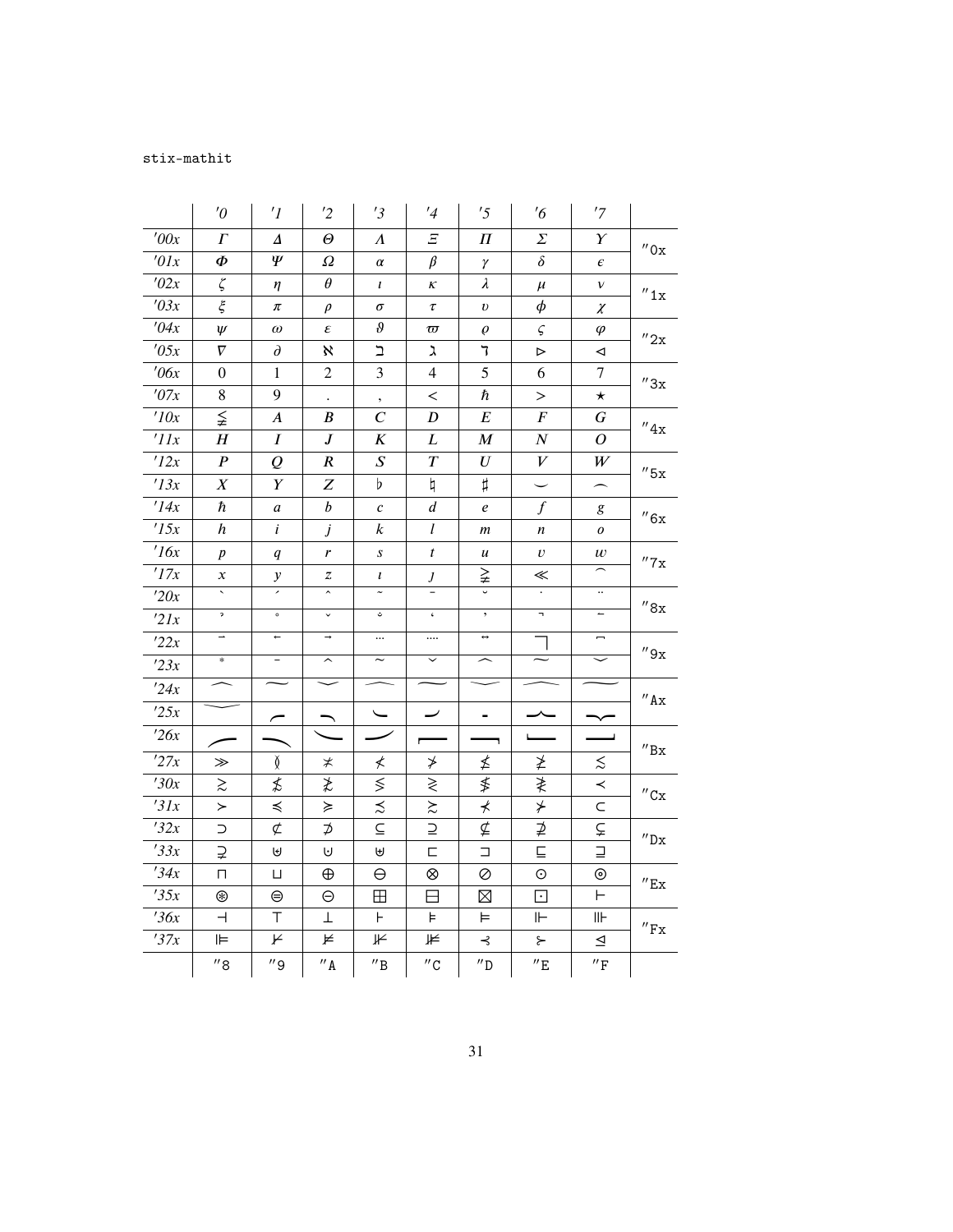## stix-mathsf

|             | $\theta$                 | $\prime$ <sup>1</sup>    | '2                    | '3                           | '4                                               | '5                      | $\frac{7}{6}$            | '7                       |                              |
|-------------|--------------------------|--------------------------|-----------------------|------------------------------|--------------------------------------------------|-------------------------|--------------------------|--------------------------|------------------------------|
| '00x        | г                        | Δ                        | $\Theta$              | Λ                            | Ξ                                                | П.                      | Σ                        | Υ                        | $^{\prime\prime}$ Ox         |
| '01x        | Ф                        | Ψ                        | Ω                     | α                            | β                                                | γ                       | δ                        | $\epsilon$               |                              |
| '02x        | ζ                        | η                        | $\boldsymbol{\theta}$ | t                            | ĸ                                                | λ                       | μ                        | ν                        | $^{\prime\prime}1x$          |
| '03x        | ξ                        | π                        | ρ                     | σ                            | τ                                                | υ                       | φ                        | χ                        |                              |
| '04x        | Ψ                        | ω                        | ε                     | θ                            | ᢍ                                                | 6                       | ς                        | φ                        | $^{\prime\prime}2x$          |
| '05x        | $\boldsymbol{\nabla}$    | 9                        | $\mathsf{c}$          | C                            | $\overline{\phantom{0}}$                         | $=$                     | Ξ                        | $\bar{\Xi}$              |                              |
| $\theta$ 6x | 0                        | 1                        | $\overline{2}$        | 3                            | 4                                                | 5                       | 6                        | 7                        | $^{\prime\prime}3x$          |
| '07x        | 8                        | 9                        | Ł                     | $\mathbf{F}$                 | $\mathbf I$                                      | $\mathbf H$             | Ш                        | ш                        |                              |
| '10x        | $\triangleq$             | A                        | В                     | C                            | D                                                | E                       | F                        | G                        | $^{\prime\prime}4x$          |
| 'IIx        | H.                       | I                        | J                     | K                            | L                                                | М                       | N                        | O                        |                              |
| '12x        | P                        | Q                        | R                     | S                            | т                                                | U                       | V                        | W                        | $^{\prime\prime}$ 5x         |
| '13x        | X                        | Y                        | Z                     | $\Leftarrow$                 | $\overleftarrow{\approx}$                        | $\widetilde{}$          | $\Rightarrow$            | ⇑                        |                              |
| '14x        | ₩                        | а                        | b                     | c                            | d                                                | e                       | f                        | g                        | $^{\prime\prime}6x$          |
| '15x        | h                        | i.                       | j                     | k                            | $\mathbf{I}$                                     | m                       | n                        | o                        |                              |
| 16x         | p                        | q                        | r                     | s                            | t                                                | u                       | ۷                        | W                        | $^{\prime\prime}$ 7x         |
| '17x        | x                        | у                        | z                     | L                            | J                                                | $\leftarrow$            | $\uparrow$               |                          |                              |
| '20x        | $\sim$                   | $\overline{\phantom{a}}$ | $\hat{\phantom{a}}$   | $\widetilde{\phantom{m}}$    | $\overline{\phantom{a}}$                         | $\check{~}$             | $\bullet$                | $\ddotsc$                | $^{\prime\prime}8x$          |
| 2lx         | $\overline{\mathbf{r}}$  | $\circ$                  | $\checkmark$          | ت                            | $\zeta$                                          | $^\circ$                | $\overline{\phantom{a}}$ | $\overline{a}$           |                              |
| '22x        | $\overline{\phantom{0}}$ | $\leftarrow$             | $\rightarrow$         | $\cdots$                     |                                                  | $\leftrightarrow$       |                          | -                        | $^{\prime\prime}9x$          |
| 23x         | $\ast$                   | $\rightarrow$            | $\downarrow$          | $\leftrightarrow$            | ↨                                                | $\sum$                  | ╱                        | ↘                        |                              |
| '24x        | ✓                        | $\leftrightarrow$        | $\nrightarrow$        | $\tilde{}$                   | ⇁                                                | $\overline{\mathbf{r}}$ | ↟                        | $\rightarrowtail$        | $^{\prime\prime}$ Ax         |
| 25x         | $\ddagger$               | $\overline{\mathbf{a}}$  | $\rightarrowtail$     | $\overline{\phantom{0}}$     | $\uparrow$                                       | $\mapsto$               | $\downarrow$             | $\hat{\mathbb{I}}$       |                              |
| 26x         | $\hookrightarrow$        | $\hookrightarrow$        | $\leftrightarrow$     | $\leftrightarrow$            | ⇜                                                | $\leftrightarrow$       | ₹                        | $\mathcal{L}$            | $^{\prime\prime}{\rm Bx}$    |
| '27x        | $\overrightarrow{r}$     | ↲                        | Ļ                     | J                            | اــہ                                             | $\curvearrowleft$       | $\curvearrowright$       | $\overline{\nabla}$      |                              |
| '30x        | ↹                        | Q                        | ℧                     | $\leftarrow$                 | $\overline{\phantom{0}}$                         | $\Gamma$                | $\mathbf{1}$             | $\rightarrow$            | $^{\prime\prime}$ Cx         |
| '31x        | $\rightarrow$            | $\downarrow$             | $\perp$               | ⇄                            | ⇅                                                | $\leftrightarrows$      | ⇇                        | $\uparrow\uparrow$       |                              |
| '32x        | $\Rightarrow$            | ⇊                        | $\leftrightharpoons$  | $\rightleftharpoons$         | $\Leftrightarrow$                                | $\Leftrightarrow$       | ⇏                        | $\Leftarrow$             | $^{\prime\prime}{\rm Dx}$    |
| 33x         | ⇑                        | $\Rightarrow$            | ⇓                     | $\Leftrightarrow$            | $\textcolor{red}{\textcolor{black}{\textbf{1}}}$ | Á                       | P                        | $\Delta$                 |                              |
| '34x        | ⇙                        | $\Leftarrow$             | $\Rightarrow$         | ⇜                            | ↮                                                | $\hat{+}$               | $\ddagger$               | $\leftarrow$             | $^{\prime\prime}$ Ex         |
| 35x         | $\uparrow$               | →                        | $\ddot{\div}$         | $\leftarrow$                 | $\rightarrow$                                    | ⇦                       | ⇧                        | $\Rightarrow$            |                              |
| 36x         | ⇩                        | 슙                        | $\rightarrow$         | $\downarrow$                 | ≢                                                | $\overline{+}$          | $\rightarrow$            | $\leftrightarrow$        | $^{\prime\prime}\mathrm{Fx}$ |
| '37x        | $\overline{\phantom{a}}$ | $\leftrightarrow$        | ⇔                     | $\leftarrow$                 | $\rightarrow$                                    | ↔                       | 仆                        | ₩                        |                              |
|             | $^{\prime\prime}$ 8      | $^{\prime\prime}$ 9      | $^{\prime\prime}$ A   | $^{\prime\prime} \texttt{B}$ | $^{\prime\prime}$ C                              | $^{\prime\prime}$ D     | $^{\prime\prime}$ E      | $^{\prime\prime}{\rm F}$ |                              |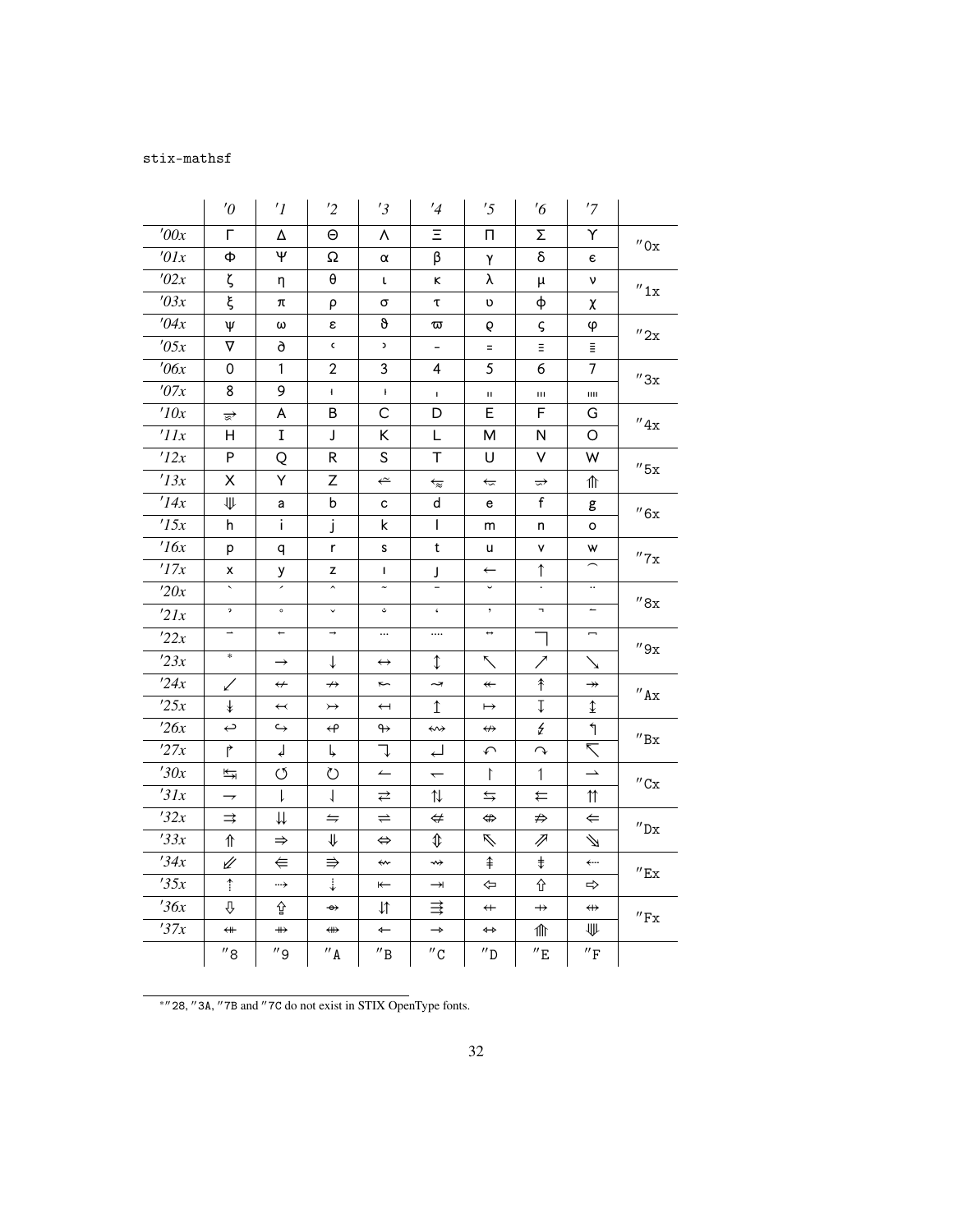## stix-mathsfit

|                  | $\theta$                 | $\prime$ <sup>1</sup>      | $\overline{2}$             | '3                      | '4                       | '5                            | $\frac{7}{6}$            | '7                            |                             |
|------------------|--------------------------|----------------------------|----------------------------|-------------------------|--------------------------|-------------------------------|--------------------------|-------------------------------|-----------------------------|
| '00x             | Γ                        | Δ                          | Θ                          | Λ                       | Ξ                        | Π                             | Σ                        | Υ                             | $^{\prime\prime}$ Ox        |
| '01x             | Ф                        | $\psi$                     | Ω                          | α                       | β                        | γ                             | δ                        | $\epsilon$                    |                             |
| '02x             | ζ                        | η                          | $\theta$                   | $\iota$                 | κ                        | $\lambda$                     | $\mu$                    | ν                             | $^{\prime\prime}$ 1x        |
| '03x             | ξ                        | π                          | $\rho$                     | $\sigma$                | $\tau$                   | υ                             | $\phi$                   | $\chi$                        |                             |
| '04x             | Ψ                        | $\omega$                   | $\boldsymbol{\varepsilon}$ | o.                      | $\varpi$                 | Q                             | $\varsigma$              | φ                             | $^{\prime\prime}$ 2x        |
| '05x             | $\nabla$                 | ð                          | ⊕                          | ⇜                       | $\overline{\ast}$        | ⇺                             | $\overline{\mathbf{y}}$  | $\leftarrow$ --<              |                             |
| $\theta$ 6x      | 0                        | 1                          | 2                          | 3                       | 4                        | 5                             | 6                        | 7                             | ''3x                        |
| '07x             | 8                        | 9                          | ←…                         | $\overline{\mathbf{t}}$ | ¥₭                       | $\overline{\mathbf{1}}$       | ¥⊀                       | ⊯                             |                             |
| 10x              | $\overline{\ast}$        | Α                          | Β                          | С                       | D                        | Ε                             | F                        | G                             | $^{\prime\prime}4x$         |
| '11x             | Н                        | I                          | J                          | Κ                       | L                        | M                             | Ν                        | O                             |                             |
| '12x             | P                        | Q                          | R                          | S                       | $\tau$                   | U                             | V                        | W                             | $^{\prime\prime}$ 5x        |
| '13x             | $\chi$                   | Y                          | Ζ                          | $\overline{\mathbf{C}}$ | ⇚                        | $\stackrel{\sim}{\leftarrow}$ | ↹                        | $\rightarrow$                 |                             |
| '14x             | ⋺                        | а                          | b                          | c                       | d                        | е                             | $\boldsymbol{f}$         | g                             | ''6x                        |
| '15x             | h                        | $\ddot{i}$                 | j                          | k                       | $\prime$                 | m                             | n                        | о                             |                             |
| 16x              | р                        | q                          | $\mathbf r$                | $\boldsymbol{s}$        | t                        | u                             | V                        | w                             | $^{\prime\prime}$ 7 x       |
| '17x             | x                        | у                          | z                          | $\mathbf{I}$            | J                        | ⋹                             | ⇛                        |                               |                             |
| 20x              | $\sim$                   |                            | $\hat{\phantom{a}}$        | $\tilde{\phantom{a}}$   | $\overline{\phantom{0}}$ | $\checkmark$                  |                          | $\ldots$                      | $^{\prime\prime}8x$         |
| 2lx              | $\mathfrak{p}^-$         | $\circ$                    | $\checkmark$               | ؿ                       | $\boldsymbol{\varsigma}$ | $^\bullet$                    | $\blacksquare$           | $\overline{\phantom{m}}$      |                             |
| 22x              | $\overline{\phantom{a}}$ | $\leftarrow$               | $\rightarrow$              |                         |                          | $\leftrightarrow$             | ┑                        | $\overline{\phantom{a}}$      | ''9x                        |
| 23x              | $\ast$                   | $\nrightarrow$             | $\nleftrightarrow$         | $\Leftrightarrow$       | $\Rightarrow$            | ⇔                             | $\mapsto$                | ⇔                             |                             |
| 24x              | $\Rightarrow$            | $^\ddag$                   | $\uparrow$                 | $\overline{\mathbf{e}}$ | €                        | $\leftarrow$                  | $\rightarrow$            | ←--                           | $^{\prime\prime}$ Ax        |
| 25x              | $\rightarrow$            | $\rightarrow -\rightarrow$ | …→                         | $\mathcal{T}$           | ↓                        | $\leftrightarrow$             | ¥                        | $\rightarrowtail$             |                             |
| 26x              | ₩                        | <b>米水</b>                  | $\overline{\phantom{a}}$   | $\leftarrow$            | $\overline{\phantom{a}}$ | $\overline{\ }$               | $\overline{\phantom{0}}$ | $\rightarrow \rightarrow$     | $^{\prime\prime} \text{Bx}$ |
| '27x             | $\overline{\mathbf{H}}$  | ⊬                          | ╲                          | ╱                       | Д                        | ╱                             | $\searrow$               | ╱                             |                             |
| '30x             | X                        | Χ                          | Χ                          | Χ                       | $\times$                 | $\times$                      | Χ                        | X                             | $^{\prime\prime}$ Cx        |
| 31x              | $\times$                 | $\times$                   | X                          | X                       | $\rightarrow$            | ♪                             | J                        | $\epsilon$                    |                             |
| 32x              | Ų.                       | $\lambda$                  | $\zeta$                    | $\sim$                  | $\tilde{\phantom{a}}$    | $\rm \simeq$                  | 少                        | $\sim$                        | $^{\prime\prime}$ Dx        |
| 33x              | G                        | Ó                          | Ò                          | ⇄                       | ⇆                        | ⇄                             | $\overrightarrow{+}$     | $\overleftarrow{\phantom{a}}$ |                             |
| 34x              | $\nleftrightarrow$       | $\Leftrightarrow$          | $\mathbf{\hat{g}}$         | $\rightarrow$           | $\rightarrow$            | $\downarrow$                  | $\mathfrak{1}$           | $\overline{\phantom{a}}$      | $^{\prime\prime}$ Ex        |
| 35x              | $\ddot{\iota}$           |                            | $\downarrow$               | $\leftarrow$            | $\rightarrow$            | $\bar{\Gamma}$                | $\overline{1}$           | $\overline{}$                 |                             |
| $\frac{736x}{x}$ | $\rightarrow$            | $\overline{1}$             | $\overline{1}$             | $\rightarrow$           | $\overline{\phantom{0}}$ | $\mathbf{I}$                  | $\mathsf T$              | $\overline{\phantom{0}}$      | $^{\prime\prime}$ Fx        |
| 37x              | $\mapsto$                | $\mathbf{1}$               | $\mathbb{I}$               | ⇐                       | $\mathbb{I}$             | $\Rightarrow$                 | 11                       | $\leftrightharpoons$          |                             |
|                  | $^{\prime\prime}$ 8      | $^{\prime\prime}$ 9        | $^{\prime\prime}$ A        | $^{\prime\prime}$ B     | $^{\prime\prime}$ C      | $^{\prime\prime}$ D           | $^{\prime\prime}$ E      | $^{\prime\prime}\mathrm{F}$   |                             |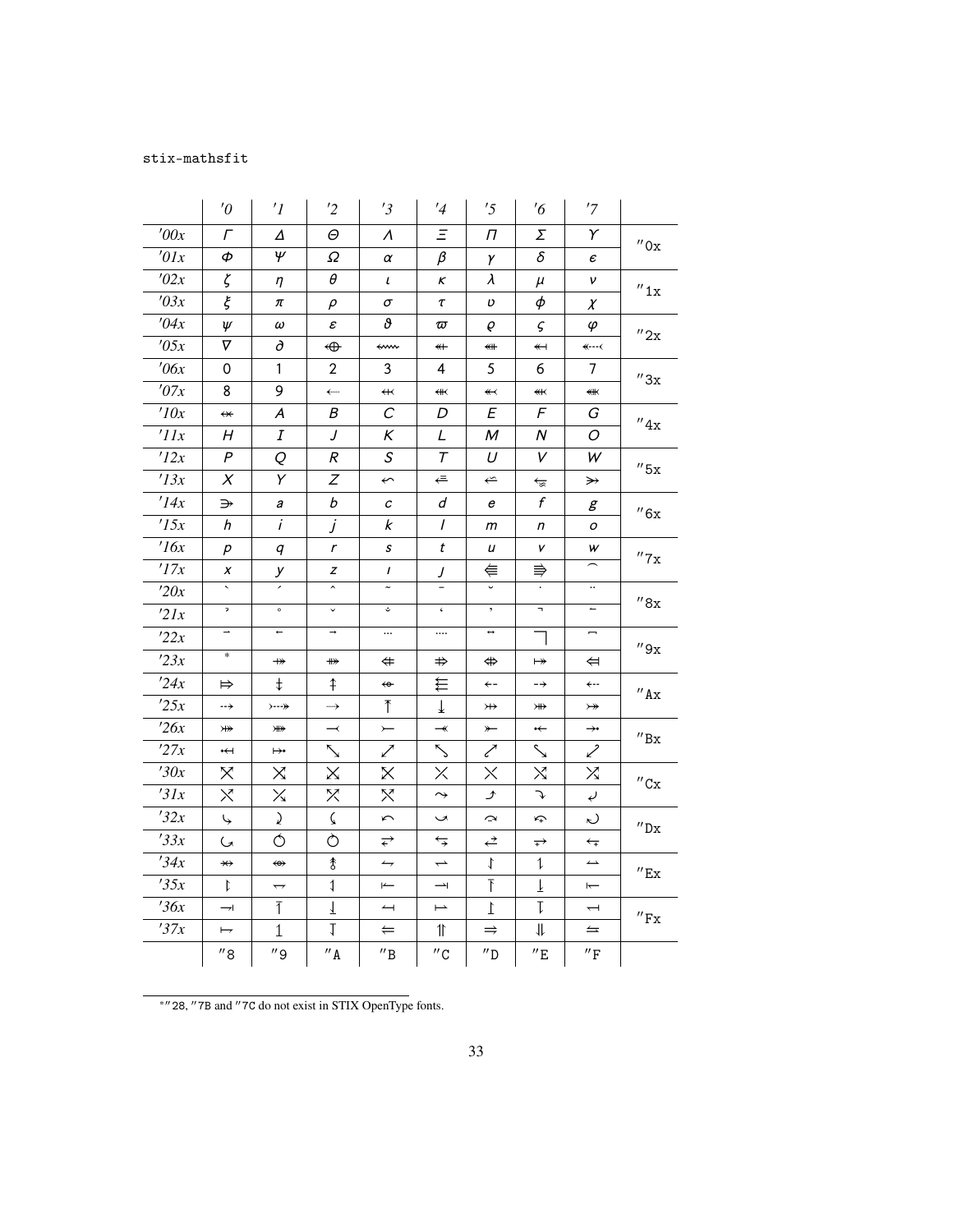## stix-mathtt

|                 | $\theta$              | $\prime$ <sup>1</sup>  | '2                  | '3                           | '4                    | '5                       | $\frac{7}{6}$       | '7                          |                              |
|-----------------|-----------------------|------------------------|---------------------|------------------------------|-----------------------|--------------------------|---------------------|-----------------------------|------------------------------|
| '00x            | $\infty$              | $\oplus$               | $\longleftarrow$    | $\rightarrow$                | $\longleftrightarrow$ | $\Leftarrow$             | $\implies$          | $\Longleftrightarrow$       | $^{\prime\prime}$ Ox         |
| $\theta l x$    | $\longleftarrow$      | $\longmapsto$          | $\Leftarrow$        | $\implies$                   | ⇜                     | $\circ$                  | $\hookrightarrow$   | ٠                           |                              |
| '02x            | ღ                     | ♦                      | $\clubsuit$         | $\mathbb{I}$                 | §                     | $\Rightarrow$            | $\rightleftarrows$  | $\rightleftharpoons$        | $^{\prime\prime}1x$          |
| '03x            | $=$                   | $\rightleftharpoons$   | $\Rightarrow$       | $\Rightarrow$                | 11                    | 11                       | $\qquad \qquad =$   | $\Rightarrow$               |                              |
| '04x            | $\rightarrow$         | $\overleftarrow{\sim}$ | $\Rightarrow$       | $\overrightarrow{z}$         | $\lessapprox$         | $\leftarrow$             | $\geq$              | ⊊                           | ''2x                         |
| '05x            | €                     | ₹                      | $\leftarrow$        | $\rightarrow$                | Υ                     | Τ                        | ♧                   | J                           |                              |
| $\theta$ 6x     | $\Omega$              | $\mathbf{1}$           | $\overline{2}$      | 3                            | 4                     | 5                        | 6                   | $\overline{7}$              | $^{\prime\prime}3x$          |
| '07x            | 8                     | 9                      | $\blacklozenge$     | ♫                            | ⊡                     | $\Box$                   | ⊡                   | $\Box$                      |                              |
| '10x            | $\Box$                | A                      | B                   | C                            | D                     | E                        | F                   | G                           | $^{\prime\prime}4x$          |
| $^{\prime}$ IIx | Η                     | I                      | J                   | Κ                            | Г                     | М                        | N                   | 0                           |                              |
| '12x            | $\mathsf{P}$          | Q                      | R                   | S                            | $\mathbf T$           | U                        | V                   | W                           | ''5x                         |
| '13x            | X                     | Y                      | Z                   | ⊞                            | $\odot$               | $\odot$                  | ●                   | $\bullet$                   |                              |
| '14x            | ₫                     | a                      | b                   | $\mathsf{C}$                 | d                     | e                        | f                   | g                           | $^{\prime\prime}6x$          |
| '15x            | h                     | i                      | j                   | k                            | ı                     | m                        | n                   | O                           |                              |
| 16x             | p                     | q                      | $\mathtt{r}$        | S                            | $\mathbf t$           | u                        | $\mathtt{V}$        | W                           | $^{\prime\prime}7\mathrm{x}$ |
| '17x            | X                     | У                      | Ζ                   | ı                            | J                     | $\circ$                  |                     |                             |                              |
| '20x            | $\circ$               | $\varphi$              | ✓                   | ∱                            | 0                     | $\ast$                   | ∗                   |                             | $^{\prime\prime}8x$          |
| 2lx             | $\blacktriangleright$ | ◪                      | ◫                   | ⚠                            | ◭                     | ◮                        | O                   | ◰                           |                              |
| '22x            | ⊡                     | ◲                      | 凹                   | O                            | ⊕                     | ⊕                        | $\bigoplus$         | ◸                           | $^{\prime\prime}9x$          |
| 23x             | $\nabla$              | ⊵                      | $\Box$              | ■                            | $\Box$                |                          | Δ                   | ★                           |                              |
| '24x            | ☆                     | Χ.                     | X                   | X                            | ☀                     | Q.                       | ≫                   | Ô                           | $^{\prime\prime}$ Ax         |
| '25x            | ◎                     | ⊕                      | ⚠                   | △                            | ◬                     | $\overline{\phantom{a}}$ | Щ                   | $\overset{\circ}{9}$        |                              |
| 26x             | $\mathbf{I}$          | $\cap$                 | A                   | Ū                            | ñ                     | ଲ                        | ľ٧                  | U<br>U                      | $^{\prime\prime}{\rm Bx}$    |
| '27x            | Λ<br>U                | บ<br>กิ                |                     |                              |                       |                          |                     |                             |                              |
|                 | $^{\prime\prime}$ 8   | $^{\prime\prime}$ 9    | $^{\prime\prime}$ A | $^{\prime\prime} \texttt{B}$ | $^{\prime\prime}$ C   | $^{\prime\prime}$ D      | $^{\prime\prime}$ E | $^{\prime\prime}\mathrm{F}$ |                              |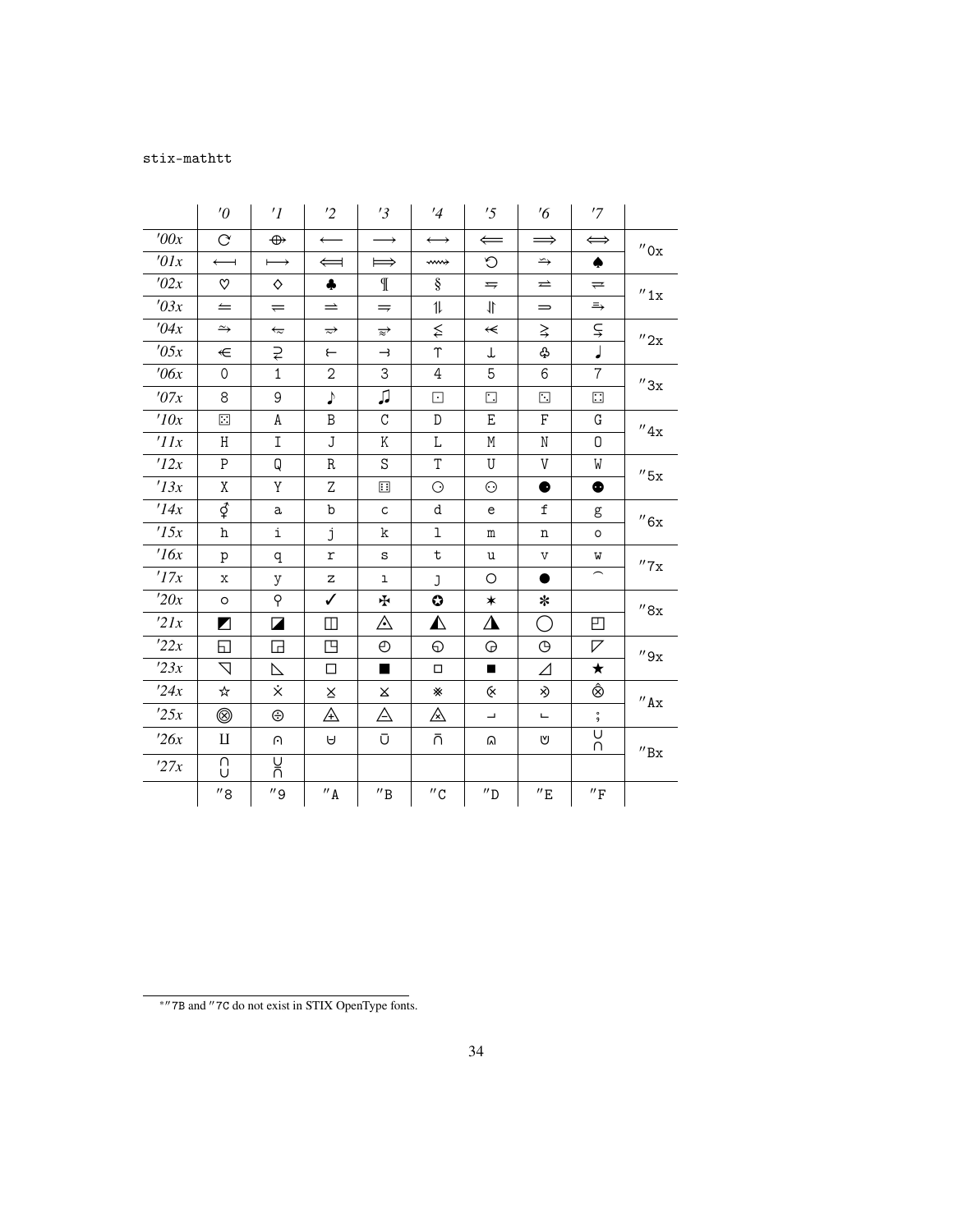## stix-mathbb

|             | $^{\prime}0$                       | $\prime$ <sup>1</sup>                      | '2                  | '3                                     | $\frac{1}{4}$             | '5                  | $\frac{7}{6}$             | '7                          |                              |
|-------------|------------------------------------|--------------------------------------------|---------------------|----------------------------------------|---------------------------|---------------------|---------------------------|-----------------------------|------------------------------|
| '00x        | $\mathbb{F}$                       |                                            |                     |                                        |                           | $\mathbb \Pi$       |                           |                             |                              |
| '01x        |                                    |                                            |                     |                                        |                           | $\mathbb X$         |                           |                             | $^{\prime\prime}$ Ox         |
| '02x        |                                    |                                            |                     |                                        |                           |                     |                           |                             | ''1x                         |
| '03x        |                                    | $\mathbbm{I}\mathbb{L}$                    |                     |                                        |                           |                     |                           |                             |                              |
| '04x        |                                    |                                            |                     |                                        |                           |                     | ≽                         | $\leqq$                     | $^{\prime\prime}$ 2x         |
| '05x        | $\geq$                             | ≨                                          | ≩                   | $\stackrel{\textstyle _\sim}{\approx}$ | $\gtrsim$                 | ⋨                   | $\widetilde{\varkappa}$   | $\prec$                     |                              |
| $\theta$ 6x | $\mathbb{O}$                       | $\mathbbmss{1}$                            | 2                   | $\mathfrak{B}$                         | 4                         | $\sqrt{5}$          | 6                         | $\overline{7}$              | $^{\prime\prime}3x$          |
| '07x        | $\pmb{8}$                          | 9                                          | ≫                   | C                                      | Ͽ                         | $\subsetneq$        | $\rightleftarrows$        | ç                           |                              |
| '10x        | $\Rightarrow$                      | $\mathbb{A}$                               | $\mathbb B$         | $\mathbb{C}$                           | $\mathbb{D}$              | E                   | $\mathbb F$               | G                           | $^{\prime\prime}4x$          |
| 'IIx        | $\mathbb H$                        | $\begin{bmatrix} \phantom{-}\end{bmatrix}$ | $\mathbb J$         | $\mathbb K$                            | L                         | M                   | $\mathbb N$               | $\mathbb O$                 |                              |
| '12x        | $\mathbb P$                        | $\mathbb{Q}$                               | $\mathbb R$         | $\mathbb S$                            | T                         | U                   | $\mathbb V$               | W                           | $''$ 5x                      |
| '13x        | $\mathbb X$                        | Y                                          | $\mathbb Z$         | $\dot{\subseteq}$                      | ₿                         | ≦                   | ≧                         | ξ                           |                              |
| '14x        | ≳                                  | а                                          | b                   | C                                      | d                         | e                   | f                         | g                           | $^{\prime\prime}6x$          |
| '15x        | ℎ                                  | i                                          | j                   | k                                      | I                         | m                   | $\mathbbmss{m}$           | $\mathbb O$                 |                              |
| 16x         | $\mathbb{p}$                       | q                                          | r                   | S                                      | t                         | $\mathbf u$         | V                         | W                           | $^{\prime\prime}7\mathrm{x}$ |
| '17x        | X                                  | у                                          | $\mathbb Z$         | $\mathbb I$                            | $\mathbb J$               | $\lessapprox$       | $\gtrapprox$              |                             |                              |
| '20x        | $\bar{\phantom{a}}$                | ×                                          | $\hat{\phantom{a}}$ | $\tilde{\phantom{a}}$                  | $\overline{\phantom{0}}$  | $\checkmark$        |                           | $\ddotsc$                   | $^{\prime\prime}8x$          |
| 2lx         | $\mathfrak p$                      | $\circ$                                    | $\checkmark$        | $\ddot{\phantom{0}}$                   | $\zeta$                   | $\, ,$              | $\overline{\phantom{0}}$  | $\overline{\phantom{m}}$    |                              |
| 22x         | Ξ,                                 | $\overline{\phantom{a}}$                   | $\rightarrow$       | $\cdots$                               |                           | $\leftrightarrow$   |                           | $\overline{\phantom{a}}$    | ''9x                         |
| 23x         | $\ast$                             | <u>ე</u>                                   | W                   | m                                      | U                         | Δ                   | m                         | Ш                           |                              |
| 24x         | ₩                                  | $\dot{\wedge}$                             | Ý                   | ٨                                      | W                         |                     | W                         | V                           | $^{\prime\prime}$ Ax         |
| 25x         | $\overline{\mathcal{A}}$           | Ж                                          | ٨                   | V                                      | A                         | ₩                   | ᄎ                         | Δ                           |                              |
| 26x         | $\triangleq$                       | $\underline{\mathsf{v}}$                   | ₹                   | ≚                                      | ◁                         | ♭                   | $\equiv$                  | ≐                           | $^{\prime\prime}$ Bx         |
| '27x        | $\ddagger$                         | #                                          | $\dot{\sim}$        | $\dot{\sim}$                           | $\approx$                 | ∻                   | $\stackrel{*}{=}$         | $\hat{\approx}$             |                              |
| '30x        | $\widetilde{\cong}$                | 〒                                          | 圭                   | ₹                                      | $::=$                     | $==$                | $==$                      | $\ddot{=}$                  | $^{\prime\prime}$ Cx         |
| '31x        | ≝                                  | ⋖                                          | ⋗                   | $\stackrel{?}{<}$                      | $\rightarrow$             | $\leq$              | ≥                         | ≤                           |                              |
| '32x        | ⋟                                  | ₹                                          | ≱                   | ₹                                      | $\dot{>}$                 | $\lessapprox$       | $\gtrsim$                 | ≨                           | $^{\prime\prime}{\rm Dx}$    |
| 33x         | $\gneq$                            | $\lessapprox$                              | $\gnsim$            | WIN VIIA                               | $\overline{\mathsf{MIN}}$ | $\lessapprox$       | $\geq$                    | $\approx$                   |                              |
| 34x         | $\stackrel{\textstyle >}{\approx}$ | <b>NII IIW</b>                             | WII∥IM              |                                        | $\gg$                     | ⋞                   | $\geqslant$               | ⋞                           |                              |
| 35x         | ≫                                  |                                            |                     | ₹                                      | $\geqslant$               | $\widetilde{\le}$   | $\widetilde{\phantom{a}}$ | $\widetilde{\leq}$          | $^{\prime\prime}$ Ex         |
| 36x         | $\overline{1}$                     | ∢                                          | ⋗                   | $\leq$                                 | ×                         | $>\x$               | ◁                         | ⊳                           |                              |
| 37x         | ⋞                                  | ⊵                                          | $\prec$             | $\Rightarrow$                          | $\leq$                    | ≥                   | ≘                         | ⋨                           | $^{\prime\prime}\mathrm{Fx}$ |
|             | $^{\prime\prime}$ 8                | $^{\prime\prime}$ 9                        | $^{\prime\prime}$ A | $^{\prime\prime} \texttt{B}$           | $^{\prime\prime}$ C       | $^{\prime\prime}$ D | $^{\prime\prime}$ E       | $^{\prime\prime}\mathrm{F}$ |                              |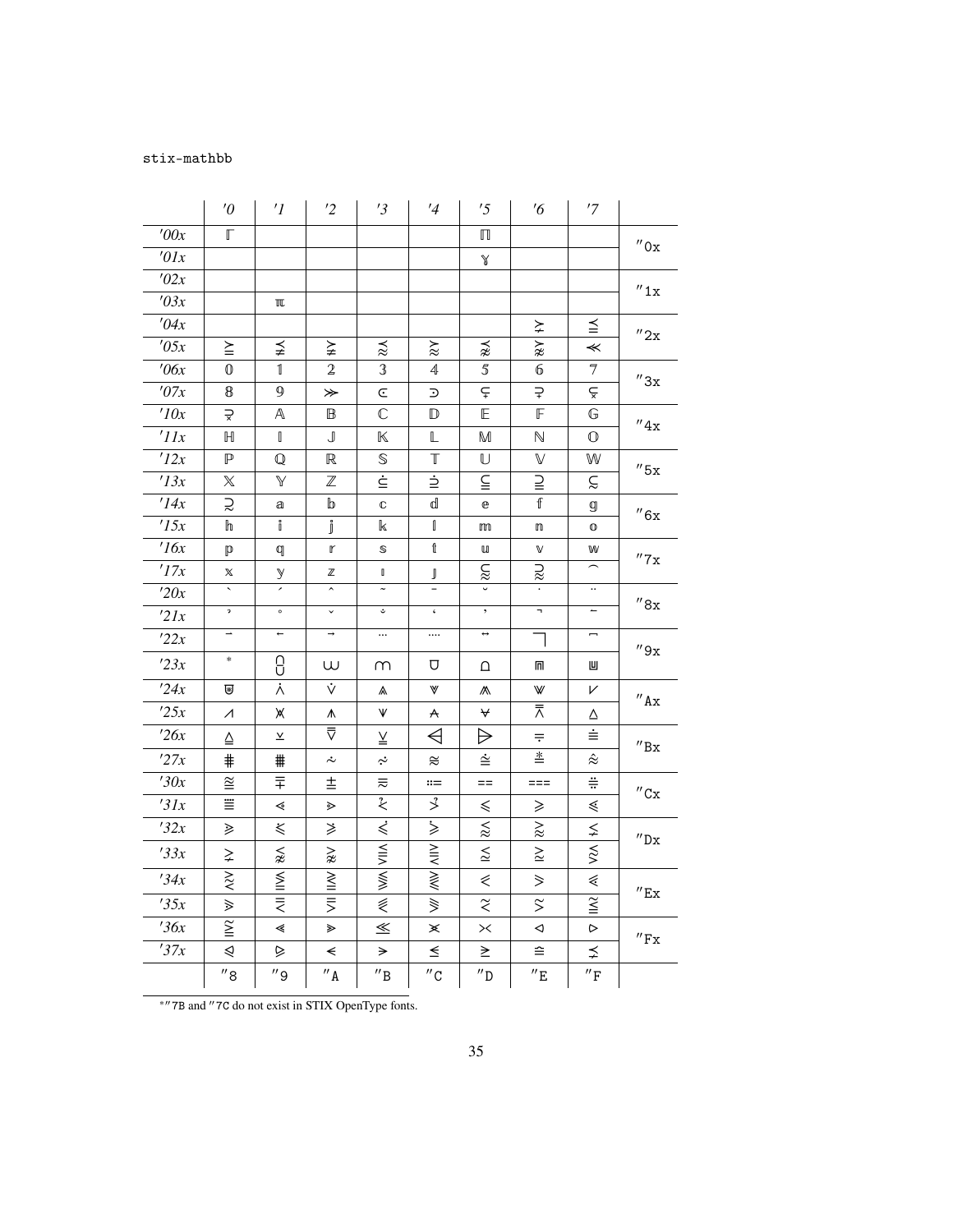## stix-mathbbit

|               | $\theta$            | $^{\prime}$ 1            | '2                  | '3                       | $\frac{1}{4}$                               | '5                       | $\frac{7}{6}$       | '7                              |                              |
|---------------|---------------------|--------------------------|---------------------|--------------------------|---------------------------------------------|--------------------------|---------------------|---------------------------------|------------------------------|
| '00x          | ↛                   | $\rightsquigarrow$       | ≱                   | ≱                        | ≰                                           | ≰                        | ⊈                   | ⊉                               |                              |
| '01x          | æ                   | ≇                        | 垄                   | ≮                        | ≱                                           | ⋘                        | ≫                   | ∌                               | $^{\prime\prime}$ Ox         |
| '02x          | $\cancel{\phi}$     | È                        | ∉                   | ∉                        | ≹                                           | ≸                        | ≰                   | ≸                               | $^{\prime\prime}1x$          |
| '03x          | ≱                   | ≵                        | ⊄                   | ⊅                        | ≉                                           | ≴                        | ≵                   | ≄                               |                              |
| '04x          | ≉                   | ∉                        | ∌                   | ≉                        | ≢                                           | ≹                        | ≯                   | ₹                               |                              |
| '05x          | ₹                   | ⋠                        | ⋡                   | ₩                        | ⋪∣                                          | 1⋫                       | ≰                   | ≱                               | $^{\prime\prime}2x$          |
| $\theta$ 6x   | $\mathbb{O}$        | $\mathbb{1}$             | $\mathbf 2$         | 3                        | $\overline{4}$                              | $\sqrt{5}$               | б                   | 7                               |                              |
| '07x          | $\pmb{8}$           | $\mathfrak g$            |                     |                          |                                             |                          |                     |                                 | $^{\prime\prime}3x$          |
| '10x          |                     | $\mathcal A$             | ℍ                   | $\mathbb{C}$             | $D \hspace{-0.5ex}D$                        | E                        | F                   | G                               | $^{\prime\prime}4x$          |
| 'IIx          | H                   | $\varGamma$              | ┚                   | К                        | $\mathbb L$                                 | M                        | $\mathcal N$        | O                               |                              |
| '12x          | $\mathbb{P}$        | ${\mathcal{Q}}$          | R                   | $\mathbb S$              | $\overline{I\hspace{-0.6mm}I}$              | $\mathbb U$              | $\mathbb {V}$       | W                               | $^{\prime\prime}$ 5x         |
| '13x          | $\chi$              | Y                        | $\mathbb Z$         |                          |                                             |                          |                     |                                 |                              |
| '14x          |                     | a                        | lb                  | $\mathbb C$              | ď                                           | $\mathcal C$             | $\mathcal{F}% _{0}$ | $\mathcal{G}$                   | $^{\prime\prime}6x$          |
| '15x          | $\mathbb{H}$        | $\tilde{J}$              | $\mathring{J}$      | k                        | $\mathbb{J}% _{F}$                          | $I\!\!I\!\!I\!\!I$       | $I\!\!I\!\!I$       | $\varnothing$                   |                              |
| 16x           | $\mathcal{P}$       | q                        | $\mathbf{r}$        | S                        | ₫                                           | Ш                        | $\mathbb {V}$       | w                               | $^{\prime\prime}$ 7x         |
| $^\prime 17x$ | $\chi$              | у                        | $\mathbb Z$         | $\varnothing$            | $\frac{1}{1}$                               | £                        |                     | $\widehat{\phantom{m}}$         |                              |
| '20x          | ₹                   | 7                        | $\hat{\phantom{a}}$ | $\tilde{\phantom{a}}$    |                                             | U                        | $\cdot$             | $\ddotsc$                       | $^{\prime\prime}8x$          |
| 2lx           | $\mathfrak{p}$      | $\circ$                  | $\checkmark$        | ؿ                        | $\boldsymbol{\varsigma}$                    | $\bullet$                | $\blacksquare$      | $\overbrace{\phantom{1232211}}$ |                              |
| '22x          | $\rightarrow$       | $\leftarrow$             | $\rightarrow$       | $\cdots$                 | $\cdots$                                    | $\leftrightarrow$        | ┓                   | $\overline{\phantom{m}}$        | $^{\prime\prime}9x$          |
| 23x           | $\ast$              | ⊊                        | ⊋                   | $\overline{\phantom{a}}$ | ⊐                                           | O                        | D                   | ₫                               |                              |
| 124x          | ⊵                   | $\overline{\mathsf{s}}$  | $\overline{a}$      | E                        | $\exists$                                   | C                        | ЭE                  | ጠ                               | $^{\prime\prime}$ Ax         |
| '25x          | Ψ                   | ψ                        | 必                   | ψ                        | $\overline{+}$                              | $\top$                   | Ŧ                   | $\mathbf{s}$                    |                              |
| '26x          | 巨                   | $\overline{\mathcal{L}}$ | ᆗ                   | ᆌ                        | $\mathrel{\Vdash}$                          | ᅮ                        | ᆂ                   | $\ddagger$                      | $^{\prime\prime}{\rm Bx}$    |
| '27x          | $\mathbb T$         | Щ                        | $\exists$           | F                        | $\ddagger$                                  | የ                        | J                   | Ţ                               |                              |
| '30x          | ╫                   | ╫                        | $\mathbb{I}$        | $\#$                     | $\vdots$                                    | ≪                        | ➣                   | ≶                               | $^{\prime\prime}$ Cx         |
| '31x          | ⋧                   | ₩                        | $\frac{1}{2}$       | $\mathbb{N}$             | $\begin{bmatrix} \phantom{-} \end{bmatrix}$ | $\overline{\phantom{a}}$ | ▄                   | $\blacksquare$                  |                              |
| '32x          | $\blacksquare$      | ♦                        | ♦                   | ◆                        | ♦                                           | $\Box$                   | ▅                   | $\Box$                          | $^{\prime\prime}$ Dx         |
| '33x          | ¥,                  | $\mathfrak{a}$           | ●                   | ♦                        | О                                           | 0                        | ●                   |                                 |                              |
| '34x          | ◆                   | ♦                        | ٠                   | ♦                        | $\bullet$                                   | $\blacklozenge$          | $\Diamond$          | $\bullet$                       | $^{\prime\prime}$ Ex         |
| 35x           | $\circ$             | ●                        | 0                   | ☆                        | $\star$                                     | ☆                        |                     | O                               |                              |
| '36x          | ᆍ                   | $\sim$                   | $=$                 |                          |                                             | $\odot$                  | 2                   | ❸                               | $^{\prime\prime}\mathrm{Fx}$ |
| '37x          | ⋫                   | $\mathcal{D}$            | $\mathbb C$         | ₽                        | ර                                           | ♤                        | ♥                   |                                 |                              |
|               | $^{\prime\prime}$ 8 | $^{\prime\prime}$ 9      | $^{\prime\prime}$ A | $^{\prime\prime}$ B      | $^{\prime\prime}$ C                         | $^{\prime\prime}$ D      | $^{\prime\prime}$ E | $^{\prime\prime}\mathrm{F}$     |                              |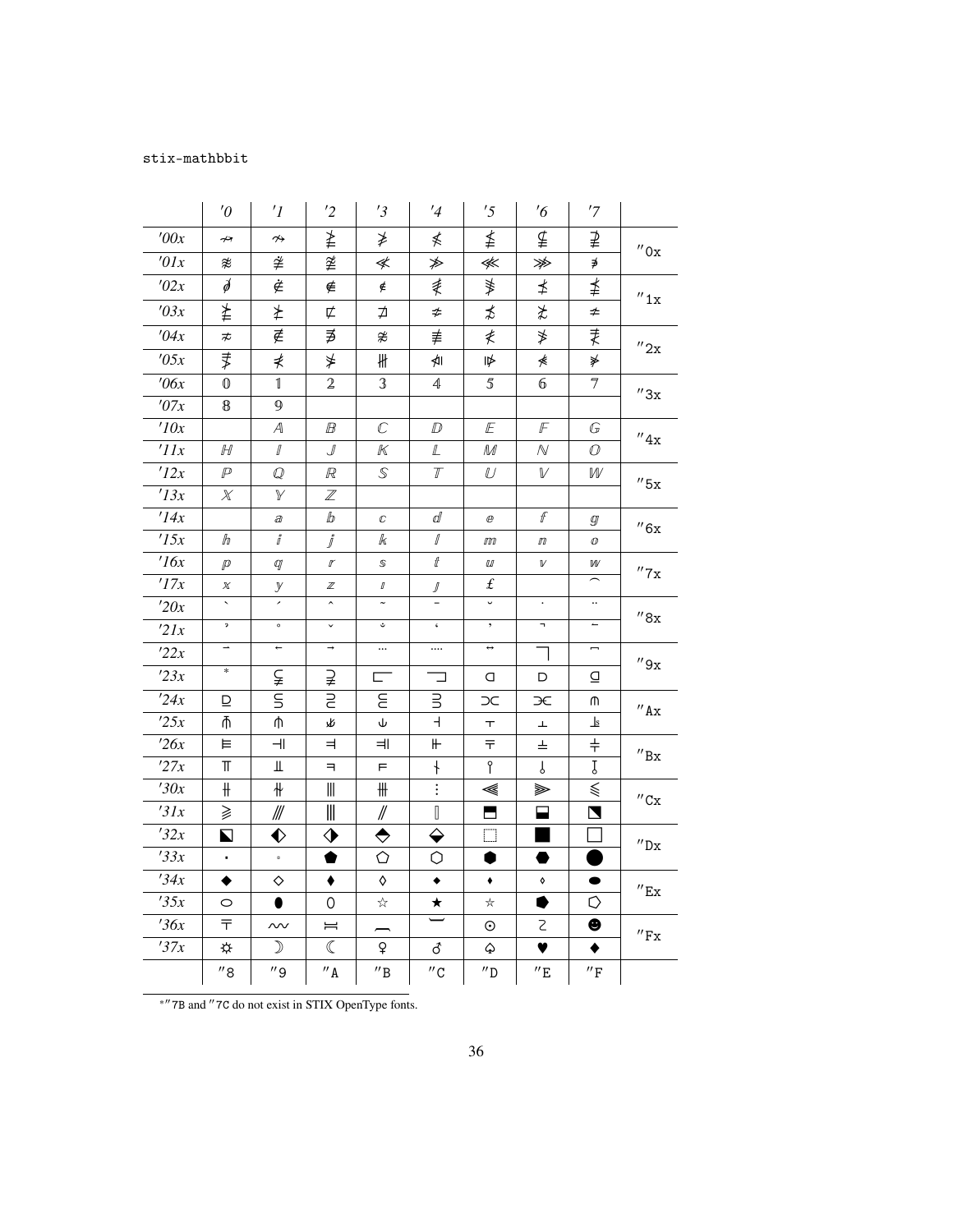## stix-mathscr

|                  | $\theta$            | $\prime$ <sup>1</sup>    | $\overline{2}$             | '3                       | $\frac{1}{4}$            | '5                         | $\frac{7}{6}$             | '7                          |                              |
|------------------|---------------------|--------------------------|----------------------------|--------------------------|--------------------------|----------------------------|---------------------------|-----------------------------|------------------------------|
| 700x             | ⊵                   | $\overline{\phantom{0}}$ | $\overline{\phantom{a}}$   | $\overline{\phantom{0}}$ | 45                       | Τ                          | V                         | ᅎ                           | $^{\prime\prime}$ Ox         |
| '01x             | ⊽                   | Г                        | ⊿                          | ♦                        |                          | ⋇                          | N                         | ĸ                           |                              |
| '02x             | $\Join$             | ⋋                        | X.                         | $\overline{\phantom{a}}$ | Υ                        | ٨                          | ⋐                         | ⋑                           | $^{\prime\prime}1x$          |
| '03x             | ⋒                   | W                        | ⋔                          | $\#$                     | ⋖                        | ⋗                          | ⋘                         | ⋙                           |                              |
| '04x             | $\leq$              | $\geq$                   | ₹                          | ⋝                        | ⋞                        | ≽                          | ⋠                         | ⋡                           |                              |
| '05x             | ⋢                   | ⊉                        | Ě                          | ⋥                        | $\lessapprox$            | $\gtrsim$                  | $\precnsim$               | $\gtrsim$                   | $^{\prime\prime}2x$          |
| $\theta$ 6x      | ⋪                   | ⋫                        | ⋬                          | 坠                        | $\overline{\mathbf{r}}$  | .                          | $\overline{\cdot}$        | Ÿ,                          | $^{\prime\prime}3x$          |
| '07x             | $\in$               | е                        | $\mathbf e$                | Ė                        | $\overline{\in}$         | ē                          | $\subseteq$               | ⋹                           |                              |
| '10x             | ⋺                   | $\mathscr A$             | B                          | $\mathcal C$             | $\mathcal D$             | $\mathcal{E}% _{0}$        | F                         | $\mathcal G$                | $^{\prime\prime}4x$          |
| $^{\prime}$ IIx  | H                   | ${\mathcal{J}}$          | J                          | $\mathscr K$             | ${\mathscr L}$           | $\mathscr{M}$              | ${\mathcal N}$            | O                           |                              |
| '12x             | P                   | Q                        | R                          | $\mathcal{S}$            | T                        | U                          | V                         | W                           | $^{\prime\prime}$ 5x         |
| '13x             | $\mathcal X$        | ¥                        | $\mathcal{Z}$              | Đ                        | Ð                        | Б                          | Б                         | Ε                           |                              |
| '14x             | ø                   | $\hat{\mathcal{U}}$      | $\ell$                     | $\mathcal C$             | $\overline{d}$           | $\pmb{\mathscr{e}}$        | f                         | g                           | ''6x                         |
| '15x             | $\hbar$             | $\dot{\iota}$            | İ                          | k                        | $\ell$                   | $\it m$                    | $\it n$                   | $\boldsymbol{\mathcal{C}}$  |                              |
| 16x              | $\cal P$            | $\it q$                  | $\boldsymbol{\mathcal{V}}$ | s                        | $\boldsymbol{t}$         | $\boldsymbol{\mathcal{U}}$ | $\boldsymbol{\mathit{v}}$ | $\boldsymbol{\mathit{w}}$   | $^{\prime\prime}$ 7 x        |
| '17x             | $\boldsymbol{x}$    | у                        | $\pmb{\mathcal{X}}$        | $\iota$                  | $\mathcal{J}$            | ଚ                          | △                         |                             |                              |
| '20x             |                     |                          | $\hat{\phantom{a}}$        |                          |                          |                            |                           | $\ddot{\phantom{0}}$        | $^{\prime\prime}8x$          |
| 2lx              | $\mathfrak{p}$      | $\circ$                  | $\checkmark$               |                          | $\boldsymbol{\varsigma}$ | $^\bullet$                 | $\overline{ }$            | $\overline{\phantom{m}}$    |                              |
| 22x              | $\overline{1}$      | $\leftarrow$             | $\rightarrow$              | $\cdots$                 |                          | $\leftrightarrow$          | $\overline{1}$            | $\overline{\phantom{a}}$    | ''9x                         |
| 23x              | $\ast$              | ᅎ                        | ⊼                          | $\overline{\phantom{a}}$ | $\Box$                   | ⌒                          | $\qquad \qquad \text{ }$  | ♯                           |                              |
| 24x              | Щ                   | г.                       | F.                         | L                        | $\blacksquare$           | O                          | ⋗                         | I                           | $^{\prime\prime}$ Ax         |
| 25x              | Ф                   | $^{+}$                   | $^{+}$                     | Δ                        | $\overline{2}$           | ≰                          | ○                         | ₽                           |                              |
| $\frac{726x}{x}$ | ◻                   | ◎                        |                            | $\varpi$                 | $\sim$                   | ⊁                          |                           | ш                           | $^{\prime\prime}{\rm Bx}$    |
| '27x             | $\Box$              | O                        | $\blacksquare$             | 目                        | $\blacksquare$           | 囲                          | Ø                         | M                           |                              |
| '30x             | ▩                   | $\blacksquare$           | $\Box$                     | -                        | $\Box$                   |                            | П                         | $\blacksquare$              | $^{\prime\prime}$ Cx         |
| 31x              | $\Box$              |                          | Δ                          | $\blacktriangle$         | Δ                        | $\blacktriangleright$      | $\triangleright$          | ▶                           |                              |
| '32x             | $\triangleright$    | ▶                        | $\,>\,$                    |                          | $\bigtriangledown$       | ▼                          | ▽                         |                             | $^{\prime\prime}{\rm Dx}$    |
| 33x              | ◁                   | ◀                        | ◁                          | ◀                        | $\prec$                  |                            | $\diamond$                | ◈                           |                              |
| 34x              | $\bullet$           | ♦                        | O                          | $\bigcirc$               | ◍                        | $\circledcirc$             | $\bullet$                 | $\bullet$                   |                              |
| 35x              | $\bullet$           | $\bullet$                | $\bullet$                  | $\bullet$                | $\bullet$                | $\blacklozenge$            | $\blacktriangleright$     | $\bullet$                   | $^{\prime\prime}$ Ex         |
| 36x              | $\circ$             | $\triangleright$         | $\overline{\mathbf{v}}$    | $\epsilon$               | $\lambda$                | ৴                          | $\checkmark$              | $\smallfrown$               | $^{\prime\prime}\mathrm{Fx}$ |
| 37x              | $\cup$              | ◢                        | N                          | ◤                        | Ч                        | $\circ$                    | $\blacksquare$            | $\blacksquare$              |                              |
|                  | $^{\prime\prime}$ 8 | $^{\prime\prime}$ 9      | $^{\prime\prime}$ A        | $^{\prime\prime}{\rm B}$ | $^{\prime\prime}$ C      | $^{\prime\prime}$ D        | $^{\prime\prime}E$        | $^{\prime\prime}\mathrm{F}$ |                              |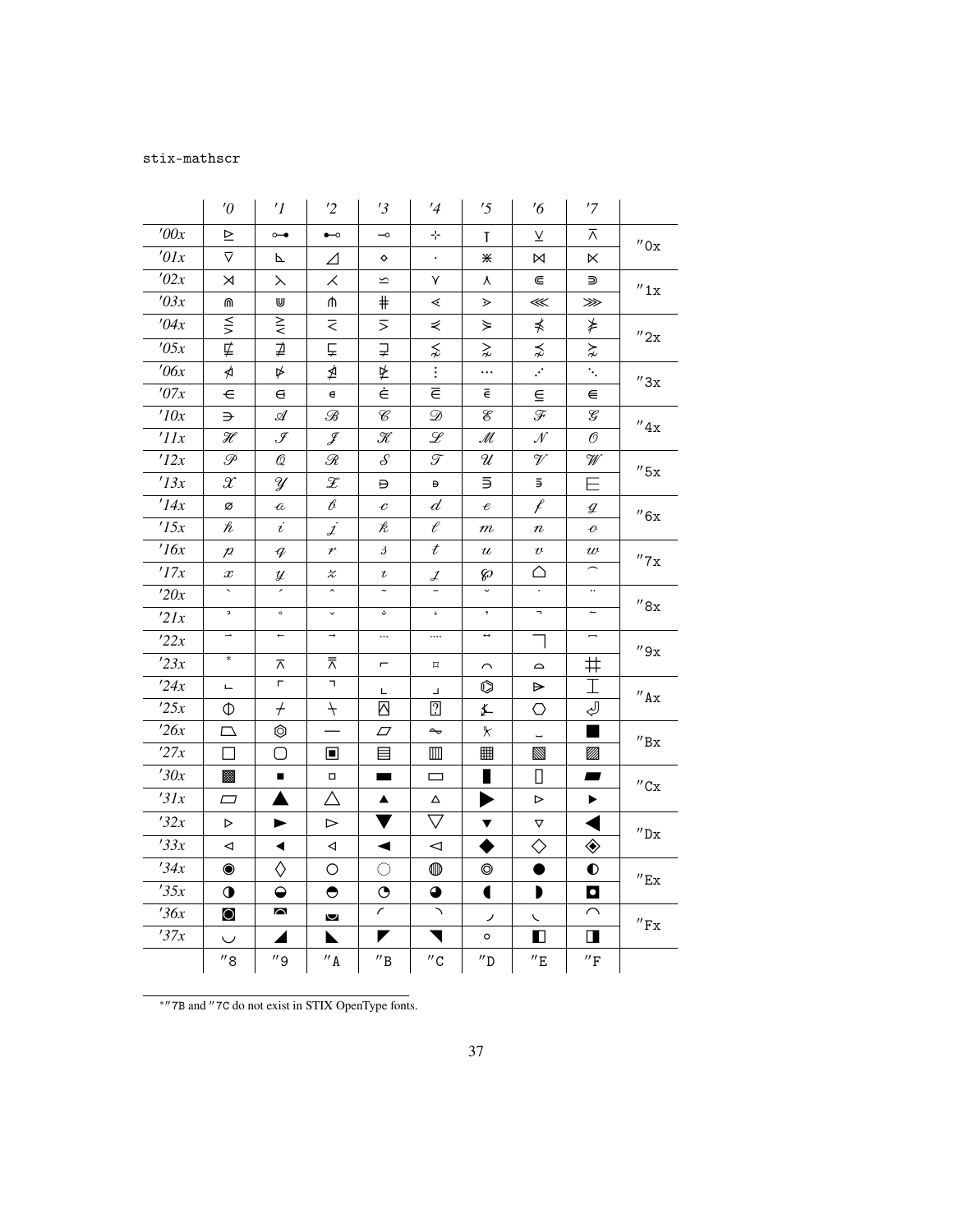## stix-mathcal

|                | $\theta$              | $\prime$ <sup>1</sup> | $\overline{2}$          | '3                    | $\frac{1}{4}$           | '5                          | $\frac{7}{6}$              | '7                                  |                              |
|----------------|-----------------------|-----------------------|-------------------------|-----------------------|-------------------------|-----------------------------|----------------------------|-------------------------------------|------------------------------|
| '00x           | ſ                     | ∬                     | ∭                       | ∮                     | ∯                       | ∰                           | $\oint$                    | ∮                                   | $^{\prime\prime}$ Ox         |
| '01x           | ∮                     | £                     | ∭                       | $\int$                | $\int f$                | $\mathcal{f}$               | $\int$                     | ∱                                   |                              |
| '02x           | اڳن                   | $\hat{y}$             | £,                      | ∮                     | ∮                       | $\oint$                     | $\mathcal{J}$              | ∱                                   | ''1x                         |
| '03x           | ý                     | Ĵ                     | $\underline{\int}$      | ſ                     | $\iint$                 | $\int\!\!\!\int\!\!\!\int$  | $\oint$                    | ∯                                   |                              |
| '04x           | ∰                     | $\mathbf{f}$          | $\oint$                 | $\oint$               | \$                      | $\int \int \int \int$       | $\mathfrak f$              | f                                   | $^{\prime\prime}$ 2x         |
| '05x           | $\int$                | ∮                     | $\overline{\mathbf{f}}$ | $\frac{c}{J}$         | $\mathcal{G}$           | $\mathfrak{c}$              | Ş                          | ∮                                   |                              |
| $\theta$ 6x    | $\oint$               | $\frac{1}{3}$         | ∱                       | I                     | $\overline{\int}$       | $\underline{\int}$          |                            |                                     | $^{\prime\prime}3x$          |
| $^\prime\!07x$ |                       |                       | $^\circledR$            | $\circledS$           |                         |                             | ð                          | $\smallfrown$                       |                              |
| 10x            | $\backsim$            | $\mathcal{A}$         | $\mathcal{B}$           | $\mathcal C$          | $\mathcal{D}$           | $\mathcal{E}_{\mathcal{C}}$ | $\cal F$                   | $\cal G$                            | $^{\prime\prime}4x$          |
| 'IIx           | $\mathcal H$          | $\mathcal{I}$         | $\mathcal{J}$           | $\mathcal{K}$         | $\mathcal{L}$           | ${\cal M}$                  | ${\cal N}$                 | $\mathcal{O}$                       |                              |
| '12x           | $\mathcal{P}$         | $\mathcal{Q}$         | ${\cal R}$              | $\cal S$              | $\mathcal T$            | $\mathcal{U}$               | $\mathcal{V}$              | ${\cal W}$                          | $''$ 5x                      |
| '13x           | $\mathcal{X}$         | $\mathcal{Y}$         | $\mathcal Z$            | ≩                     | $\leqq$                 | ł                           | H.                         | $\mathbf{I}$                        |                              |
| '14x           | Ш                     | ⊊                     | ⊋                       | ⊊                     | ⊋                       | Ξ.                          | $\leq$                     | $\geq$                              | $^{\prime\prime}6x$          |
| '15x           | $\leq$                | $\geq$                |                         |                       |                         |                             |                            |                                     |                              |
| 16x            |                       |                       |                         |                       |                         |                             |                            |                                     | $^{\prime\prime}7\mathrm{x}$ |
| '17x           |                       |                       | х                       | F                     | э                       | ¥                           | $\propto$                  | $\widehat{\phantom{m}}$             |                              |
| '20x           | $\hat{=}$             | ≐                     | $\div$                  | $\stackrel{\cdot}{=}$ | $\rightleftharpoons$    | $:=$                        | $=$                        | ᄒ                                   | $^{\prime\prime}8x$          |
| 2lx            | $\stackrel{\circ}{=}$ | $\widehat{=}$         | $\triangleq$            | $\leq$                | ≛                       | $\triangleq$                | $\underline{\mathsf{def}}$ | $\underline{\textbf{m}}$            |                              |
| 22x            | $\stackrel{?}{=}$     | $\neq$                | Ξ                       | ≢                     | ſ                       | ∬                           | ∭                          | ∮                                   | ''9x                         |
| 23x            | ∯                     | ∰                     | $\oint$                 | ∳                     | ∲                       | ≸                           | ∭                          | f                                   |                              |
| 24x            | $\ddot{f}$            | $\overline{f}$        | $\oint$                 | ∱                     | $\overline{\mathbf{f}}$ | $\overline{\mathcal{E}}$    | $\frac{1}{2}$              | $\oint$                             | $^{\prime\prime}$ Ax         |
| 25x            | ∮                     | ∯                     | $\ast$                  | ∱                     | ψ                       | $\overline{f}$              | ſ                          |                                     |                              |
| 26x            | ∬                     | ∭                     | ∮                       | ∯                     | ∰                       | ∱                           | $\oint$                    | ∲                                   |                              |
| '27x           | \$                    | ∭                     | $\overline{f}$          | $\ddagger$            | $\oint$                 | ∮                           | ∳                          | $\frac{\mathfrak{c}}{\mathfrak{r}}$ | $^{\prime\prime}{\rm Bx}$    |
| '30x           | $\frac{1}{2}$         | $\frac{1}{2}$         | $\oint$                 | ∮                     | ∯                       | ≸                           | ∱                          | ψ                                   | $^{\prime\prime}$ Cx         |
| 31x            | $\overline{\int}$     |                       |                         |                       |                         | $\phi$                      | ∯                          |                                     |                              |
| 32x            |                       | $\phi$                | Ø                       | ≵                     |                         |                             | ≠                          |                                     | $^{\prime\prime}{\rm Dx}$    |
| 33x            |                       |                       | د<br>أثر                | $\frac{1}{2}$         | $\frac{1}{2}$           | $\phi$                      | ⋫                          |                                     |                              |

<sup>∗</sup>′′09, ′′24, ′′9D, ′′B8, ′′D3 and ′′EE do not exist in **bold** STIX OpenType fonts.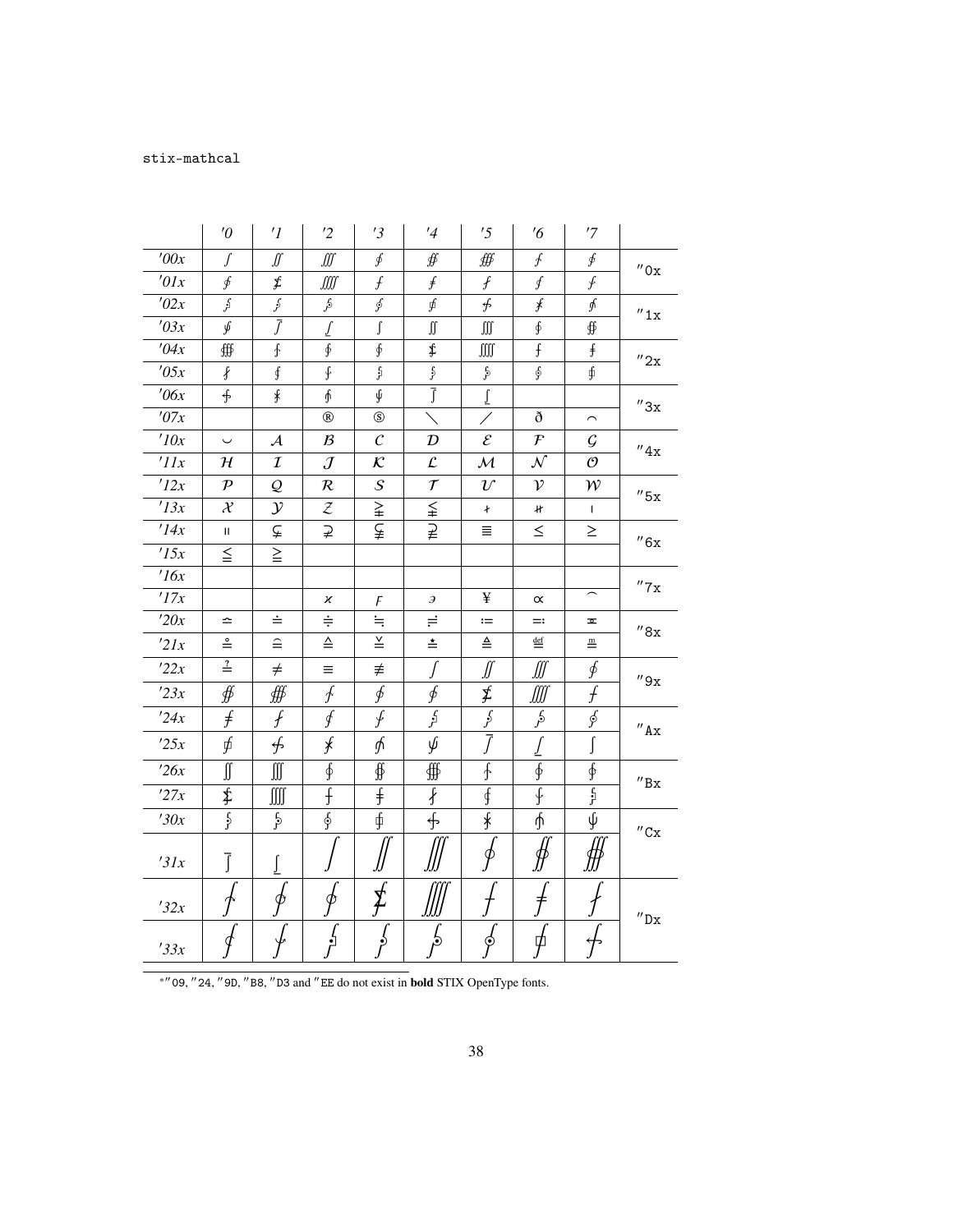| 34x | v                   |                     |                     |                              |                     |                     | IJ                  | ccc<br>JJJ                  | $^{\prime\prime}$ Ex         |
|-----|---------------------|---------------------|---------------------|------------------------------|---------------------|---------------------|---------------------|-----------------------------|------------------------------|
| 35x | Œ                   | rr<br>JJ            | rrr<br>JJJ          | ₼                            |                     | ∩                   | ᡆ                   | cccc<br>JJJJ                |                              |
| 36x |                     |                     | r                   |                              | ۸U                  |                     |                     | $\mathbf{E}$                | $^{\prime\prime}\mathrm{Fx}$ |
| 37x | ⊙                   | $\epsilon$<br>Ф     | ↤                   | r<br>◡<br>ᄉ                  |                     |                     |                     |                             |                              |
|     | $^{\prime\prime}$ 8 | $^{\prime\prime}$ 9 | $^{\prime\prime}$ A | $^{\prime\prime} \texttt{B}$ | $^{\prime\prime}$ C | $^{\prime\prime}$ D | $^{\prime\prime}$ E | $^{\prime\prime}\mathrm{F}$ |                              |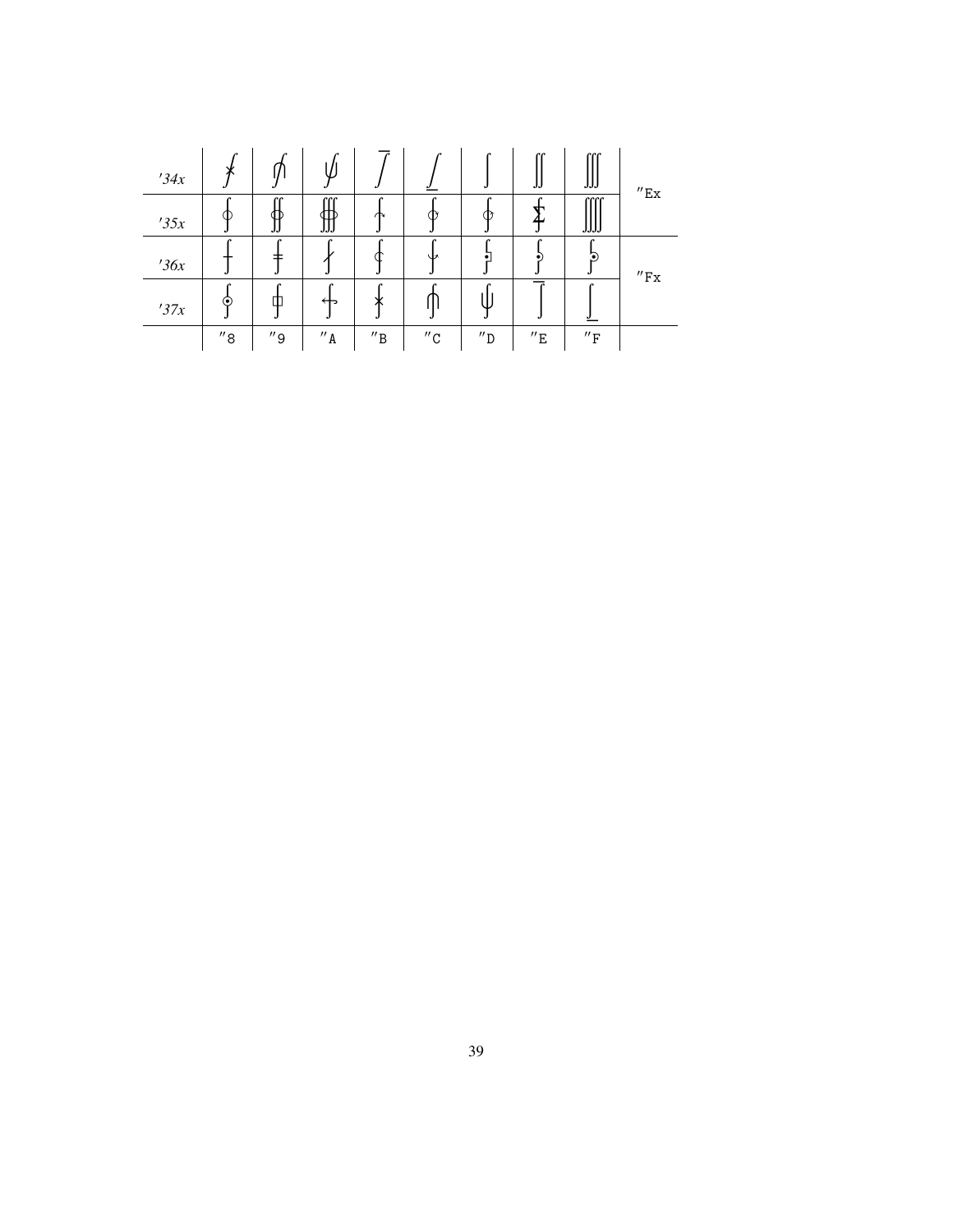## stix-mathfrak

|             | $\theta$              | $\prime$ <sup>1</sup>                                                                                                                        | '2                                                                                                    | '3                                | '4                       | '5                      | $\frac{7}{6}$                                                                                                                                        | '7                          |                              |
|-------------|-----------------------|----------------------------------------------------------------------------------------------------------------------------------------------|-------------------------------------------------------------------------------------------------------|-----------------------------------|--------------------------|-------------------------|------------------------------------------------------------------------------------------------------------------------------------------------------|-----------------------------|------------------------------|
| '00x        | ⊚                     | →                                                                                                                                            | K                                                                                                     | ◬                                 | Τ                        | ©                       | ⊙                                                                                                                                                    | l                           | $^{\prime\prime}$ Ox         |
| '01x        | ſ                     | ٧                                                                                                                                            | ١C                                                                                                    | $\supset$                         | ♦                        | Α                       | W                                                                                                                                                    | ᅬ                           |                              |
| '02x        | F                     | N                                                                                                                                            | $\bowtie$                                                                                             | ĸ                                 | $\perp$                  | Τ                       | ⊨⊨                                                                                                                                                   | $\dashv \vdash$             | $^{\prime\prime}$ 1x         |
| '03x        | $\sim$                |                                                                                                                                              |                                                                                                       | Î                                 | ♦                        | ♦                       | ♦                                                                                                                                                    | ♦                           |                              |
| '04x        | Л                     | Ҧ                                                                                                                                            | ≬                                                                                                     | D                                 | $\bullet$                | °                       | $\overline{\mathbb{Q}}$                                                                                                                              | D                           | ''2x                         |
| '05x        | ↿                     | Þ                                                                                                                                            | $\mathsf{L}% _{0}\left( \mathcal{A}_{0}\right) ^{T}=\mathsf{L}_{0}\left( \mathcal{A}_{0}\right) ^{T}$ | J                                 | $\mathbf{r}$             | $\mathsf{l}$            | Ĺ                                                                                                                                                    | 1                           |                              |
| $\theta$ 6x | $\langle$             | $\rightarrow$                                                                                                                                | ⋞                                                                                                     | ≯                                 | €                        | 覚                       | $\mathbf{r}$                                                                                                                                         | $\mathbf{)}$                | ''3x                         |
| '07x        |                       | $\tilde{\zeta}$                                                                                                                              | A                                                                                                     | 乚                                 | P.                       | ᠘                       | ∠                                                                                                                                                    | ⋗                           |                              |
| '10x        | 4                     | $\mathfrak A$                                                                                                                                | B                                                                                                     | C                                 | D                        | E                       | F                                                                                                                                                    | $\boldsymbol{\omega}$       | $^{\prime\prime}4x$          |
| 'IIx        | $\mathfrak{H}$        | $\mathfrak{F}% _{A}^{\ast }=\mathfrak{F}_{A}\!\left( A,B\right) ,\ \mathfrak{F}_{B}\!\left( A\right) =\mathfrak{F}_{B}\!\left( A,B\right) ,$ | $\mathfrak{F}$                                                                                        | я                                 | $\pmb{\mathfrak{L}}$     | M                       | N                                                                                                                                                    | $\mathfrak{O}$              |                              |
| '12x        | $\mathfrak{P}$        | $\mathfrak{Q}$                                                                                                                               | R                                                                                                     | $\mathfrak{S}$                    | $\mathfrak T$            | $\mathfrak u$           | $\mathfrak{V}% _{T}=\mathfrak{V}_{T}\!\left( a,b\right) ,\ \mathfrak{V}_{T}=C_{T}\!\left( a,b\right) ,\ \mathfrak{V}_{T}=C_{T}\!\left( a,b\right) ,$ | $\mathfrak{W}$              | $^{\prime\prime}$ 5x         |
| '13x        | $\mathfrak X$         | Ŋ                                                                                                                                            | $\mathfrak{F}$                                                                                        | 7                                 | $\overline{\phantom{0}}$ | $\leq$                  | $\geq$                                                                                                                                               | $\sqrt{}$                   |                              |
| '14x        | $\sqrt{}$             | a                                                                                                                                            | b                                                                                                     | $\mathfrak{c}$                    | d                        | $\mathbf{e}$            | f                                                                                                                                                    | g                           | $^{\prime\prime}6x$          |
| 15x         | h                     | $\ddot{\mathrm{t}}$                                                                                                                          | $\mathbf{i}$                                                                                          | ŧ                                 | $\mathfrak l$            | $\mathfrak m$           | $\mathfrak n$                                                                                                                                        | 0                           |                              |
| '16x        | $\mathfrak{p}$        | q                                                                                                                                            | r                                                                                                     | ĝ                                 | t                        | $\mathfrak u$           | d                                                                                                                                                    | w                           | $^{\prime\prime}$ 7x         |
| '17x        | į                     | ŋ                                                                                                                                            | з                                                                                                     | t                                 | Ţ                        | 4                       | Δ                                                                                                                                                    |                             |                              |
| '20x        | ₹                     | 7                                                                                                                                            | $\overline{a}$                                                                                        | $\overline{\phantom{a}}$          | Ξ                        | $\overline{\mathsf{v}}$ | $\cdot$                                                                                                                                              | $\cdot\cdot$                | $^{\prime\prime}8\rm{x}$     |
| 21x         | $\mathfrak{p}$        | $\circ$                                                                                                                                      | $\check{~}$                                                                                           | $\mathrel{\mathrel{\dot{\circ}}}$ | $\pmb{\zeta}$            | $\bullet$               | п,                                                                                                                                                   | $\overline{\phantom{m}}$    |                              |
| 22x         | $\rightarrow$         | $\leftarrow$                                                                                                                                 | $\rightarrow$                                                                                         | $\ldots$                          |                          | $\leftrightarrow$       | ᄀ                                                                                                                                                    |                             | $^{\prime\prime}9x$          |
| 23x         | $\ast$                | 4                                                                                                                                            | A                                                                                                     | А                                 | Ā                        | A                       | Ą                                                                                                                                                    | Ø                           |                              |
| '24x        | ø                     | å                                                                                                                                            | ø                                                                                                     | ø                                 | ⊖                        | $^\circledR$            | ⑩                                                                                                                                                    | $\circ$                     | $^{\prime\prime}$ Ax         |
| 25x         | ⊕                     | $\oplus$                                                                                                                                     | ⊗                                                                                                     | ⊗                                 |                          | $^{\circ}$              | $\circledbullet$                                                                                                                                     | ⊗                           |                              |
| '26x        | ⊗                     | $\bigcirc$                                                                                                                                   | $\circledcirc$                                                                                        | $\boxtimes$                       | $\boxtimes$              | $\left  \cdot \right $  | $\circ$                                                                                                                                              | ⊡                           | $^{\prime\prime}$ Bx         |
| '27x        | 丏                     | À                                                                                                                                            | Δ                                                                                                     | ⚠                                 | Δ                        | ⊵                       | ⊲∣                                                                                                                                                   | $\triangleright$            |                              |
| '30x        | N                     | M                                                                                                                                            | N                                                                                                     | ĸ                                 | $\blacktriangleright$    | $\mathsf X$             | $\overline{\mathbf{X}}$                                                                                                                              | $\overline{\mathbf{S}}$     | $^{\prime\prime}$ Cx         |
| '31x        | $\{$                  | 犭                                                                                                                                            | ▓                                                                                                     | $\sim$                            | ∞                        | ф                       | $\circ\hspace{-1.5pt}-\hspace{-1.5pt}\circ$                                                                                                          | ◘                           |                              |
| 32x         | ⊿                     | Ш                                                                                                                                            | $^{\#}$                                                                                               | $\widetilde{\#}$                  | $\#$                     | Ħ                       | $^\mathrm{+}$                                                                                                                                        | $\boldsymbol{\nabla}$       | $^{\prime\prime}$ Dx         |
| 33x         | $\bm{\nabla}$         | ▼                                                                                                                                            |                                                                                                       | Q                                 | ♥                        | Ф                       | Ť                                                                                                                                                    | ଧି                          |                              |
| '34x        | $\bar{\blacklozenge}$ | $\Phi$                                                                                                                                       | ଭ                                                                                                     | :→                                | N                        | $\overline{I}$          | $\ddot{+}$                                                                                                                                           | $\pm$                       | $^{\prime\prime}$ Ex         |
| '35x        | ₩                     | $\langle$                                                                                                                                    | $\left\langle \right\rangle$                                                                          | +                                 | -                        | ⋈                       | ◁                                                                                                                                                    | å                           |                              |
| 36x         | $\gg$                 | ľ                                                                                                                                            | $\overline{+}$                                                                                        | $\hat{+}$                         | $\widetilde{+}$          | $\pm$                   | $\pm$                                                                                                                                                | $\mathbf{+}_{2}$            |                              |
| 37x         | $\ddagger$            | $\overline{\phantom{a}}$                                                                                                                     | $\overline{\cdot}$                                                                                    | $\div$                            | ÷                        | $\oplus$                | Ð                                                                                                                                                    | ×                           | $^{\prime\prime}\mathrm{Fx}$ |
|             | $^{\prime\prime}$ 8   | $^{\prime\prime}$ 9                                                                                                                          | $^{\prime\prime}$ A                                                                                   | $^{\prime\prime}$ B               | $^{\prime\prime}$ C      | $^{\prime\prime}$ D     | $^{\prime\prime}$ E                                                                                                                                  | $^{\prime\prime}\mathrm{F}$ |                              |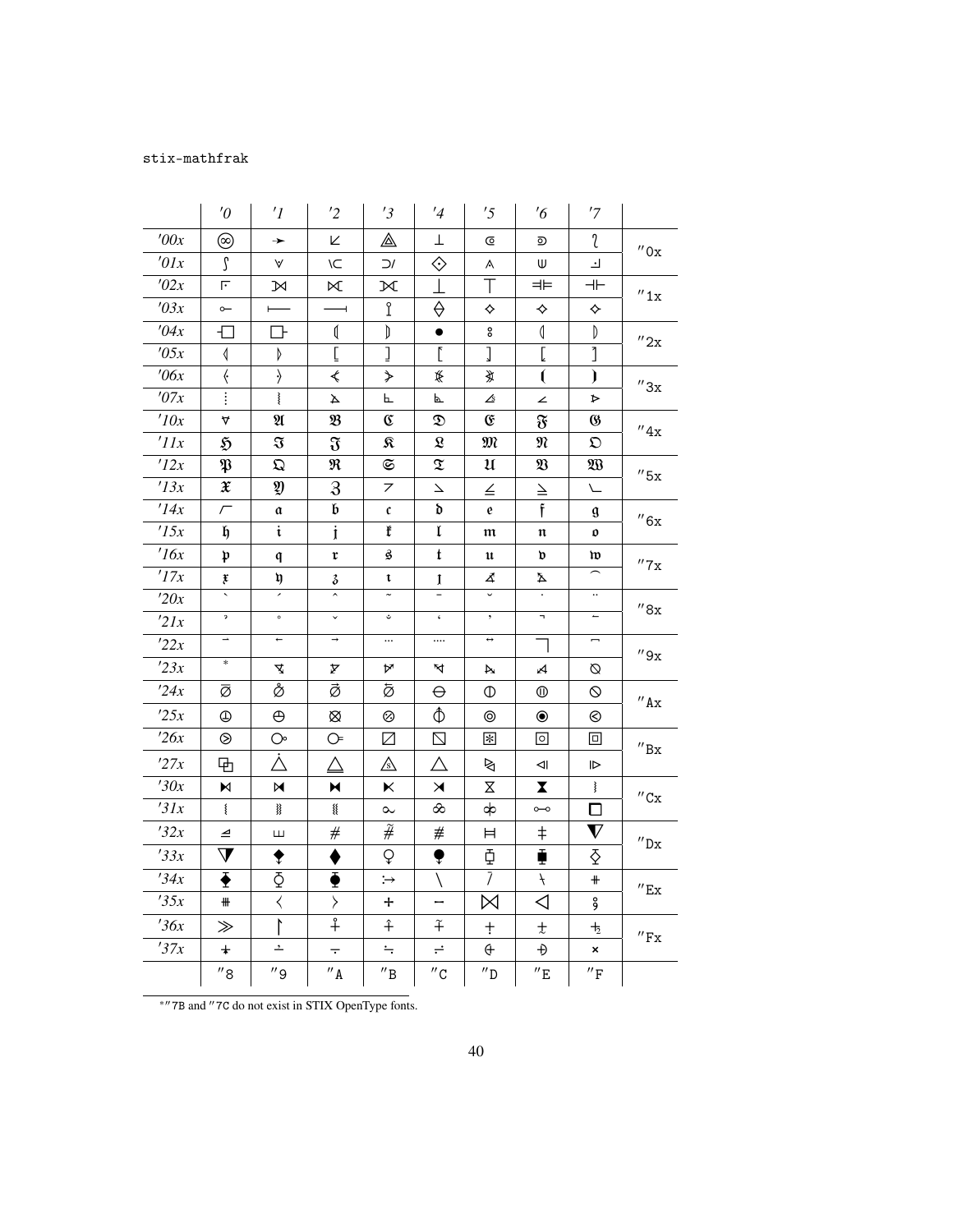|                        | $^{\prime}0$ | $^\prime I$ | $\overline{2}$     | '3                                | $\frac{1}{4}$ | '5                 | $\frac{7}{6}$        | $^\prime 7$        |                      |
|------------------------|--------------|-------------|--------------------|-----------------------------------|---------------|--------------------|----------------------|--------------------|----------------------|
| '00x                   |              |             | $\big($            | $\big)$                           |               | ]                  | $\llbracket$         | $\rrbracket$       | $^{\prime\prime}$ Ox |
| $\overline{201x}$      |              |             |                    | 1                                 | {             | $\left\{ \right\}$ | $\big\{\! \! \big\{$ | $\Bigr\}$          |                      |
| $\sqrt{02x}$           |              | ⟩           | $\langle\!\langle$ | $\rangle\!\rangle$                | l             | )                  |                      |                    | $^{\prime\prime}1x$  |
| $\overline{103x}$      |              |             |                    | 》                                 |               |                    |                      |                    |                      |
| $\overline{04x}$       |              |             |                    |                                   |               |                    | {                    | $\left\{ \right\}$ | $^{\prime\prime}2x$  |
| $\overline{705x}$      |              |             | 《                  | $\left\langle \!\! \right\rangle$ |               |                    |                      |                    |                      |
| $\overline{706x}$      |              |             |                    |                                   |               |                    |                      |                    | $^{\prime\prime}3x$  |
| $\overline{107x}$      |              |             |                    |                                   |               |                    |                      |                    |                      |
| 10x                    |              |             |                    |                                   |               |                    |                      |                    | $^{\prime\prime}4x$  |
| $^{\prime}$ IIx        |              |             |                    |                                   |               |                    |                      |                    |                      |
| $\overline{12x}$       |              |             |                    |                                   |               |                    |                      |                    | $^{\prime\prime}$ 5x |
| 13x                    |              |             |                    |                                   |               |                    |                      |                    |                      |
| $^\prime\!14x$<br>'15x |              |             |                    |                                   | ₹             | ∤                  |                      |                    | $^{\prime\prime}6x$  |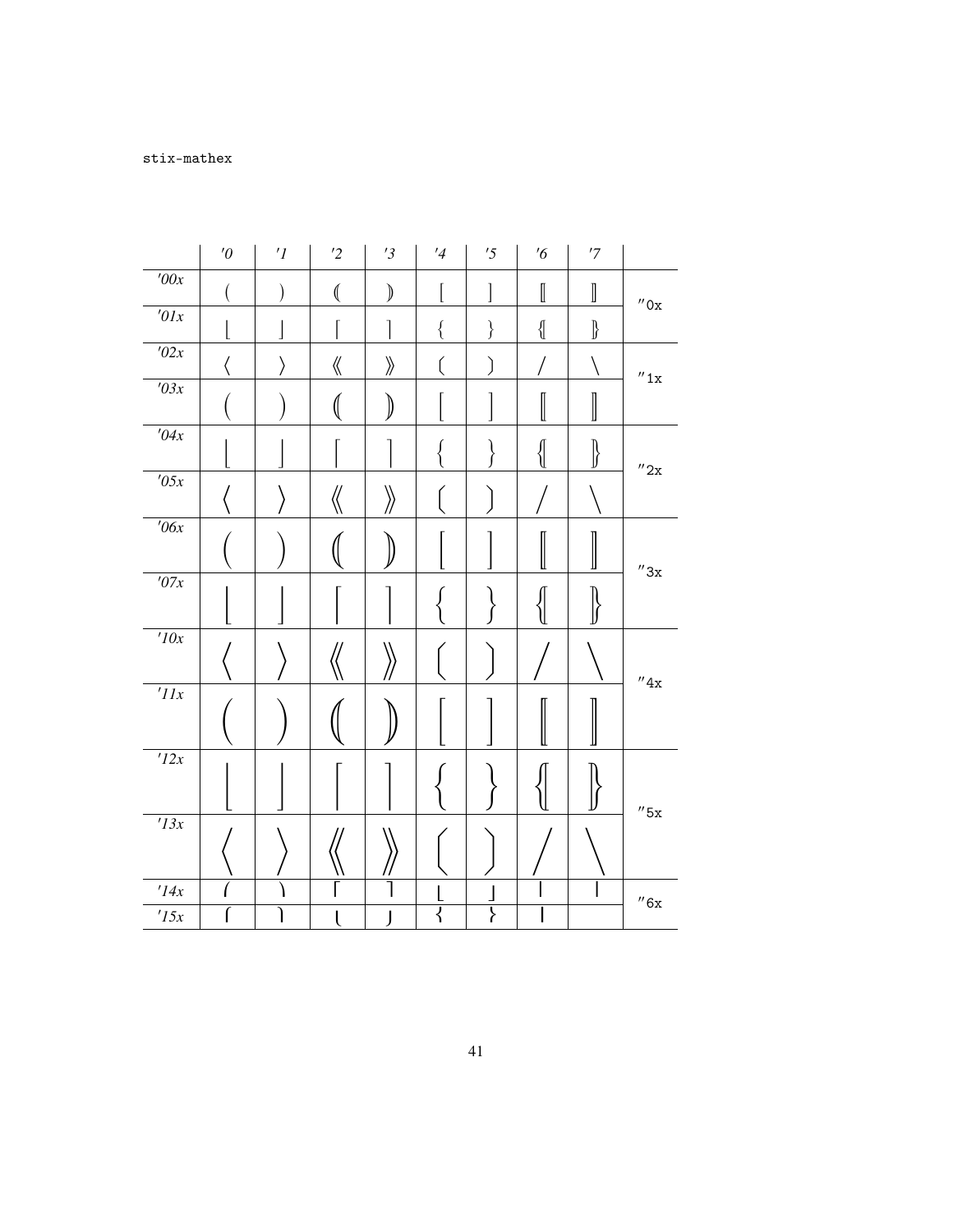| 16x  |                     |                     |                                       |                                            |                     |                                    |                         |                             |                              |
|------|---------------------|---------------------|---------------------------------------|--------------------------------------------|---------------------|------------------------------------|-------------------------|-----------------------------|------------------------------|
|      |                     |                     |                                       |                                            | $\mathbf{v}$        |                                    |                         |                             | $^{\prime\prime}7\mathrm{x}$ |
| '17x |                     | Г                   |                                       |                                            |                     |                                    |                         |                             |                              |
| '26x | $\sum$              | П                   | П                                     | Σ                                          | Λ                   | V                                  | ⋂                       |                             | $^{\prime\prime} \text{Bx}$  |
| '27x |                     |                     | ⊙                                     | $\oplus$                                   | $\otimes$           | Ū                                  | ⊎                       |                             |                              |
| '30x | Ц                   | ∧                   | $\mathbb {W}$                         | $\times$                                   | $\sum$              | I                                  | $\sum$                  | 11                          | $^{\prime\prime}$ Cx         |
| 31x  | $\amalg$            | $\sum$              | Λ                                     |                                            |                     | $\lfloor \ \rfloor$                |                         |                             |                              |
| '32x | ۰                   | $\oplus$            | $\otimes$                             | $\lfloor \cdot \rfloor$                    | ⊎                   |                                    |                         | Ѧ                           | $^{\prime\prime}$ Dx         |
| 33x  | W                   |                     | $\bm{\Sigma}$                         | $\begin{bmatrix} \phantom{-}\end{bmatrix}$ |                     |                                    | $\overline{\mathbb{C}}$ | $\mathcal{I}$               |                              |
| 34x  | I                   | I                   |                                       |                                            |                     |                                    |                         |                             | $^{\prime\prime}$ Ex         |
| 35x  | $\{\mskip-5mu\}$    | $\rrbracket$        |                                       |                                            | $\langle\!\langle$  | $\overline{\mathcal{Y}}$           | (                       |                             |                              |
| 36x  |                     | $\parallel$         | $\begin{array}{c} \hline \end{array}$ | $\overline{\phantom{a}}$                   | $\sf II$            | $\ensuremath{\mathsf{III}}\xspace$ |                         |                             | $^{\prime\prime}\mathrm{Fx}$ |
| '37x |                     | $\mathbf{v}$        | Ĵ                                     |                                            |                     |                                    |                         |                             |                              |
|      | $^{\prime\prime}$ 8 | $^{\prime\prime}$ 9 | $^{\prime\prime}$ A                   | $^{\prime\prime} \texttt{B}$               | $^{\prime\prime}$ C | $^{\prime\prime}$ D                | $^{\prime\prime}$ E     | $^{\prime\prime}\mathrm{F}$ |                              |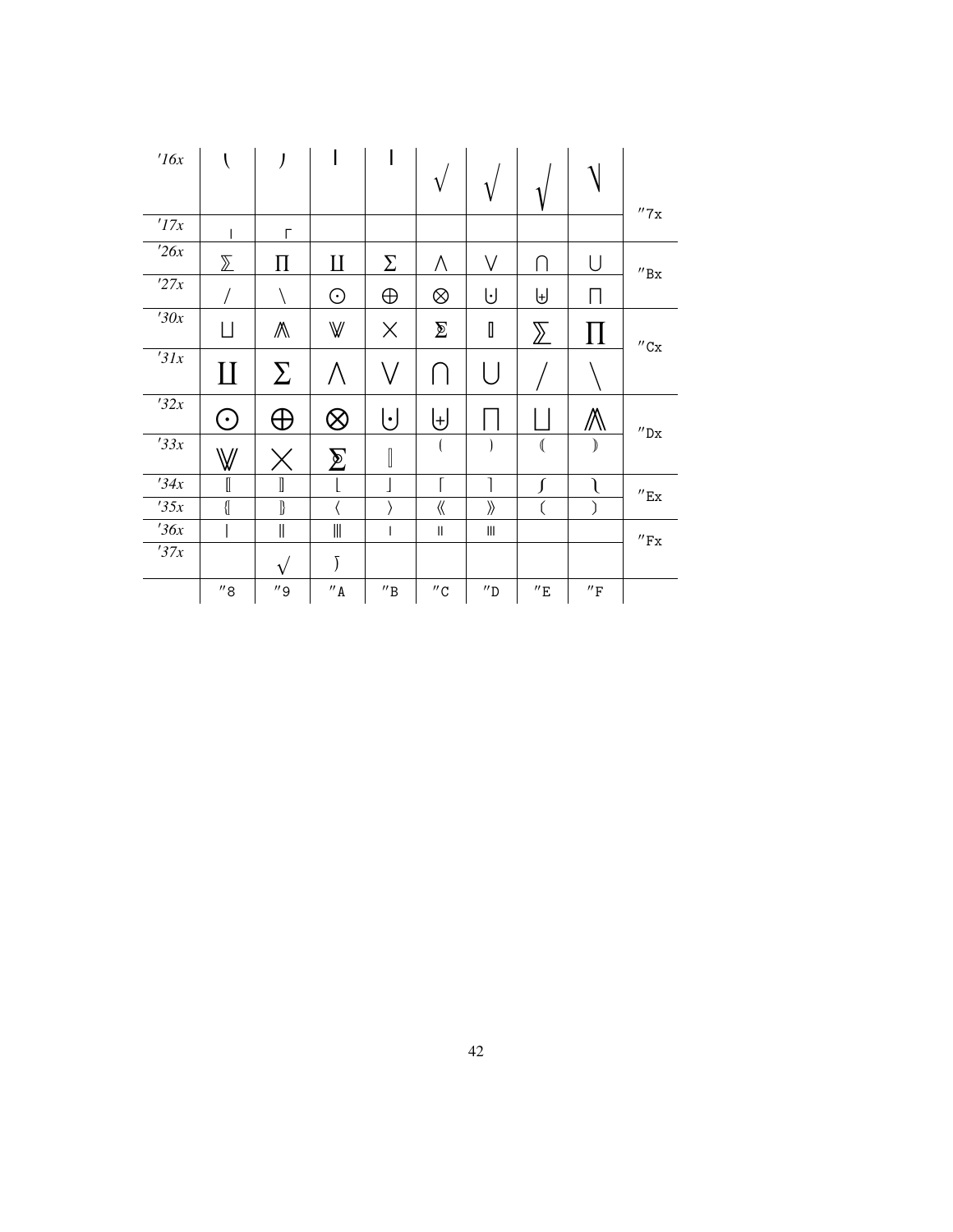## stix-extra1

|             | $\theta$                              | $\prime$ <sup>1</sup>         | $\overline{2}$      | '3                           | $\frac{1}{4}$            | '5                       | $\frac{7}{6}$            | '7                                    |                           |
|-------------|---------------------------------------|-------------------------------|---------------------|------------------------------|--------------------------|--------------------------|--------------------------|---------------------------------------|---------------------------|
| '00x        | $\mathbb H$                           | $\mathbb H$                   | S                   | ≌                            |                          |                          |                          |                                       |                           |
| $\iota$ 01x |                                       |                               |                     |                              | ≰                        | ⋡                        | $\overline{\mathcal{X}}$ | $\neq$                                | $^{\prime\prime}$ Ox      |
|             | Ж                                     | ≠                             | $\sim$              | ≹                            | ₩                        | ゃ                        | К                        | $\mathfrak{a}$<br>$\hat{\phantom{a}}$ |                           |
| '02x        | $\mathfrak{E}$<br>$\simeq$            | $\mathfrak{I}^{\mathfrak{c}}$ | $\omega$<br>Ξ       | $\mathbf{s}$                 |                          | $\equiv$                 | $\equiv$                 |                                       | ''1x                      |
| '03x        |                                       | $\eqsim$                      |                     | $\simeq$                     | $h_{\rm j}$              | $\ddagger$               | $\Rightarrow$            | €                                     |                           |
| '04x        | ₿                                     | ≉                             | 夆                   | ≢                            | ≰                        | ≱                        | ≰                        | ⇞                                     | $^{\prime\prime}$ 2x      |
| '05x        | ≹                                     | ⇟                             | ⇟                   | ⇟                            | ⋠                        | $\ast$                   | ⊈                        | ₽                                     |                           |
| $\theta$ 6x | 7                                     | $\left( \right)$              | $(\cdot)$           |                              |                          |                          | g                        | $\mathbf{1}$                          | $^{\prime\prime}3x$       |
| '07x        | c,                                    | p                             | U,                  | 1                            | $\vdash$                 | $\overline{\phantom{0}}$ | $\lambda$                | $\overline{\phantom{0}}$              |                           |
| '10x        | $\gamma$                              | $\Lambda$                     | $\vee$              | Ξ                            | $\overline{\phantom{a}}$ | $\Box$                   | fj                       | $\bullet$                             | ''4x                      |
| 'IIx        | $\sqrt{2}$                            | $\sqrt{3}$                    | ≢                   | ¥                            | $\overline{f}$           | $f^T$                    | $\geqslant$              | $\geqslant$                           |                           |
| '12x        | $\stackrel{\mathcal{L}}{\mathcal{L}}$ | $\leqslant$                   | ÷                   | m.                           | 击                        |                          | <u></u>                  | $=$                                   | $''$ 5x                   |
| '13x        | $\equiv$                              | ≡                             | $=$                 | II.                          | 亖                        | $\leq$                   | $\geq$                   | $\breve{\phantom{0}}$                 |                           |
| '14x        | ╱                                     | ⊙                             | ◔                   | ல                            |                          | $=$                      | O                        | $\ddot{\circ}$                        | ''6x                      |
| '15x        | $\overline{\mathcal{L}}$              | $\rlap{.}''$ .                | 로                   | ÷                            | d                        | h                        | ${\rm m}$                | $\mathbf{P}$                          |                           |
| 16x         | $\overset{\mathbf{S}}{\cdot}$         | y.                            | Ø                   | f,                           | Ņ                        | $\nabla$                 | ↢                        | ╬                                     | $^{\prime\prime}7x$       |
| '17x        | ♦                                     | 耳                             | $\stackrel{!}{=}$   | $\vdots$                     | $\mathbf{I}$             | $\ddotmark$              |                          | 當                                     |                           |
| '20x        | ☺                                     | Ÿ                             | ⋒                   | ❀                            | ₩                        | Ė.                       | $\Lambda$                | E.                                    | ''8x                      |
| 2lx         | <b>CTRL</b>                           | <b>RET</b>                    | <b>ESC</b>          | <b>CMD</b>                   | <b>TAB</b>               | <b>SPACE</b>             | DEL                      | <b>ALT</b>                            |                           |
| 22x         | <b>OPTION</b>                         | ٠                             | <b>ENTER</b>        | <b>SHIFT</b>                 | MOD1                     | MOD <sub>2</sub>         | ┦                        |                                       | ''9x                      |
| 23x         | $\ddot{\phantom{0}}$                  | $\overline{\phantom{a}}$      | $\ddot{\mathbf{v}}$ | $^\prime\!\prime$            | العمر                    | $\mathcal{L}^{\prime}$   | بعمير                    | المتميمة                              |                           |
| '24x        | k.                                    | $\cdot$                       | $\hat{\mathbf{v}}$  | $\epsilon$                   | $\hat{\mathbb{I}}$       | $\downarrow$             | ↗                        | $\mathcal{A}$                         | '' A x                    |
| 25x         | $\mathbb{F}_{\mathbb{Q}}$             | ↙                             | $\ddot{\mathrm{r}}$ |                              | K.                       | z,                       | $\uparrow$               | $\ddot{\dot{*}}$                      |                           |
| 26x         | ←…                                    | ⊶→                            | ↗                   | $\mathbf{r}$                 | $\mathbf{K}_{\infty}$    | مسميا                    | ŧ.                       | t.                                    | $^{\prime\prime}{\rm Bx}$ |
| '27x        | ٠.                                    | $\overline{\phantom{a}}$      | k,                  | Ń.                           | k,                       | k,                       | $\qquad \qquad -$        |                                       |                           |
| '30x        | $\sqrt{}$                             |                               |                     |                              |                          |                          |                          | A                                     | $^{\prime\prime}$ Cx      |
| 31x         | B                                     | E                             | Z                   | H.                           | $\mathbf I$              | K                        | М                        | N                                     |                           |
| 32x         | O                                     | P                             | $\Theta$            | T.                           | X                        | o                        |                          |                                       | $^{\prime\prime}{\rm Dx}$ |
| 33x         |                                       |                               |                     |                              |                          |                          |                          |                                       |                           |
|             | $^{\prime\prime}$ 8                   | $^{\prime\prime}$ 9           | $^{\prime\prime}$ A | $^{\prime\prime} \texttt{B}$ | $^{\prime\prime}$ C      | $^{\prime\prime}$ D      | $^{\prime\prime}$ E      | $^{\prime\prime}\mathrm{F}$           |                           |